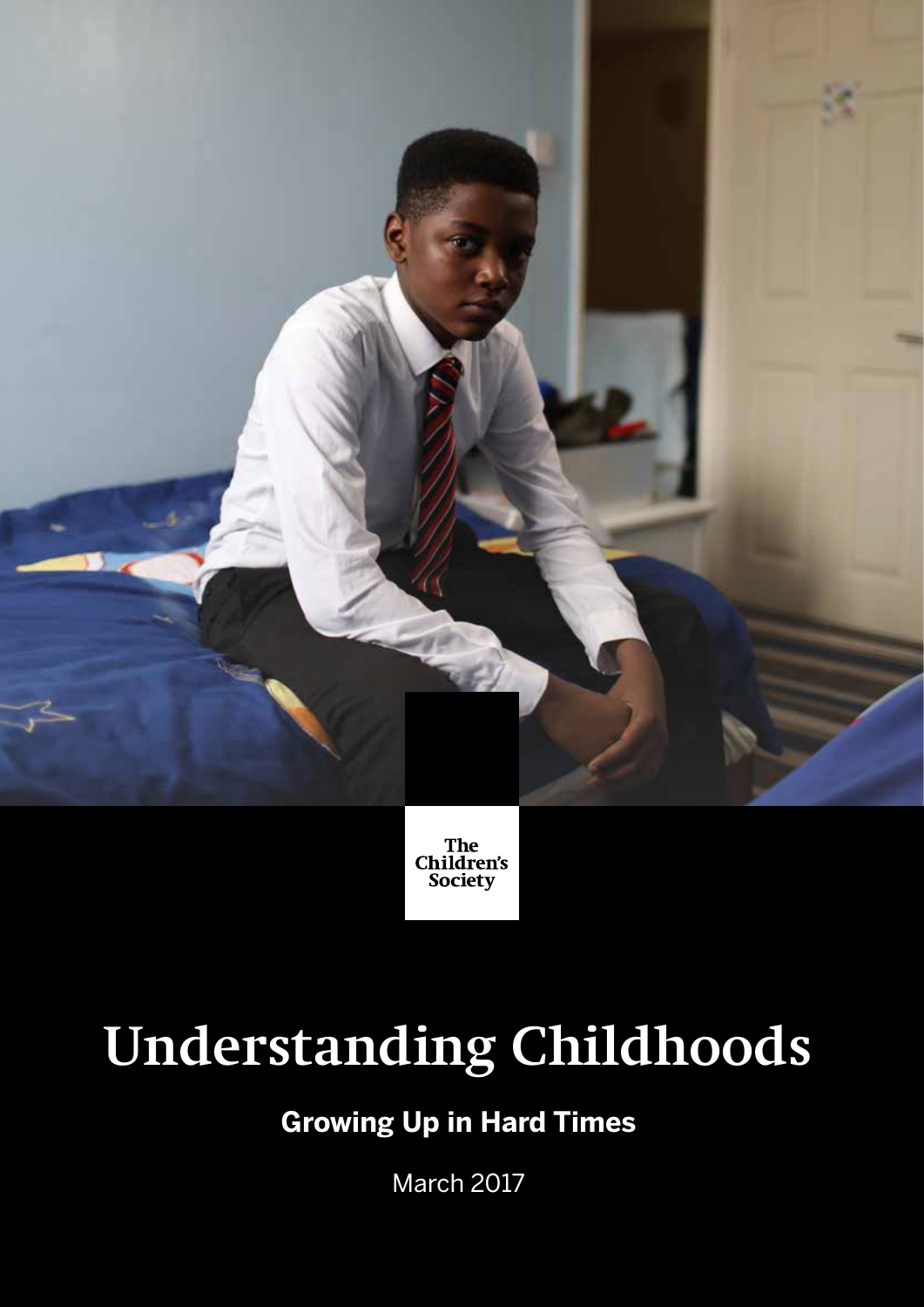# 'Better arguments, maybe even better policies, get formulated when we know more about ordinary lives.'

Katherine Boo, 2012, Behind the Beautiful Forevers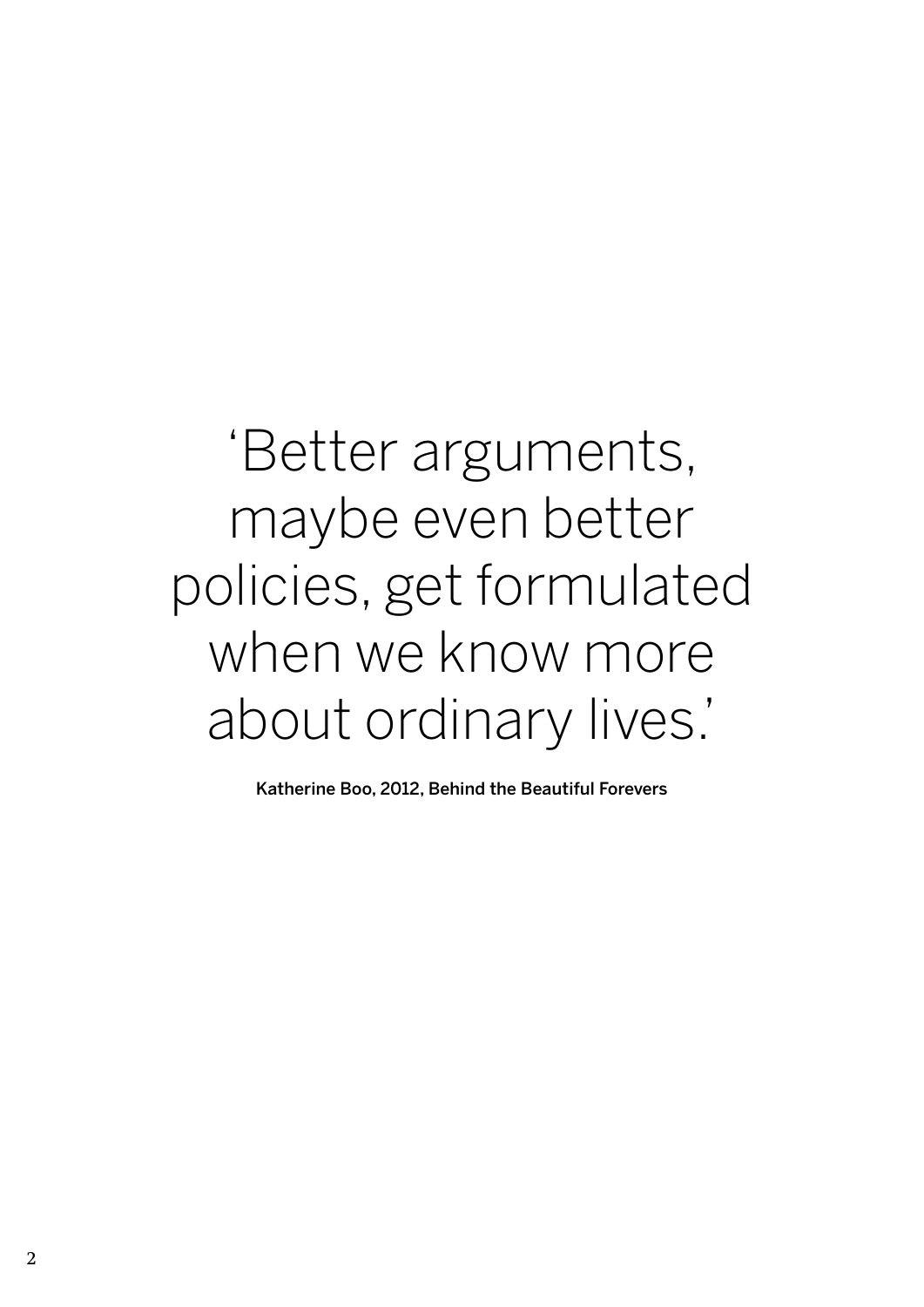| Foreword                              | $\overline{4}$ |
|---------------------------------------|----------------|
| <b>Executive summary</b>              | 6              |
| Introduction and methodology          | 8              |
| Section 1 - Residential transience    | 12             |
| Section 2 – Experiences of school     | 20             |
| <b>Section 3 - Neighbourhood</b>      | 26             |
| Section 4 – Money and material things | 34             |
| Section 5 – In place of a conclusion  | 42             |

#### Acknowledgements

Our heartfelt thanks go to all the young people involved in our study. For reasons of anonymity we cannot name you here, but you know who you are. Thank you – for sharing your stories with us, for allowing us a glimpse of your lives and for allowing us to share our insights with others. By taking part in this research you are playing an important part in helping us to understand and challenge some of the things that can make life difficult, and for this we are truly grateful.

We would like to thank the schools through which we have gained access to our young participants. Again, for reasons of anonymity we cannot name you, but you know who you are. Without these schools, and the staff who have believed in our study and given their time and resources to it, this report would not have happened. Thank you.

We would also like to thank our colleagues at The Children's Society and the University of Bath for all their support in the creation of this report.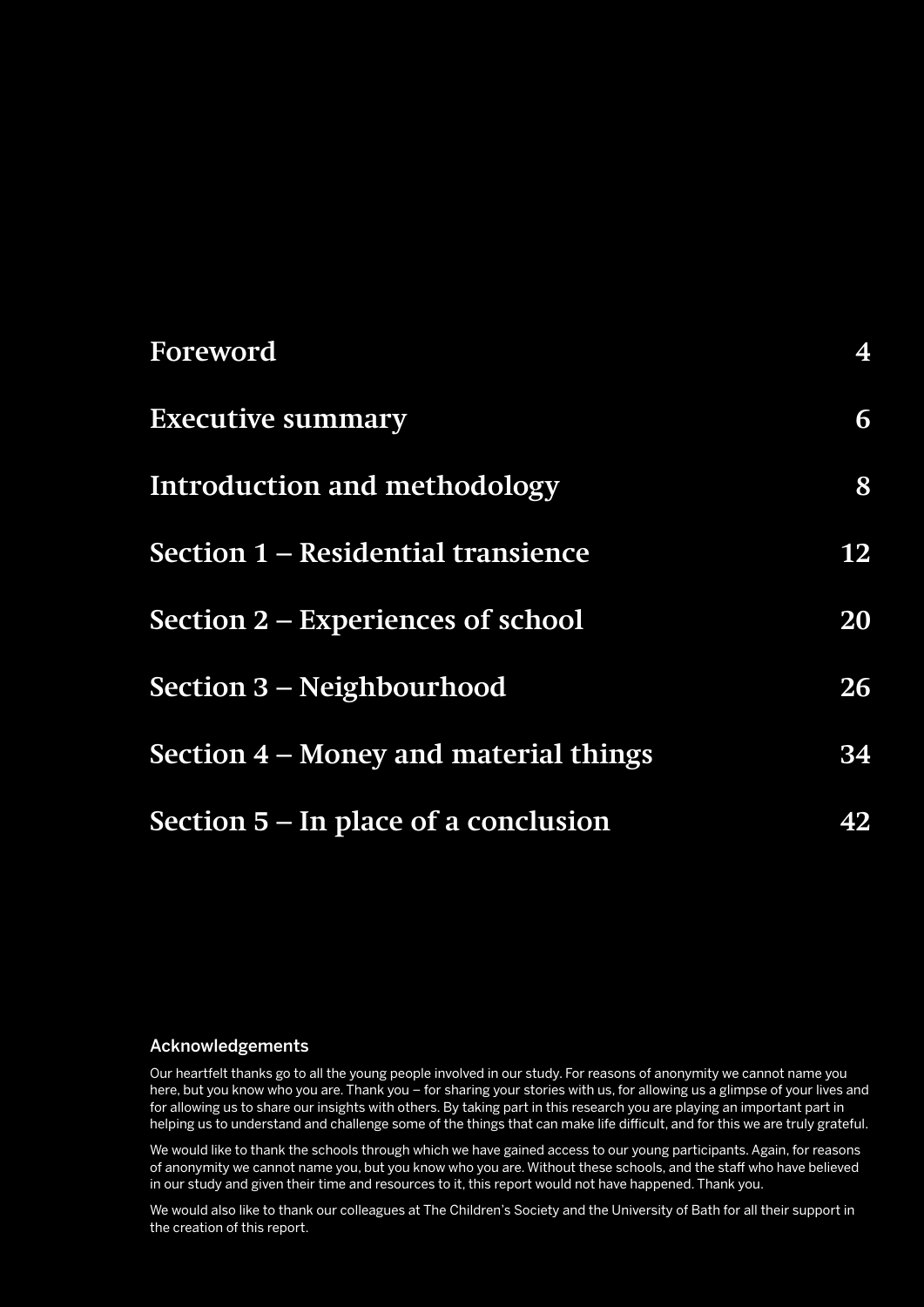# **Foreword**

*Edward Rudolf, The Children's Society's founder, was appalled by what he saw because of poverty's damaging impact on children's lives. He was determined to help vulnerable children and set up our organisation to promote social action. That was 136 years ago. Today, child poverty still blights children's futures and it's as important as ever to bring the issue to the fore. More importantly, still, we must listen to what children tell us about their lives so that, together, we can effectively tackle the problems facing children and young people today.* 

Right now, in this country, 4 million children are living in poverty. The number is rising. We know all too well the devastating effects poverty can have on children's lives and future prospects. By learning from children themselves how poverty affects their dayto-day lives, we can shape the ways we help children and young people.

Building on our 136-year history of tackling child poverty, this first Understanding Childhoods report marks the beginning of a longitudinal study following the lives of 60 children. This unique long-term study will uncover a child's-eye view of growing up in poverty in Britain today. This report highlights how children are shouldering many of the

burdens of living in poverty while parents are struggling to make ends meet. In today's society, it's unacceptable that children are being forced to repeatedly pack up their lives and move home because of inadequate housing and a drastic decline in support for struggling families.

Our findings in this study show difficulties at school, with children facing punishment for missing uniform or equipment they simply can't afford. Children also told us they're worried about living in dangerous and dirty neighbourhoods. The many facets of poverty are putting the health, education and happiness of millions of children at serious risk. At a time when more and more families are struggling financially,

we are continuing to call on the Government to increase support with housing costs in keeping with rent rises, to make sure all children can have the security of a stable home.

We are proud to partner with Professor Tess Ridge OBE at The University of Bath to bring you this illuminating series, which promises to give a unique insight into the experiences of children growing up in poverty, as we continue to strive to make sure children's voices are heard.

atthew

**Matthew Reed** Chief Executive The Children's Society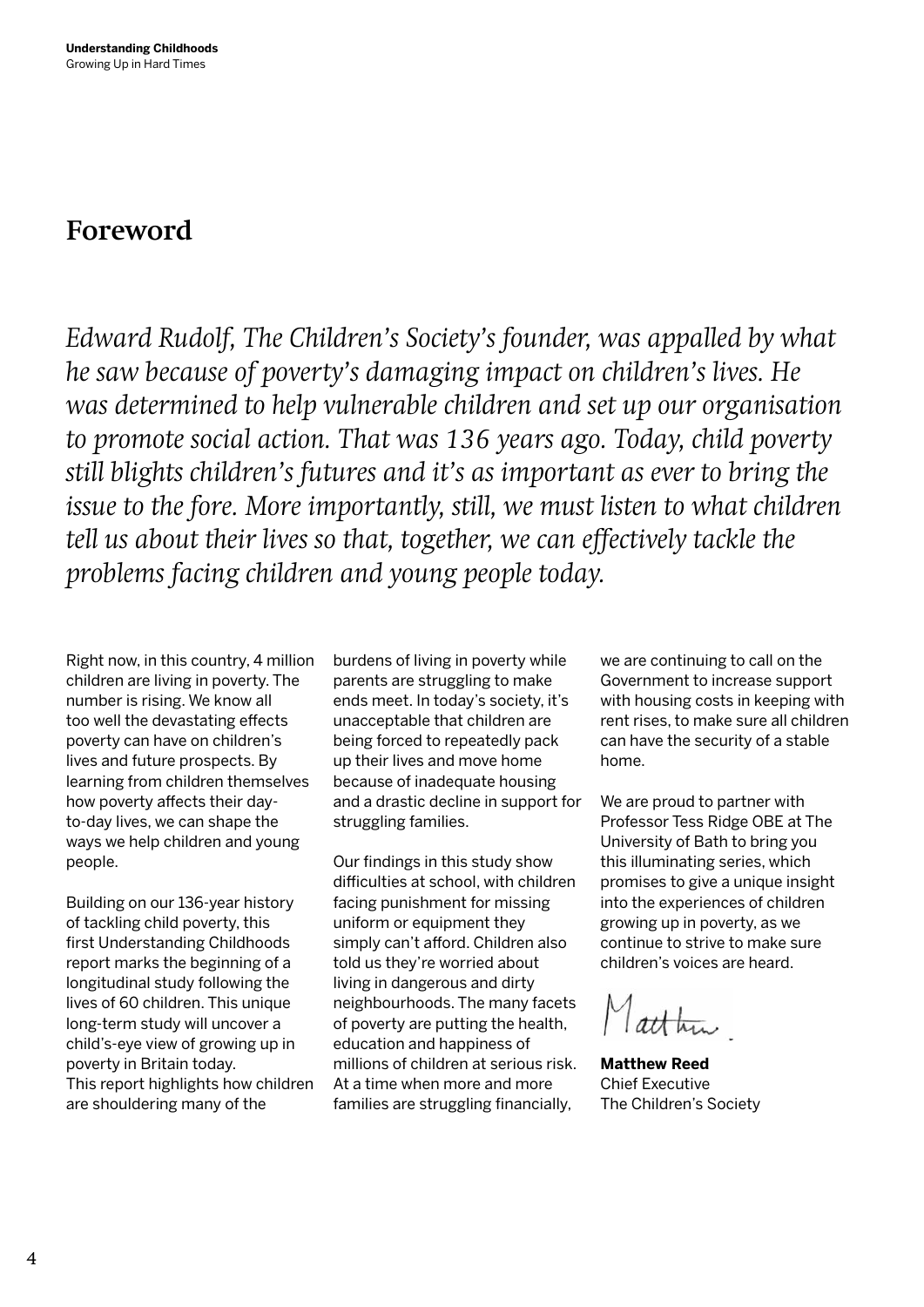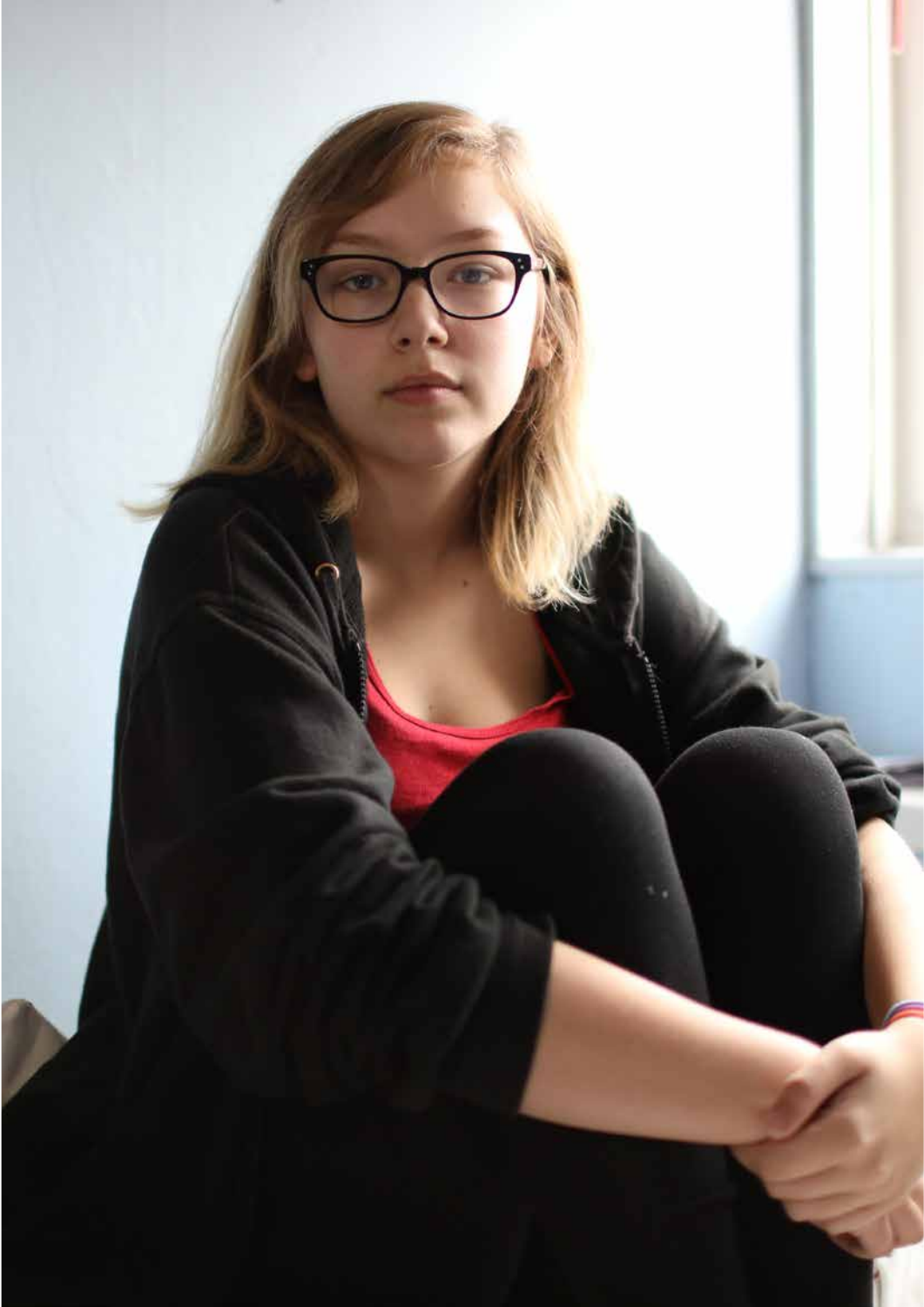# **Executive summary**

*written by Sorcha Mahony*

There are 4 million children living in poverty the UK. $^1$  This number has been increasing in recent years and is forecast to rise further still, with five million children expected to live in poverty by the end of the decade.2

We know that poverty has a profound impact on children's education, health and future chances in life, and yet too often policy is failing to improve the lives of children growing up in low income families. The most radical programme of welfare reform since the creation of the welfare state is resulting in ongoing reductions to the incomes of some of the most economically fragile households. The repeal of the 2010 Child Poverty Act means that the Government no longer faces a legal obligation to eradicate child poverty by 2020 and local authorities are no longer legally bound to produce Child Poverty Strategies. Increased devolution and localism mean that there is more scope for a postcode lottery when it comes to tackling poverty in childhood.

In this context, increasing our understanding of poverty in childhood becomes crucial. We already know a good deal about the issue – about trends over time, causes and effects, and the lived experiences of poverty at given points in children's lives. But we know relatively little about children's experiences of growing up in poverty as these are played out over time. We also know little about the ways in which children in low-income households negotiate key transitions in their lives, or the many shifting facets of life more broadly.

In order to gain an in-depth understanding of these issues, The Children's Society is partnering with senior scholar Professor Tess Ridge, OBE at The University of Bath, to conduct a qualitative, longitudinal study: 'Understanding Childhoods: Growing Up in Hard Times.' This report marks the launch of this study over three years, which began in 2015 with a sample of 60 young people who are interviewed annually.

Here we share some preliminary insights from our cross-sectional analysis of the first wave of data. We focus on four key themes: residential transience, experiences of school, neighbourhoods, and money and material things.

In the discussion of residential transience we highlight how frequent house moves can be a striking and problematic feature of life, albeit one that is normalised. We note how, for those experiencing transience, a sense of control can help to mitigate the negative effects of housing instability. We also explore how transience can entail a search

for rootedness, which in turn can lead to outcomes that – ironically – present further challenges in everyday life.

In the discussion of school, we look into the ways in which school life can be difficult for some young people living in lowincome households, particularly at secondary level. We consider the challenges sometimes faced accessing adequate, desirable food in a non-stigmatising way. And we note how the costs of school for those in poverty can be prohibitive of certain learning and enrichment opportunities and how issues of poverty can be treated as behavioural infringements and penalised accordingly. We also note how maintaining friendships outside school or during school transitions can be especially hard for young people with less access to communication technologies than their wealthier peers.

In the discussion of neighbourhood, we explore participants' experiences of living in deprived areas, reflecting on common concerns around safety and violence, noise and traffic, aggressive adults and neighbours, bullying and gangs, and animals, rubbish and mess. We also explore the powerlessness felt by children to change their physical environment despite a desire to do so.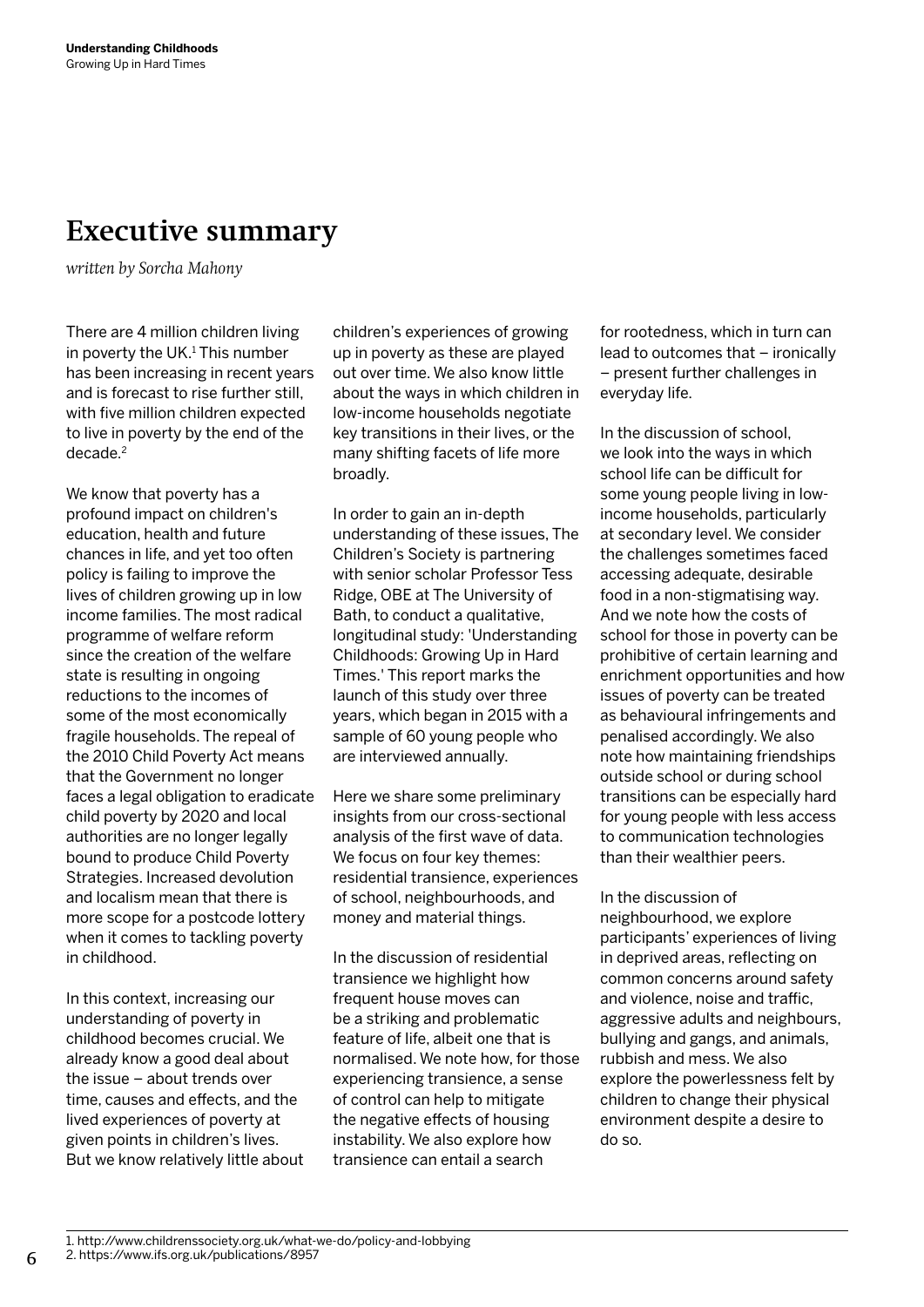In the discussion of money and material things we consider how children living in poverty have varying experiences of these, but note the keen awareness of financial hardship and the strong desire to fit in with peers, even though fitting in can come at a cost. We also explore the lengths to which some children go in protecting their families from the effects of poverty, sometimes going without and sometimes contributing their own money to household budgets. We highlight the importance of wider kin networks for the material wellbeing of young people living in low-income households, and point to the resourcefulness of those young people and families who get by, and struggle to get ahead, with the odds stacked against them.

In each of these thematic areas we see that for young people growing up in poverty, childhood can be marked by a series of struggles. However, we also highlight their active involvement in managing their lives, and point to some of the potential routes to changing the policy context which can be so formative of their experiences.

As we move into longitudinal analysis we will publish further outputs which will deepen and expand our understanding of some of the themes covered in this report and explore other themes, such as poor health, safety and violence, family networks and resources, and identity and belonging. Importantly, our analysis will begin to consider the ways in which the different thematic areas interact with each other so that we can explore how multiple disadvantage plays out in our participants' lives, shaping material, psychological, social and temporal dimensions of experience. Through these endeavours we hope to explore additional routes to challenging poverty and inequality, and the effects of these on some of the most disadvantaged young people in the country.

The preliminary findings reported here provide further evidence for some of the policy recommendations that The Children's Society has made previously. These include:

#### **1. Housing**

**Ensure that support with housing costs for those families renting privately increases in line with increases in local rents.**

#### **2. School**

**Provide all teachers with training on childhood poverty and its impact on children's education.**

**Ensure that Ofsted inspects schools on how they support the poorest pupils.**

**Allow children to have a say in how Pupil Premium money is spent.** 

**Ensure schools make uniforms affordable.**

#### **3. Neighbourhood**

**Continue to produce Child Poverty Strategies at the Local Authority level and allow children to be involved in developing these strategies.** 

#### **4. Money and material things**

**End the freeze on Child Benefit and Child Tax Credit and reinstate the link between benefit levels and inflation as soon as possible.**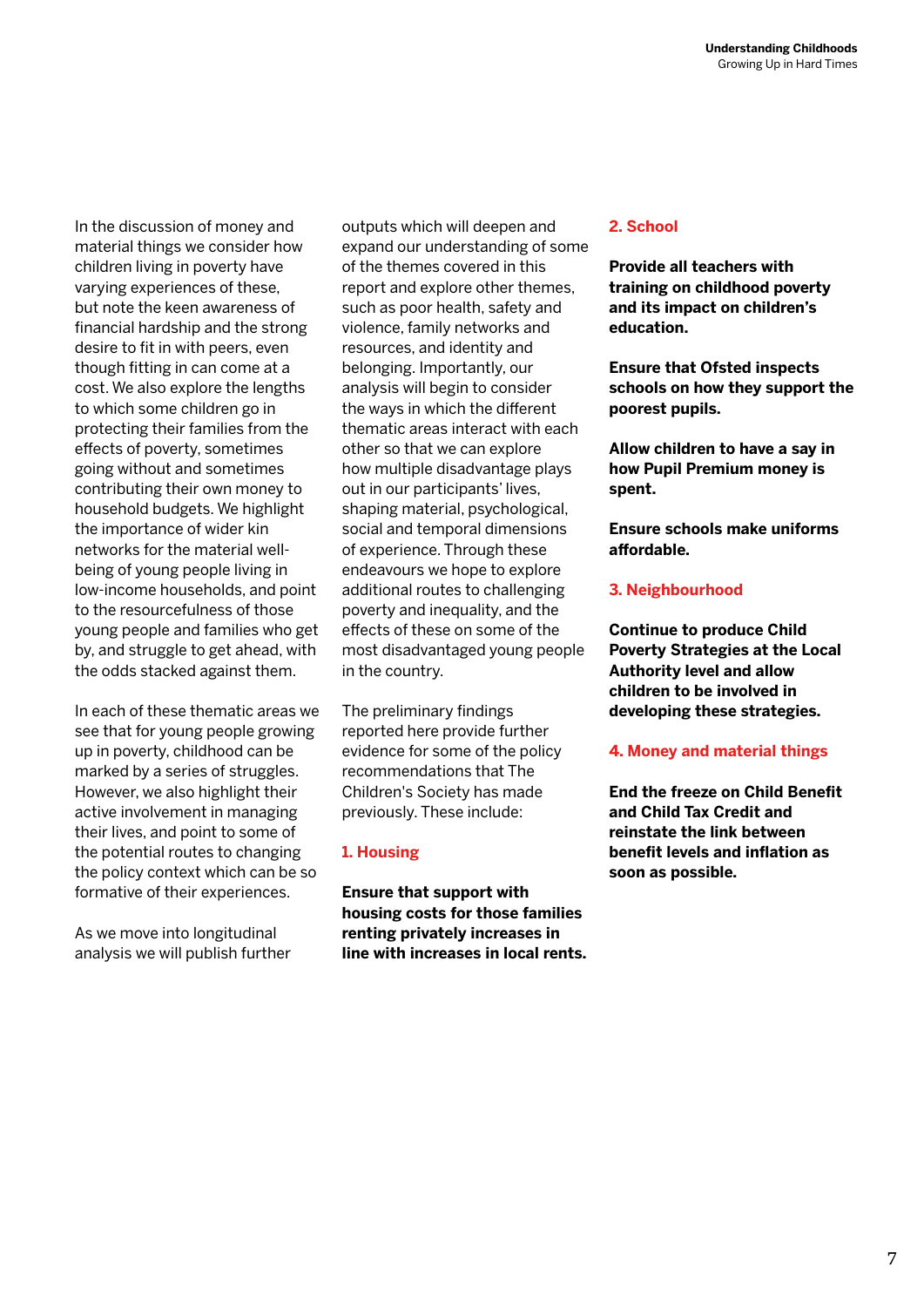# **Introduction and methodology**

*written by Sorcha Mahony*

The issue of childhood poverty has been at the heart of The Children's Society's work for over a century. From our earliest days in the late 1800s under Edward Rudolf providing 'cottage homes' for children affected by poverty and homelessness, through to our recent lobbying work on the impacts of problem debt on children, understanding and challenging poverty in childhood has always been central to what we do.

The Children's Society's commitment in this area began as part of a rich seam of work by scholars, philanthropists, writers and social critics in the 19th century – a moment in Britain's socio-economic history when the spectre of poverty loomed large over the workhouses of the cities and the fields of the countryside, and was becoming increasingly evident to those in the corridors of power. To this day, we remain at the forefront of the anti-poverty movement, ensuring that the voices of children are represented in debates about them.

There are 4 million children living in poverty across the  $UK<sup>3</sup>$  and the Institute for Fiscal Studies has predicted this figure will rise in coming years. The policy context in which these children are growing up is fundamental in shaping the extent and experiences of poverty, and whilst this context may be on

the periphery of public awareness, it is at the forefront of determining the fabric of everyday life and future outcomes.

Recent reforms to the welfare system mark an important shift in the way that childhood poverty is both addressed and conceptualised. Reductions in various benefits mean that some of the poorest households face ongoing reductions in income, and the repeal of the 2010 Child Poverty Act means that the Government no longer has a legally binding target to eradicate child poverty by 2020. The issue of money is dropping away from official discourses on poverty, replaced by other concepts – such as 'life chances' and 'social justice' – and an understanding of poverty that is less about income and more about a raft of related issues and the perceived ability of people to get on in life, importantly treated as separable from income. Perhaps more tangentially, increased devolution and localism mean that, whilst there is potentially more opportunity for anti-poverty measures to take place at the local level, there is also an increased risk that children in low-income households face unwarranted variations in terms of provision and access to services. The election of 'Metro Mayors' around the country from May 2017 also means that certain powers will be devolved from central

government, including around health, transport, employment and regeneration – all of which have the potential to affect the lives of children in economically fragile households.

Deepening our knowledge of childhood poverty is paramount. There is already a sizeable body of knowledge about this issue: we know that the number of children in poverty has grown in recent years, despite reductions over the previous two decades.4 We know that two thirds of children living in poverty reside in households where at least one person is gainfully employed<sup>5</sup> – contrary to some of the stereotypes now so prominent in public consciousness. We also know that children are more likely to grow up in poverty if they live in lone parent households, if someone in the household is affected by illness or disability, or if they have more than two siblings.<sup>6</sup> We know too that the effects of growing up in a context of socio-economic disadvantage can be devastating: educational and health outcomes for children in poverty are significantly worse than those for their wealthier peers.7

Recent scholarship in this area has also seen a move towards gaining an in-depth understanding of the lived experiences of growing up in economically insecure environments, and drawing

5. Ibid

8

<sup>3.</sup> http://www.childrenssociety.org.uk/what-we-do/policy-and-lobbying

<sup>4.</sup> http://www.cpag.org.uk/child-poverty-facts-and-figures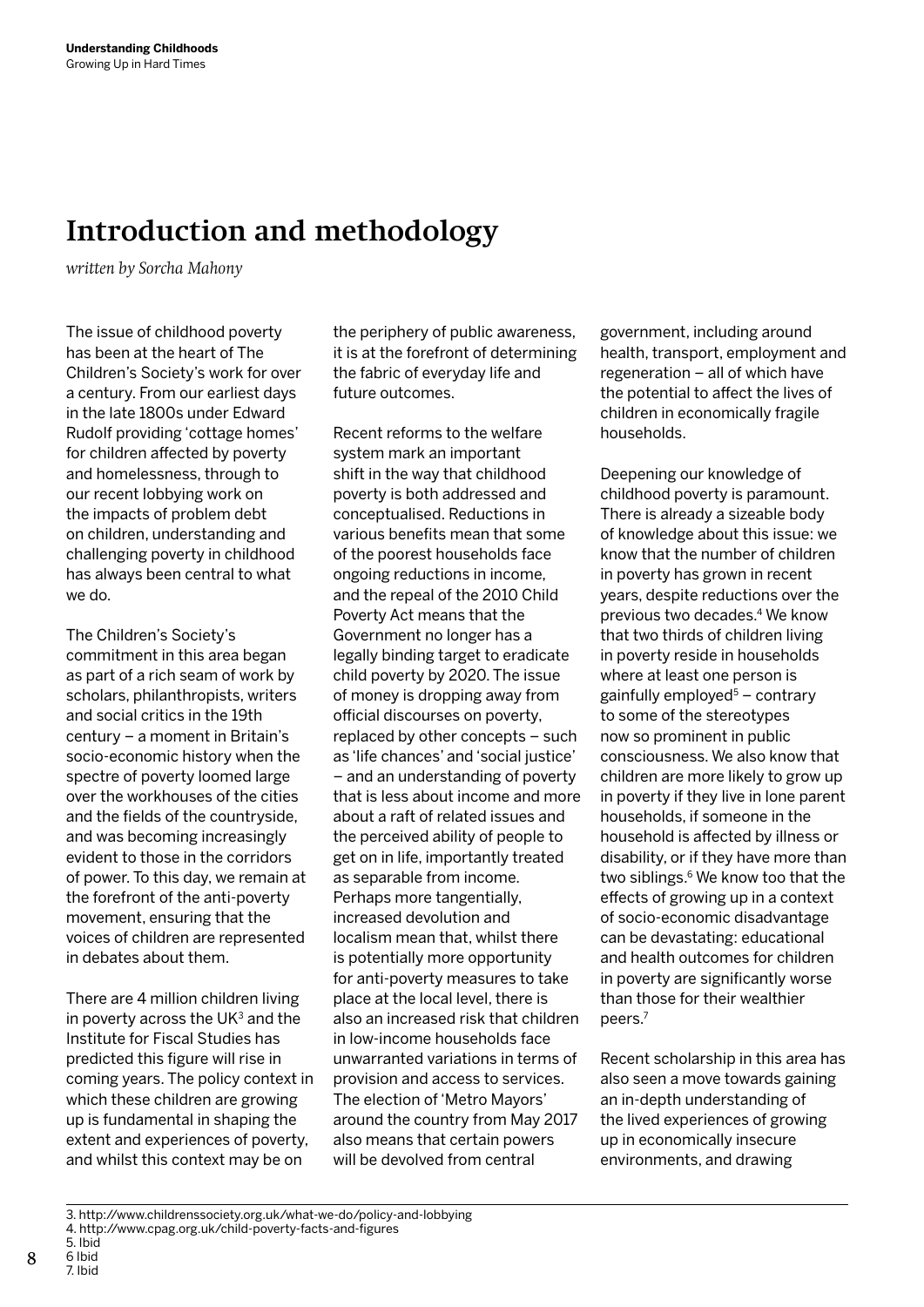on testimony from children themselves to build a more holistic picture of various aspects of their lives. Through the pioneering work of child-centred poverty researchers, we now have a greater appreciation of the multiple, everyday, micro-level experiences that can beset children in low-income backgrounds – experiences that are often invisible in large-scale surveys yet can be damaging to those affected.<sup>8</sup> In particular, through this work we have been afforded a greater understanding of how, far from being passive victims, children living in poverty are actively engaged in managing, coping and navigating the terrain of their circumstances, albeit in conditions of multiple and severe constraint.

Despite the more established quantitative knowledge about poverty in childhood – about trends over time and about its causes and effects – and the evolving qualitative knowledge concerning the lived experiences of poverty at given points in children's lives, there is much to learn about the dynamic and evolving nature of poverty from children's own perspectives as they grow, change and make their way in the world.

To address this knowledge gap, The Children's Society is partnering with Professor Tess Ridge at The University of Bath, to conduct a qualitative, longitudinal study which places children's own views and experiences at the centre of analysis. Through this partnership we hope to combine

our research and influencing capabilities to bring the voices of low-income children into the accumulating knowledge about them.

We began fieldwork for this research in 2015 and use annual, semi-structured interviews as our primary method of data collection. We have 60 participants – 20 each in three locations in England (a rural town, a small city and a large city, in the southwest, southeast and the middle of the country). Through primary and secondary schools in each location we recruited a cohort of children in Year 5 (ages 9 and 10) and a cohort in Year 7 (ages 11 and 12). Just over half our sample are girls and just under half are boys. At the beginning of the study all participants were living in lowincome households, measured using eligibility for Free School Meals (FSM). We recognise that using FSM entitlement as a proxy indicator for childhood poverty has limitations, for example in not capturing young people whose parents work over 16 hours per week and still live on low incomes. Nevertheless FSM entitlement is a widely-used measure of economic disadvantage, and a practicable indicator for sampling purposes in this study.

We took an innovative approach to recruiting participants, designed to ensure that consent to take part in the study was as voluntary and informed as possible. We began by running whole-class consultation sessions based on the broad theme of well-being –

a process that grew out of The Children's Society's 2006 Good Childhood Inquiry, and which forms an integral component of our ongoing well-being programme of work. Having gained a presence and familiarity with pupils through those sessions, we followed up with a series of smaller focus group discussions with boys and girls who were eligible for FSM. In these discussions we raised the issue of living in low-income households and our interest in the perspectives of children therein. At the end of these sessions we introduced the longitudinal study and our desire to recruit participants for it, explaining that participation would entail taking part in individual interviews each year for three years. We provided a ballot box and ballot papers on which children could become, or decline to become, participants. Parents were given the option to 'opt out' of the study on behalf of their children, and from those who voted to take part in the study whose parents had not opted out, we randomly selected 60 young people.

In the first wave of individual interviews we asked our study participants about many aspects of their lives, selecting broad themes that we know from existing literature are important for young people – for their experiences of everyday life, their well-being and their futures. We asked about family and friends, home, neighbourhoods, school, and money and material possessions. We also asked a set of broader psychologically-oriented questions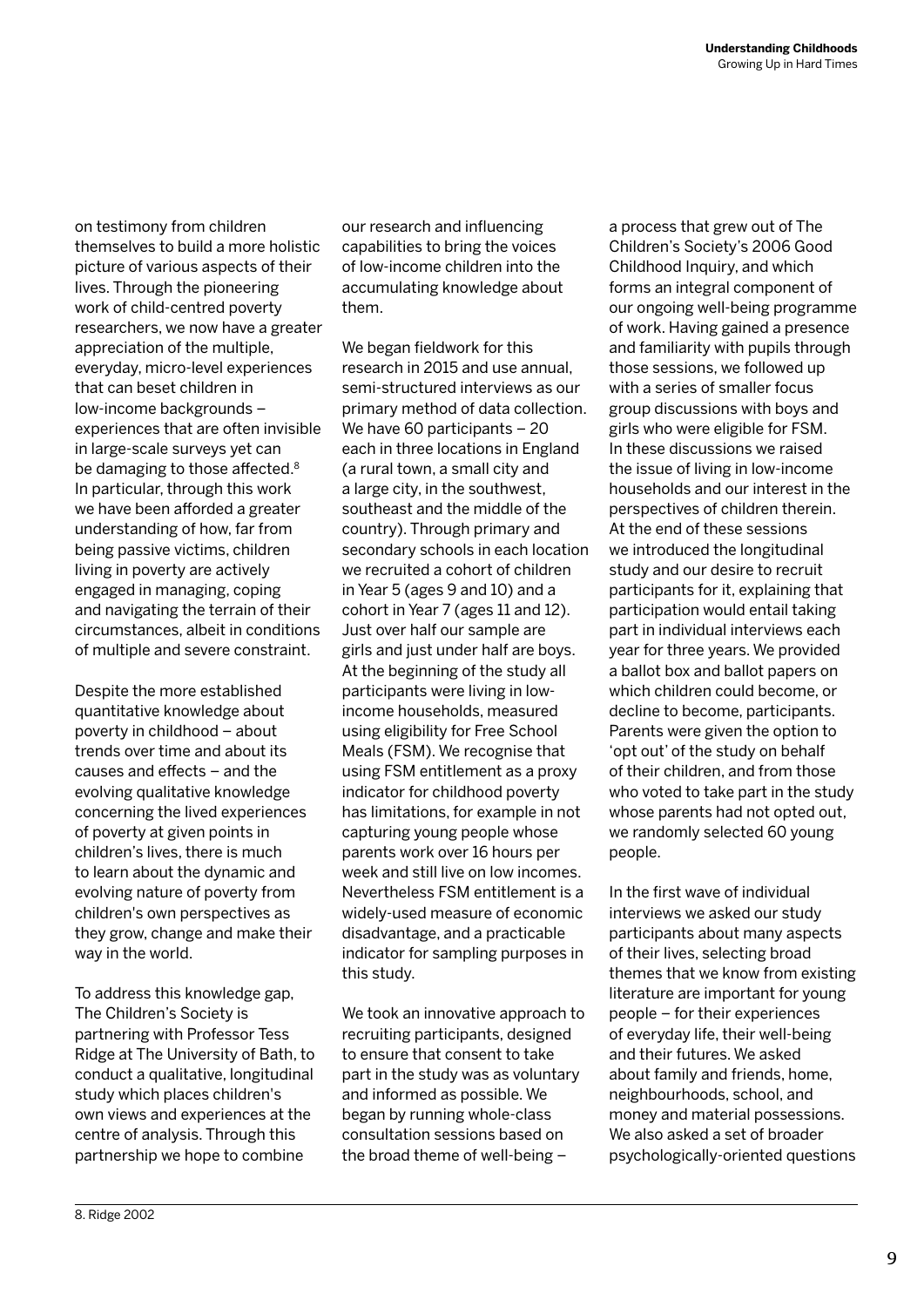about what makes them happy, what makes them worry, what they would change in their lives if they could, and about their aspirations for the future. In addition, we ensured that each interview allowed space for participants to discuss issues and experiences that were important for them, but which we had not asked them about directly.

In this publication we report on our analysis of the first wave of data. In line with our approach to the interviews, the report explores a mixture of pre-determined and emergent themes. We have selected our focal themes for this report by identifying those that have some resonance throughout the data set, that are particularly striking in some way, or that resonated strongly with other elements of work at The Children's Society. In this report, our key focal themes are:

- Residential transience
- School
- Neighbourhood
- Money and material things

This publication marks the official launch of this groundbreaking study. Through this report we aim to do three main things:

- Introduce our qualitative, longitudinal research project and provide an account of the methodology and the stage we are at.
- Introduce some of the key themes that we hope to explore in greater depth over the course of the study and offer some preliminary insights into the analysis of the first wave of data.
- Introduce some of our study participants, whose lives we will follow over time.

There are four main sections in this report, each based on one of the key focal themes we identified. For the most part these sections draw on analysis of the individual interviews (although at points we also draw on data collected within the whole class sessions and focus group discussions). The analysis presented is preliminary and crosssectional, and the individual stories that form the opening to each section are illustrative rather than representative, as well as being thematically selective. All data has been anonymised and acronyms used. As we move into analysing our longitudinal data, our focal themes will broaden and different aspects of our participants' lives will come into focus.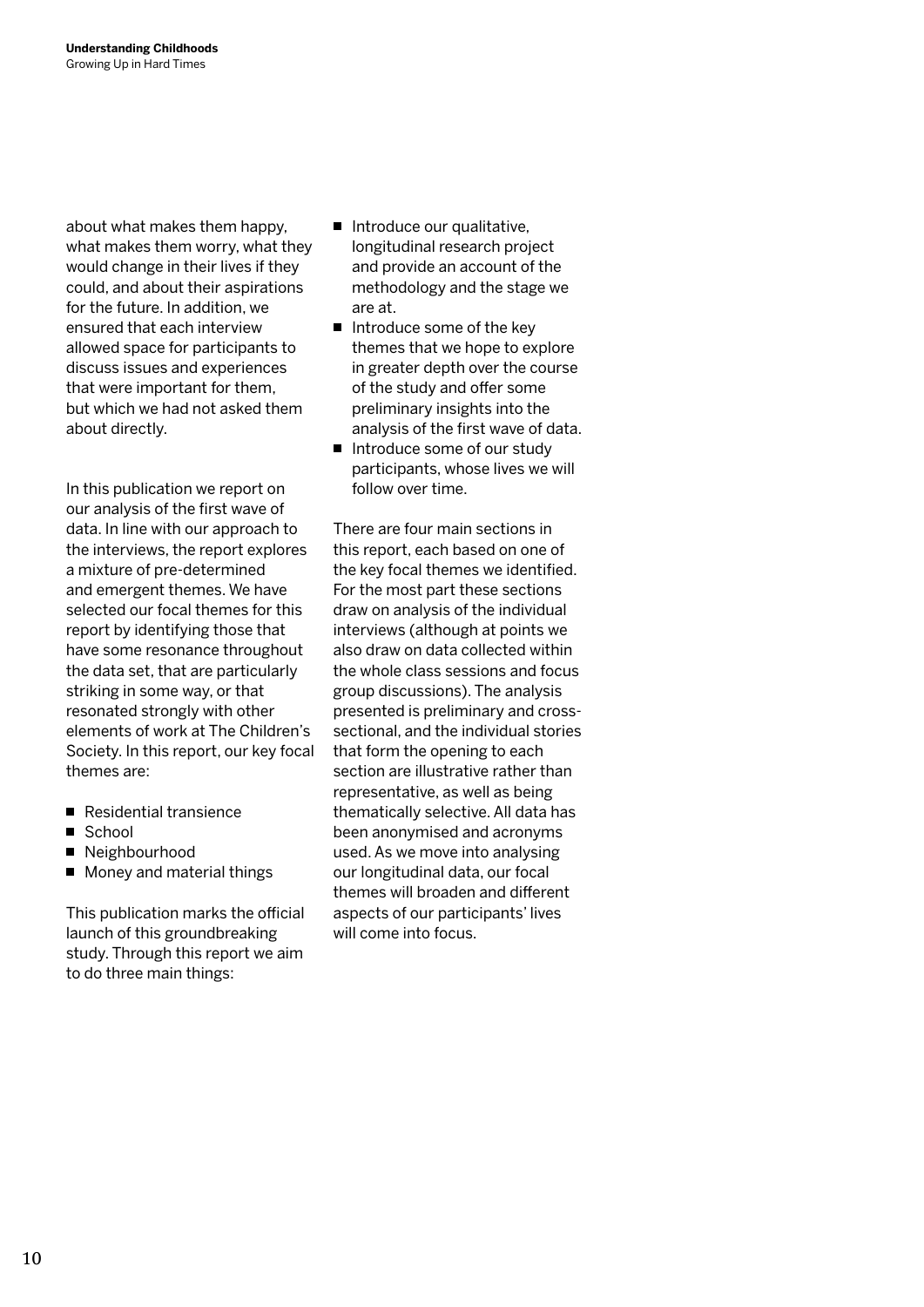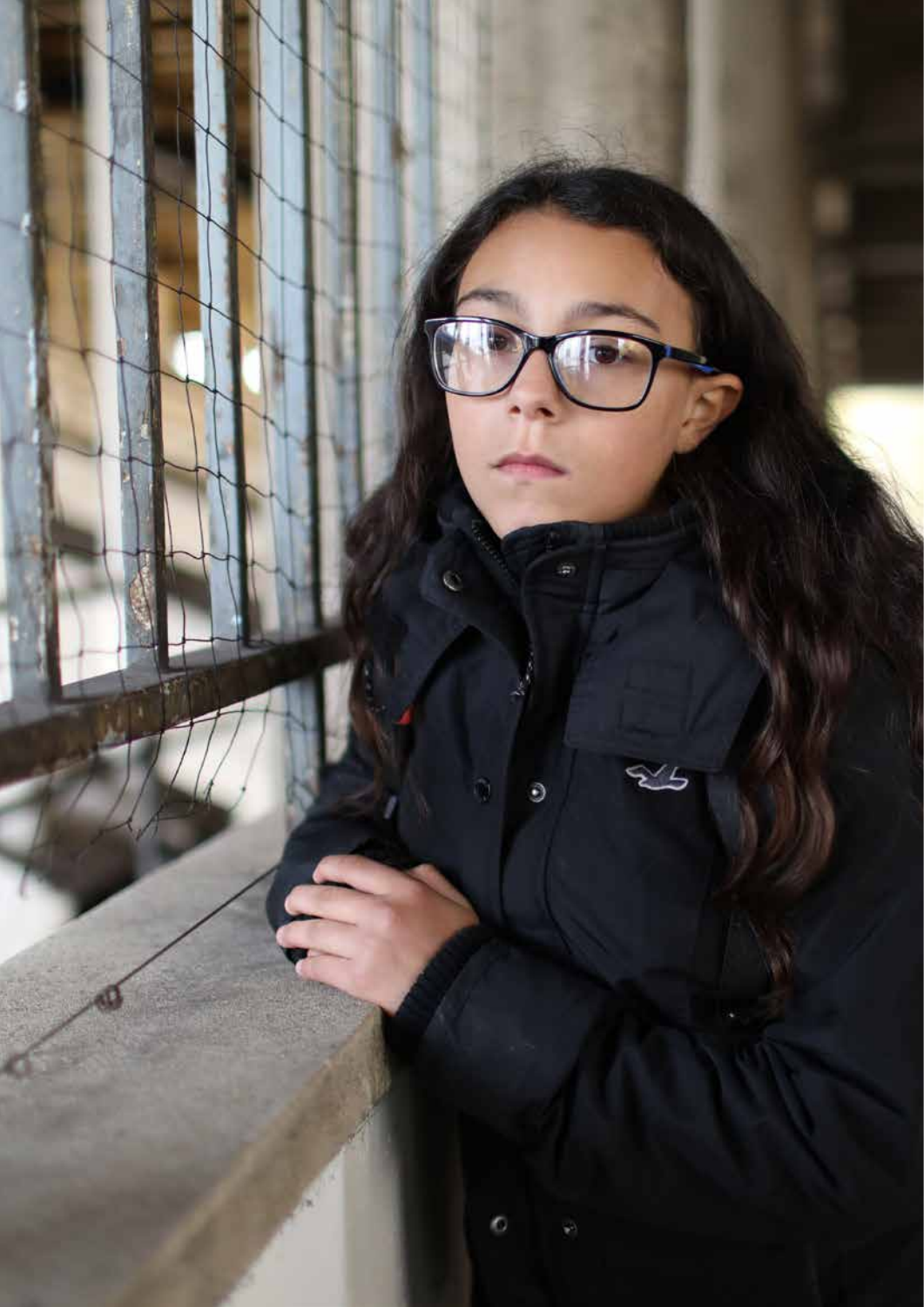# **Section 1 – Residential transience**

*written by Sorcha Mahony*

# 'I'm grateful for having a roof over my head.'

#### Abilene, 12

## **Abilene's story**

When we met Abilene she was in Year 7 and struggling with life. She didn't have many friends. She had been bullied since starting secondary school, to such an extent that she had stopped attending for two months and returned only because she wanted to move school and needed to improve her attendance record to do so. Abilene found studying difficult: she struggled to keep up in some lessons and didn't feel well supported with her learning in them.

Abilene played a crucial role at home, looking after her mum who suffered with a chronic health condition, helping to take care of her younger siblings and doing domestic chores. When her mum's condition got really debilitating Abilene would vacuum the house, wash the dishes, do the laundry, help her mum get up and dressed, get her siblings dressed, fed and ready for the day, take them to school and do their chores for them. She fought with her mum and siblings and would sometimes not return home when she was supposed to, on occasion necessitating the involvement of the local police.

For Abilene, these and other difficulties had been played out against a backdrop of residential transience. By the age of 12 she had moved seven times within the same city, and in some cases within the same local area. At the time of her first interview she was expecting another imminent move, out of the flat on the busy road where she, her mum and siblings were housed temporarily, and into permanent housing.

Abilene knew the immediate reasons for some of the moves: one was to a refuge for women and children experiencing domestic violence where her mum had taken her and her siblings to escape her abusive husband and, as she understands it, the subsequent move was to a hotel whilst her mum struggled to find a longerterm housing solution. Abilene was not sure why the other moves had taken place, and had mixed feelings about those she could remember. Moving away from domestic violence had enabled Abilene and her sisters to avoid going into care, but she missed her dad. She had gained experience of living in different places and valued this, but struggled to build peer networks around her. She was looking forward to moving away from her anti-social neighbours and to having a bright pink bedroom and a garden in the next place, but there was an air of uncertainty over the pending move:

# 'I think it's definitely happening. Not really sure. Yes.'

Whilst Abilene's situation is unique, it reflects experiences shared by some within the broader sample of children in our study.

## **Background**

We never set out to research residential transience. In fact, to reduce the potential for attrition, we asked our gatekeeper schools to exclude children who were known to be highly mobile from the list of potential participants. But it emerged nonetheless as a significant issue for some, in discussions around housing during the first wave of fieldwork.

Over the past two decades, residential transience has received increasing attention within scholarly circles, from a range of academic disciplines. Within this body of knowledge there are diverging approaches to conceptualising it.9 Some use a quantitative approach, implicitly or explicitly defining it according to the number of times children have moved in their lives<sup>10</sup> Others. have suggested a more qualitative approach – partly to separate out positive, voluntary forms of moving from more negative or enforced forms – and define it according to the type and nature of moves, as in the following: 'a patterning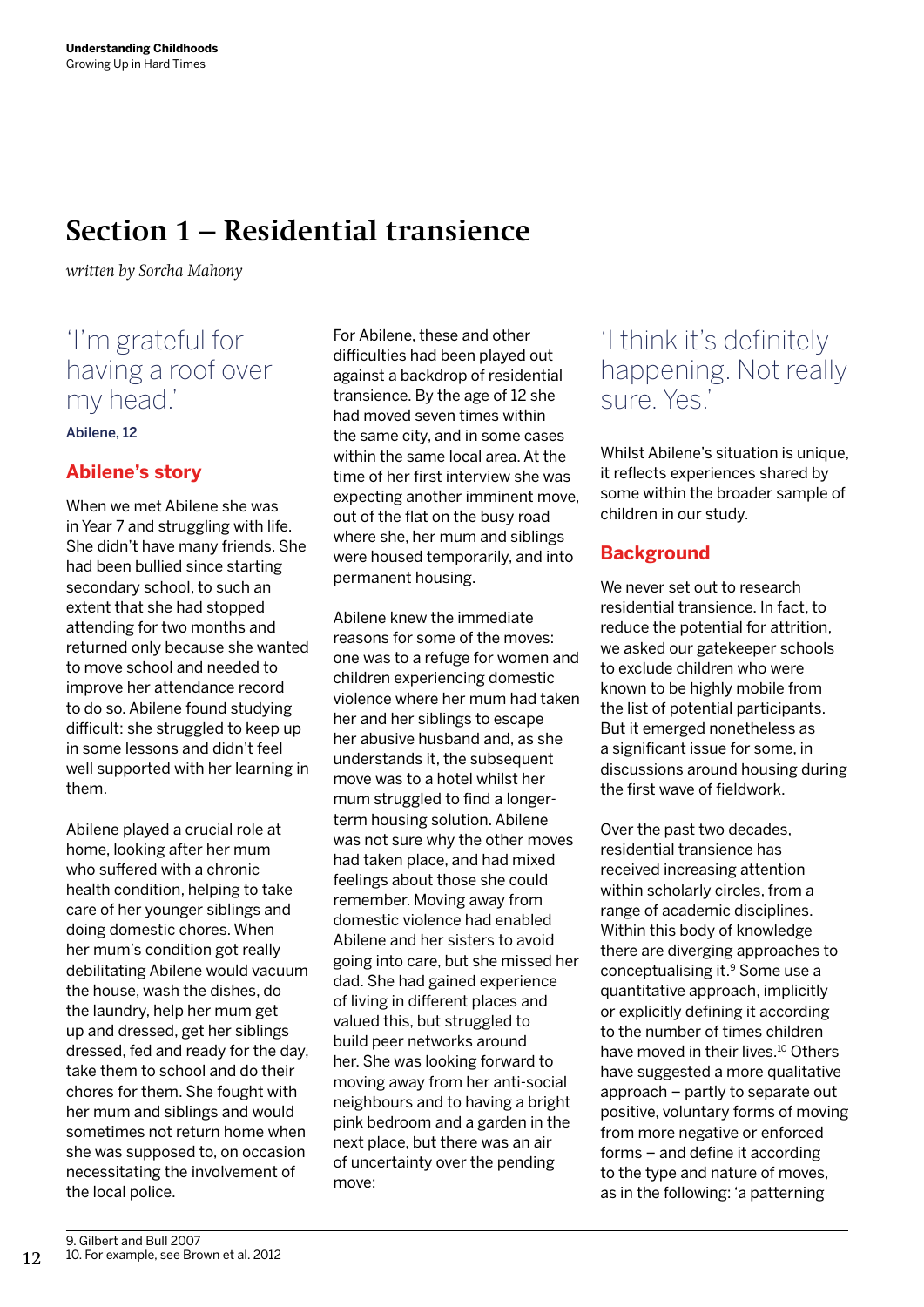of abrupt, unforeseen changes in short-tenure occupancies that are driven by imperative need'.<sup>11</sup> In this study we draw on both of these approaches, conceptualising residential transience in terms of multiple moves and/or moves that are driven by imperative need. Importantly, we do not impose overly strict definitional criteria, so that we can understand the experiences and perspectives of children who may be affected by a current housing instability but who may not be considered transient using other, stricter definitions.

Following the diverse approaches to defining the issue, there is some debate over the effects that residential transience has on young people. A minority of studies show its effects to be of little significance, or even to have potential positive effects – for example showing that over the longer term it is associated with increased educational attainment.<sup>12</sup> However, the majority of studies point to the increased risk of poor health and negative educational, social or psychological outcomes, especially when it is understood in terms of multiple, enforced moves related to imperative need13, 14, 15, 16. The debate that exists over the precise effects of residential transience hinges mostly on the way studies are designed and on the extent to which scholars have considered the role of confounding, mediating and moderating factors – namely poverty, family structure and

transience of schooling. Within this growing body of knowledge, there is a recognition that the experience of residential transience of the enforced, more negative type is associated with lower socio-economic status.17 This can be understood, at least in part, with relation to the shortage of social housing in particular and of affordable homes more generally; to the concomitant growth of the private rental sector which is characterised by short term contracts and unpredictable rent rises. It can also be understood in relation to regressive housing policies such as restrictions on Housing Benefit entitlements for those in the private rented sector, as well as the introduction of the under-occupancy charge (aka the 'bedroom tax') which requires those living in social housing to move or pay extra if they are deemed to have 'spare' bedrooms in their house $18$ .

Within this burgeoning field of enquiry one thing is certain: the literature on residential transience in childhood is marked by an overwhelming lack of attention to the voices of children themselves. Even in studies that offer indepth explorations of families' experiences<sup>19</sup>, research has not been sufficiently attuned to children's perspectives. With the data from our study we can begin to address this gap – to bring children's voices to the centre of analysis and increase our understanding of how residential

transience plays out in the lives of young people living in low-income households.

## **Our data**

#### **Basic information**

Whilst the issue of moving house did not arise in our interviews with every participant in Wave 1, a sizable proportion of children (50 out of 60) did talk about their housing histories. Whilst some of these had enjoyed residential stability, never having moved or having moved only once or twice, others had moved three, four, five, six, seven, eight or nine times in their young lives. Rasmus, who was in his first year of secondary school when we met him, described his housing history in some detail:

'When I was born I lived in [one area of the city]…and when I was about four or five we moved to…where the train station is… I used to live right in front of there…and then someone else bought the house, so we had to move… and then we never found nowhere so

16. Scanlon and Devine 2001

18. Shelter 2013. It should be noted that this charge already existed for those living in private rental housing 19. Shelter 2004

<sup>11.</sup> Parker-Cotton 2016

<sup>12.</sup> Hango 2006

<sup>13.</sup> Brown et al. 2012

<sup>14.</sup> Hanie et al. 2006

<sup>15.</sup> Parker-Cotton 2016

<sup>17.</sup> For example see Jellyman and Spencer 2007, Tunstall et al. 2012, Busacker and Kasehagen 2012, Parker-Cotton and Schwartz-Barcott 2016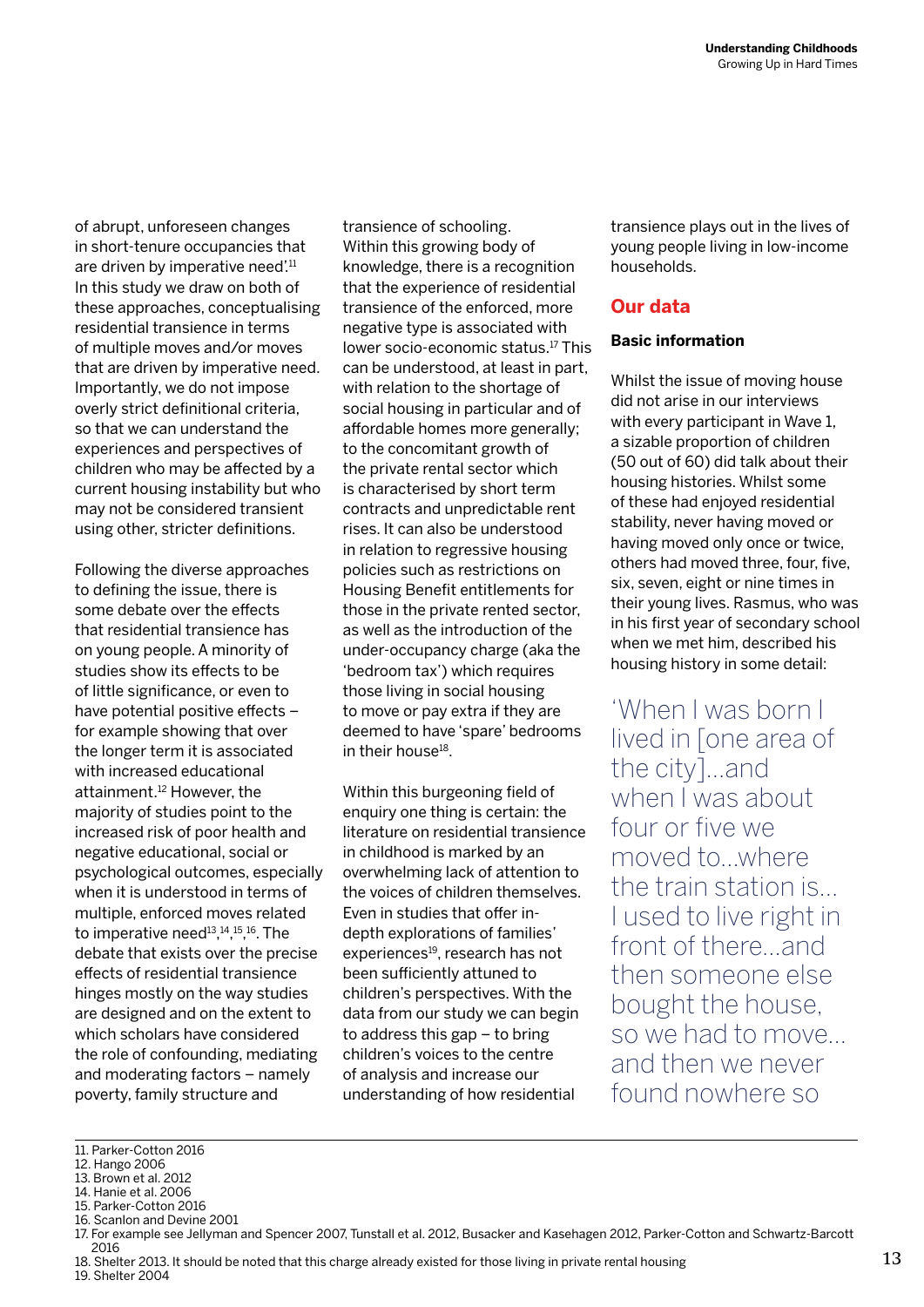I was living with my grandma…and then we found a place and moved out, then we moved from there to…on top of [a shop], then we moved from [there] to [a nearby neighbourhood], then we moved from [that neighbourhood] to [another nearby neighbourhood], and then we moved to where we are now.'

Some of our participants had moved short distances whilst others had moved across cities, between different cities in England, from one European country to another or across continents. Some had experienced a mixture of these short, medium and long distance moves. Leanna had lived in five different places by the time we met her in Year 7, having moved from southern Europe to the east of England where she stayed with her mum and sisters at her mum's friend's house, then to one area of a big city to stay with a different friend, then to a different area in the same city to stay in temporary accommodation provided by the local authority, and then to the outskirts of that city to another temporary place. When we spoke, Leanna was expecting another local move within the same area – this time into permanent housing:

'Now we received the good news too, that we have our house that we can have like forever or something in [the area we live in now]...So now we're going to stay where we are and not moving.'

As we might expect, more of our older participants had moved than younger ones. Most had moved as family units, even if moves entailed a reconfiguration of those units, although a small minority had moved out of the primary family home on their own for temporary periods. Karen, also in her first year of secondary school when we met her, had moved out of her family home for a period to live with a relative:

'I moved here last year. Basically my mum had to go into rehab…so I almost got sent to care but luckily my granddad like took me in so I ended up living with my granddad for a few years.'

## **Reasons for moving**

The reasons that young people had moved varied widely. Where reasons were discussed, those

given included the following: to build a better life in the UK; to accommodate growing numbers of siblings; to live closer to extended family; because one parent was starting a new life with a new partner; to escape domestic violence; to escape harassment by estranged fathers; to escape neighbourhood violence; bullying and crime; because of the breakdown of family units; because of eviction due to nonpayment of rent; because of landlords selling rented homes; to move out of poor quality housing; to live elsewhere temporarily whilst primary carers recovered from health problems; and because current accommodation was only ever intended to be temporary.

'We moved to a rental place… because there wasn't enough room in that house. My mum, because she was having my little brother.'

Boy, 11

'I came here because…my other sister…had problems with her [health], so then my mum came here to look for a better life for my sister.'

Girl, 12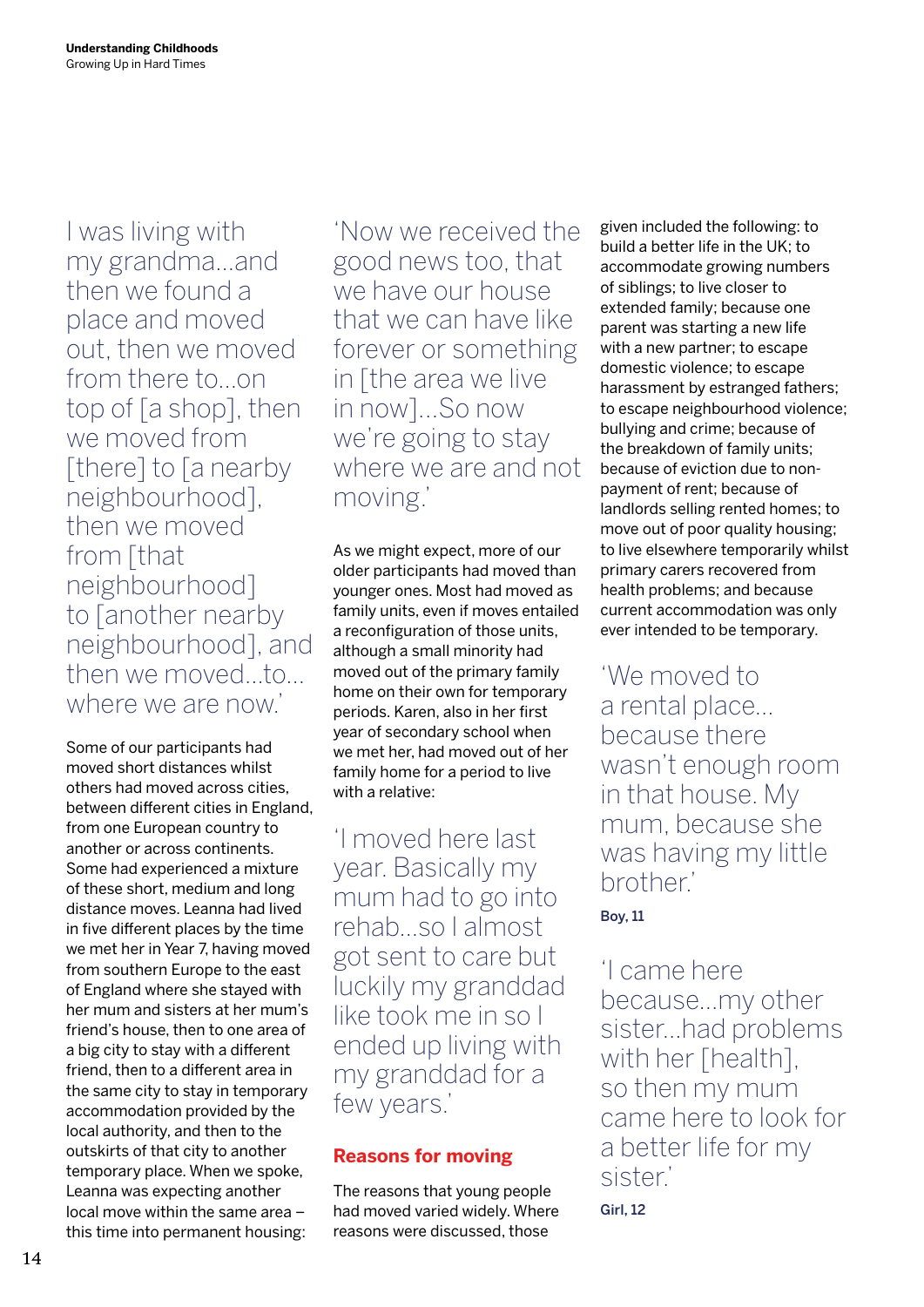'Some of the houses had a problem, like… there were rats… Then when we moved to [the next place] there was just dead rats, they were just dead and no-one took them out.'

#### Boy, 10

# 'We got evicted from our old house.'

## Girl, 10

The different reasons for moving are not mutually exclusive and some children had experienced moves related to several of them. In addition, the reasons for some moves were difficult to categorise or summarise, and it wasn't always clear why participants had moved at all. Whatever the reasons, the issue of poverty seems everpresent, sometimes in obvious ways – in cases of eviction, of living in properties that were unfit for human habitation, and of living in temporary accommodation. In other cases the links between poverty and residential transience were less transparent but present nonetheless, determining when and where families were able to move, or necessitating excessively long journeys to school. As we delve deeper into our data we hope to explore in more detail the ways in which poverty and residential transience interact.

## **Experiences of moving**

#### **Normalisation**

Some participants spoke positively about aspects of moving, for example if it allowed them to leave behind a facet of life that was negative such as poor housing or harassment, or if there was something specific to look forward to. Indeed, some participants expressed a disquiet about staying put if current living situations were difficult:

'In my old house there was like bullies there and there's more bullies now. Because I used to have another house as well and I want a new house again because there's more bullies.'

## Boy, 10

Other participants spoke more negatively about moving, especially if they had moved away from friends:

'I was quite upset because I missed all my friends…I really miss my friends…I can't really like chat to them or Skype

# them because I'm trying to get the numbers from my old phone.'

Girl, 12

Many spoke of positive and negative aspects of moving – of acquiring a garden but having to travel further to school, of acquiring a bigger bedroom but having no furniture in it, of no longer taking up space in a grandparent's house but having to restrict energy usage more in their new abode, of expecting to move to a bigger house but having to forsake family pets:

'We might be moving soon to a three bedroom house…but that means we have to give [our dog] and [our cat] away…The person who owns the house doesn't like dogs and cats.'

Girl, 9

However participants experienced moves, their narratives suggest a sense in which residential transience had become somewhat normalised – a fact of childhood for some, communicated candidly and with little sense of the how it highlighted the shortcomings of the policy and political context in which they live.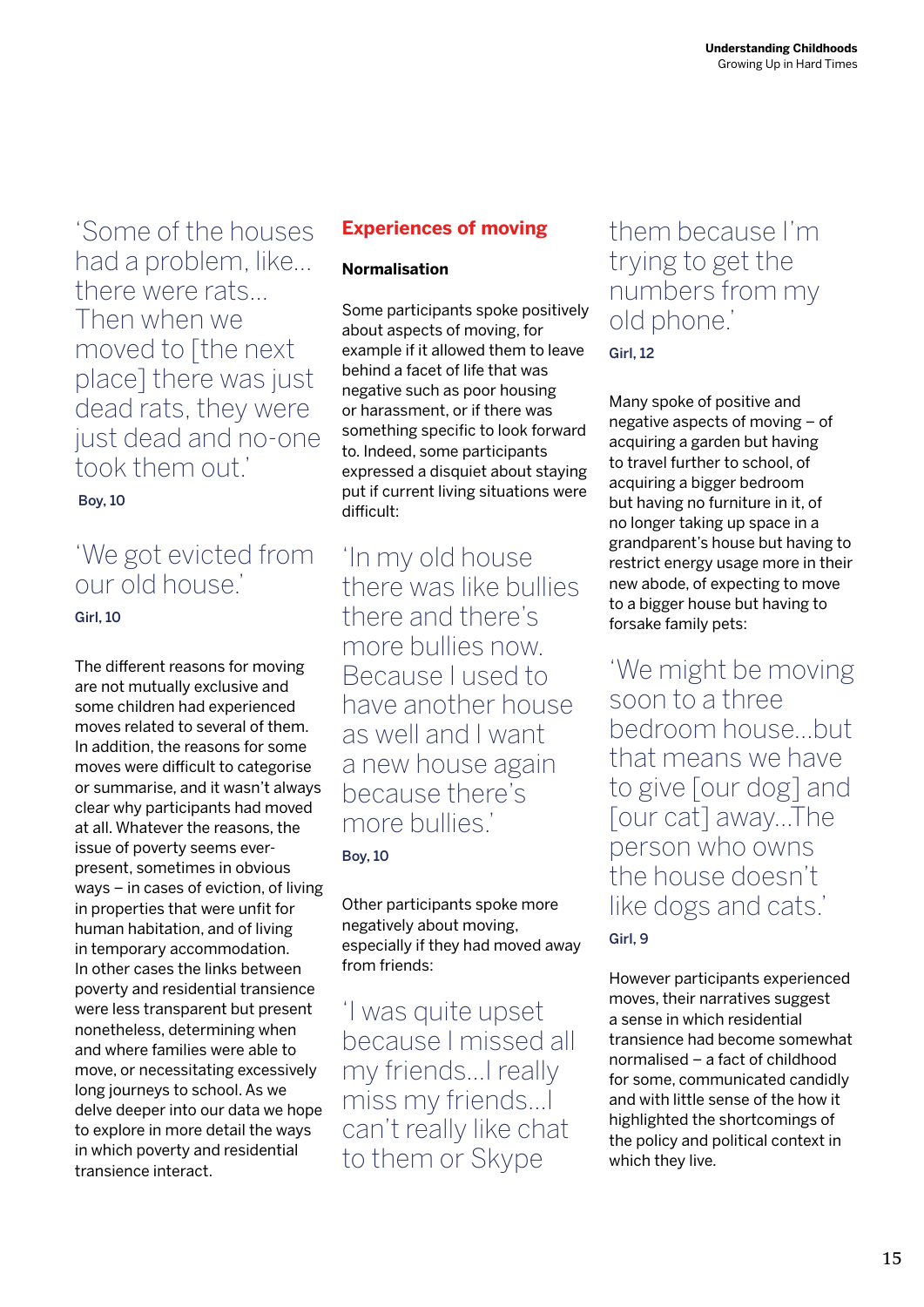#### **Control and constraint**

Participants appeared to have little active influence on their overall housing trajectories. Whilst it may be unsurprising that decisions around moving tend to rest with adults, the sense of being buffeted around from home to home with no choice in the matter was particularly pronounced for some:

'I'm just thinking why couldn't they just let us live in one place instead of keep moving around? So it's just, it's just that really, it's like, so in a few months yes it'll be a bit more difficult. Whereas if we stay there for like two, three, four months then we have to start packing again, then we have to leave, unpack. Yes, it just keeps going like that.'

## Boy, 11

# 'My mum's going to move again but because it's only temporary they can

# move her at any time.'

#### Girl, 12

Despite this, and in the face of what could be an unsettling experience, there were numerous ways in which participants' narratives reflect an active involvement in the process of moving. One form this took was of a practical nature, wherein young people had helped to clear, pack and unpack possessions in the lead up to and in the wake of the move itself:

'Well yes, I helped my mum, sort of help her with packing, packing my room myself. Helping sort through stuff and what not to keep and what to keep. It's only a small flat so we had to chuck away like half of the stuff.'

#### Boy, 11

Another key way in which some young people were actively involved in the process of moving came in the form of jointly planning for life in a new home. In Abilene's case this entailed helping to devise her sister's birthday party and designing the

décor in her prospective bedroom. A further, related form of active involvement was through the conversations that children had with parents concerning house moves. Depending on the nature of those conversations, they are likely to be beneficial for young people.20 Ebahi had moved four times to his knowledge when we met him in Year 5, and at the time he was living with the contents of his house packed up in cardboard boxes as his mum had started to prepare for their next move. The discussions with his mum about it are likely to have worked as something of a protective factor against potential negative or unsettling feelings:

'In [our old place] my mum said "how would you feel to move?" Then I said "you can choose because you're the boss" because I didn't really know how it was like to move to another country. So then after when we moved…she said again "how would you feel if we were moving to another country?" Then I said "I wouldn't feel fine".

20. We know from other research that when children are able to express their ideas and opinions about issues that affect them, they are more likely to have higher well-being than those who are not (The Children's Society 2013). We also know, from the literature on divorce, that being informed about significant changes in their lives can help children to buffer against related forms of stress, especially that related to attributing problems to themselves (The Children's Society 2007). Something similar is likely to apply in the context of moving house.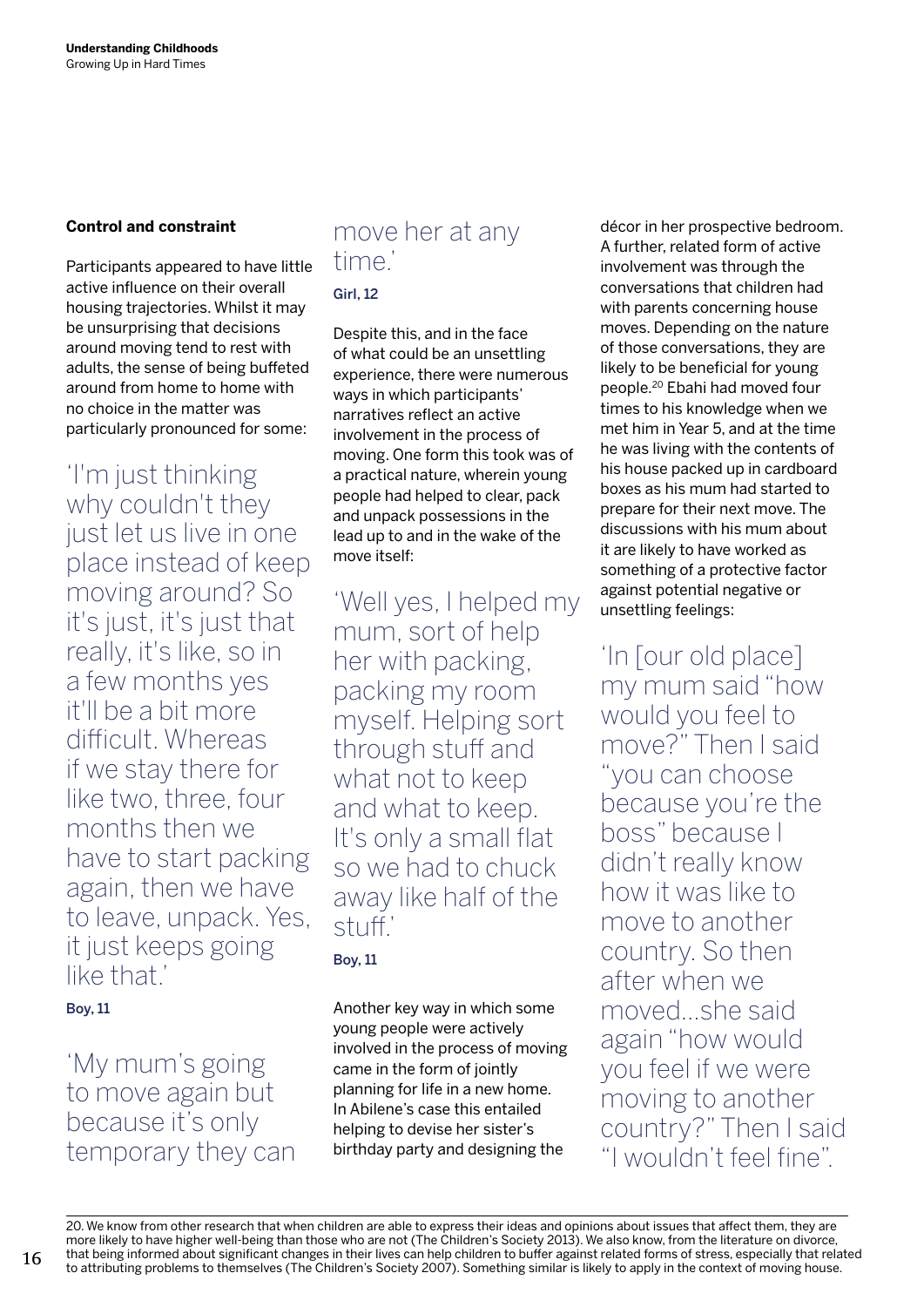Whilst our participants were involved in various ways in different aspects of moving, it is also clear that, to some degree, they were reshaping their lives to fit with residential transience and the constraints it imposed upon them – picking their way around cardboard boxes to navigate the physical terrain at home, spending time discussing pending moves and dealing with the many practical aspects of moving, creating dreams around what new dwellings would enable them to do, dealing with the long journeys to and from school that moves sometimes necessitated, and in some cases helping parents through the cumbersome paperwork that accompanied problems related to housing instability. As our study develops we will be able to explore this further and shed light on the tensions that exist at the interface of residential transience and human action designed to cope with it.

## **Uncertainty and rootedness**

One of the key issues to stand out for residentially transient participants is the sense of uncertainty that characterises their narratives around moving. This was particularly strong for some of those who were either expecting to move imminently or who suspected that a move might be on the horizon. For these young people, there was a palpable sense of uncertainty – questions about their lives that seemed to remain unresolved:

'What if, one day, where my mum's so much in debt that we get evicted and then I come back from school and all our stuff is outside? And then we've got nowhere to live. But obviously we'd go to, like, my grandma's house or something but, like, what if that happens?'

# Girl, 11

'I'm worried about moving…because first, if you can't find a house you might have to go to the homeless place and then those houses are really little.'

## Boy, 10

In this context, retaining a sense of security, or 'rootedness'<sup>21</sup> can become particularly important. Our preliminary analysis of the first wave of interviews suggests that there are two ways in particular in which a search for security might manifest: first, through retaining connections with friends and peer networks from previous neighbourhoods and/or schools,

and second – linked to the first – through remaining in the same school. However, for some, retaining a sense of stability in these ways was out of reach, and even for those who did manage to, it could come at a cost. Some, like Abilene, were staying in a school where they were deeply unhappy until their housing situation became more settled. Others, like 11 year old Samantha, were staying with relatives other than parents, in order to travel to and from school. Others still travelled considerable journeys to remain in the same school whilst their housing situation was in flux, and until it became more settled:

'I wake up about five in the morning… me and my mum leave the house at the same time…we walk from our house to the shopping centre…you can go straight through there to [the train station] and we go from there until [two stops away] and then…I'm going to [one] bus but before I get [it] I like meet my friend…at the bus stop…and then we…pick [another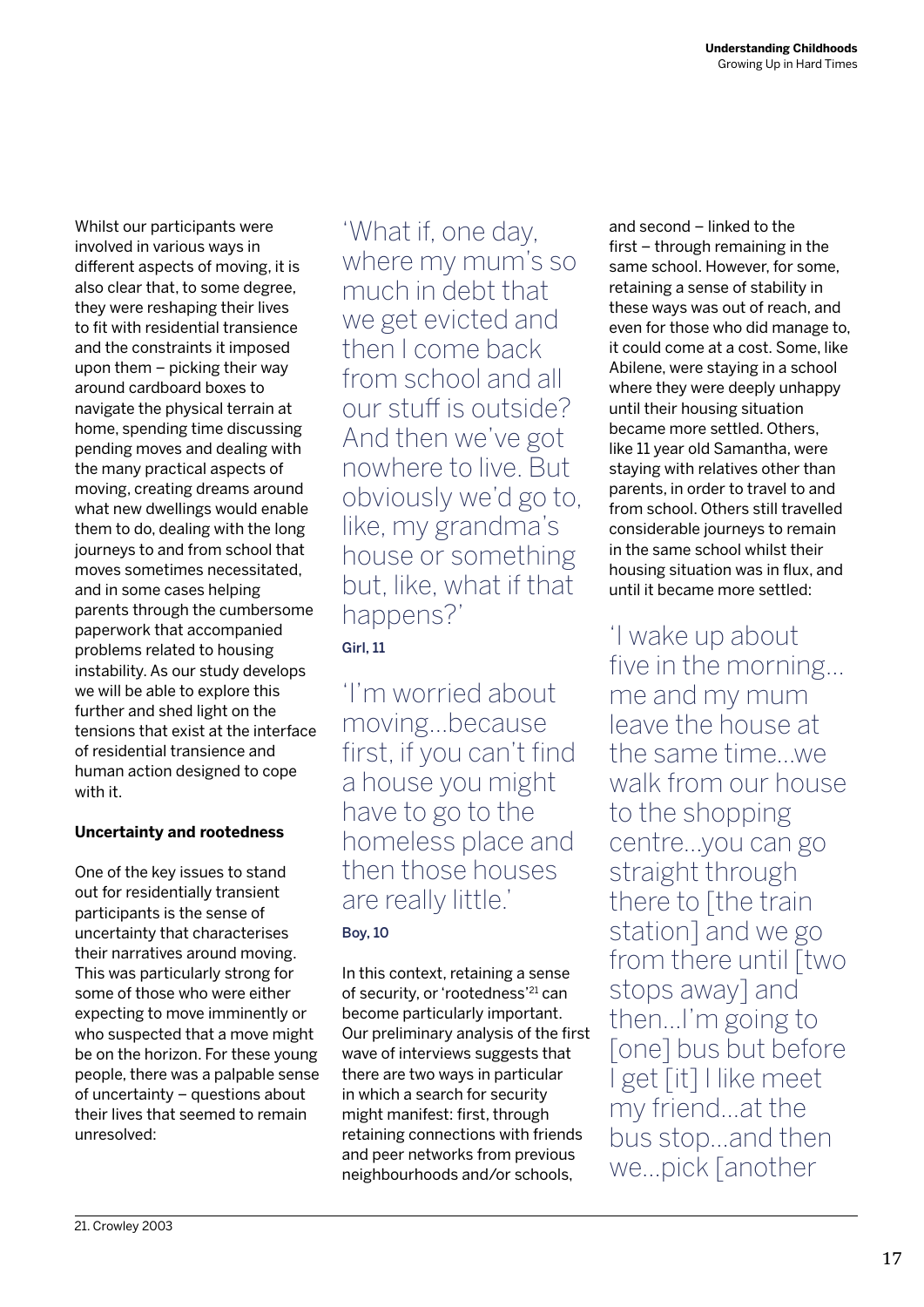bus]…then we go to Tesco almost every morning…and we walk from Tesco to school.'

## Girl, 11

For this girl's family there are also potentially serious health costs related to residential transience:

'When [my sister] has an asthma attack…the doctor said if she really has an asthma attack she should go to the hospital, straight to them, don't go to the GP…because… our GP was in [the area where we used to live], we moved to [another area] but we didn't move our GP…because we thought like, our house was temporary so there's no point moving from [the old area] to then move again [to the next area], again to the new area or something.'

As we begin to analyse our data longitudinally, we can develop a more detailed picture of residential transience in our participant's lives. We will be able to explore in more depth the key themes to emerge from this preliminary analysis: the normalisation of transience, the interplay between transience and participants' endeavours to negotiate the challenges it presents in everyday life, and the search for rootedness that often accompanies the uncertainty of residential instability. We will be able to explore what might work to mitigate negative effects and provide support for those who experience residential transience as they move through childhood.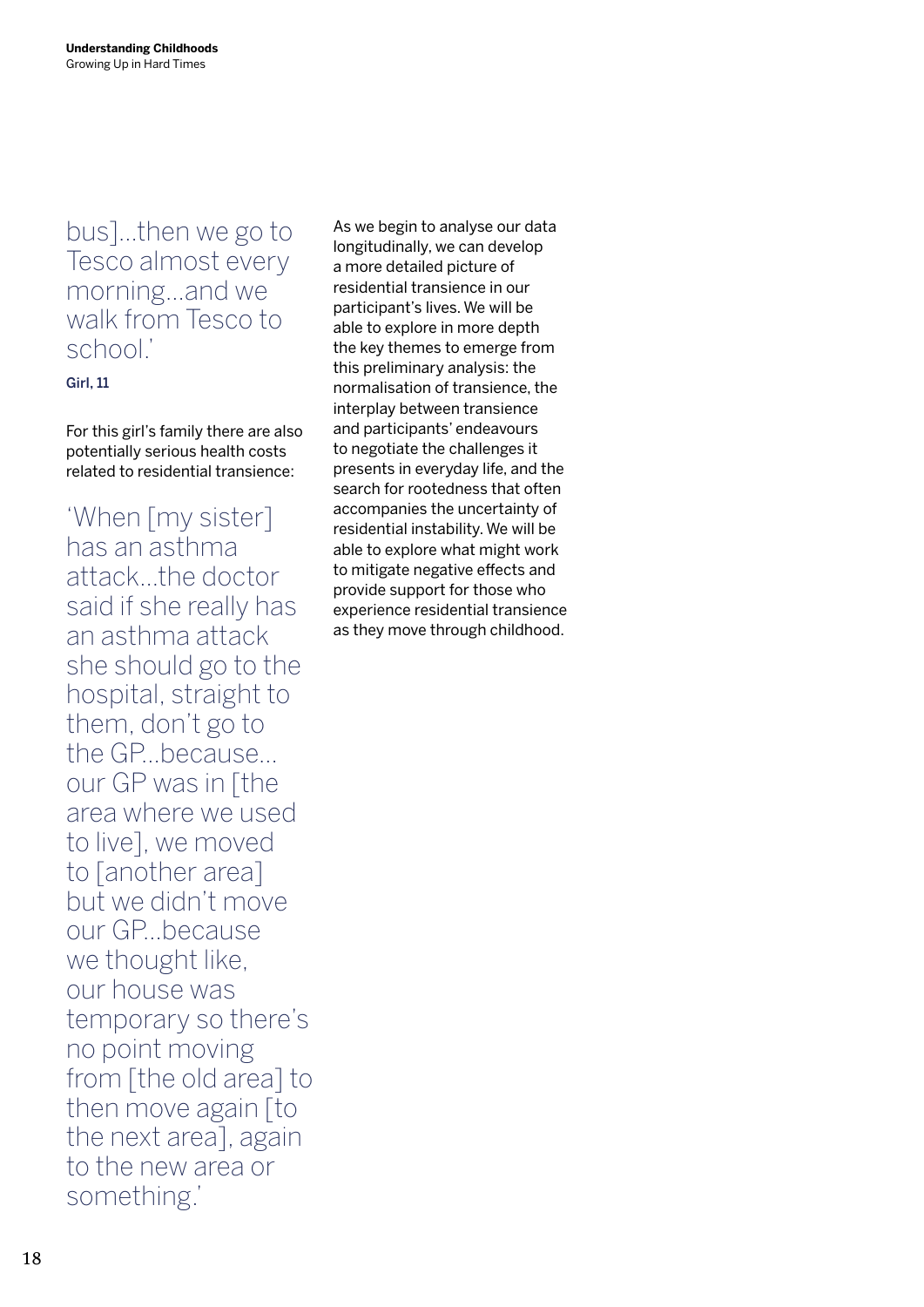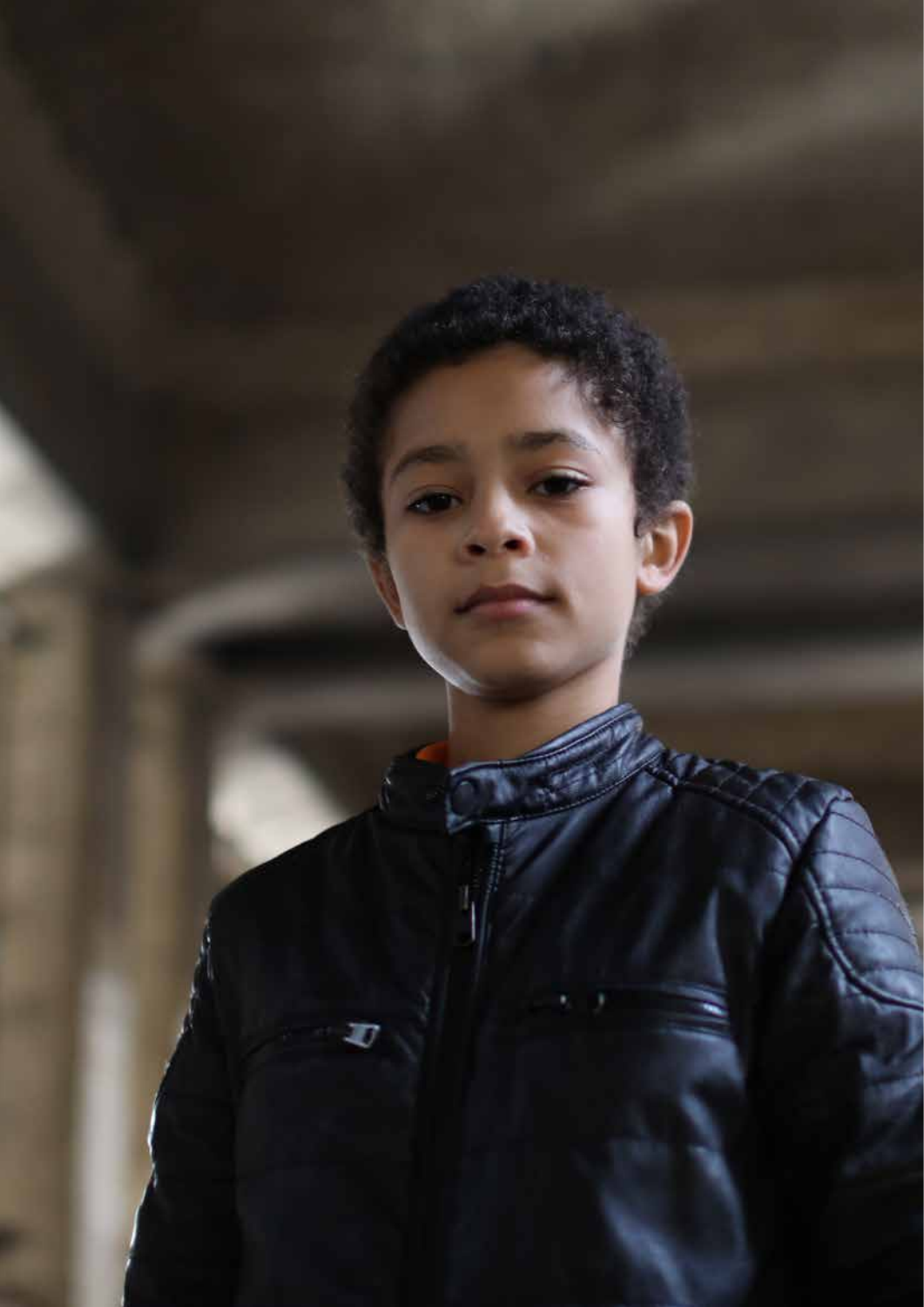# **Section 2 – Experiences of school**

*written by Jim Davis and Tess Ridge*

# **Lucy's story**

Lucy is 11 years old and lives in a rural town with her mum, stepdad and older sister. She is the youngest of five siblings and is an auntie to three nieces and nephews, although they all live in another town. She is in her first year of secondary school and previously attended a local primary school close to her home. Lucy has moved frequently in her life and has lived in the town for just over a year. They moved to the area to start a new life with her stepdad. Lucy misses the friends she left behind when they moved but is making new friends in school. She walks to school each day with her older sister who tolerates her being with her but likes to ignore her once they are in school. School is a mix of bad and good things for Lucy. Her favourite lesson is probably maths or English, though English is hard work.

'Because even though I'm kind of in a low group, I'm in a medium group, but the thing is my reading is holding me back so I'm in special English and, like, middle of maths, so if I get my reading up to speed I'll probably be in the top group.'

Lucy has free school meals and is given a £2 a day allowance to buy her lunch, although she has the option to have an additional free drink at the start of the school day. If she wanted more food than her £2 allowance could buy, she would need to have her account topped up by her Mum or add cash to it using a machine at school. There are activities and clubs available at school but Lucy doesn't access them and she isn't sure she will as previously it proved difficult.

'Well, there is this thing that I used to want to do at my old school. It was – I've forgotten what it's called. Trumpet lessons. And it cost money and my mum said, "oh" and I keep forgetting to bring money in and I couldn't do it in the end because my mum said that you don't really need, "do you really need trumpet lessons?" And I go no, not really.'

Adjusting to new rules and conditions is something that worries Lucy most about being in secondary school. The sanctions for not having the correct uniform, being late or not producing homework on time bother her a little, as does the cost of some of the small things.

'It would be to kind of have a free area like you – because if – if you lose your timetable which I have – many times you have to pay 20p. Kind of like make it free. Because you don't pay for your lessons so I think you should not pay for where you're going to your lessons.'

Lucy hopes to do well at school but would like to see some changes, although they may not be changes that are possible or welcomed by the school.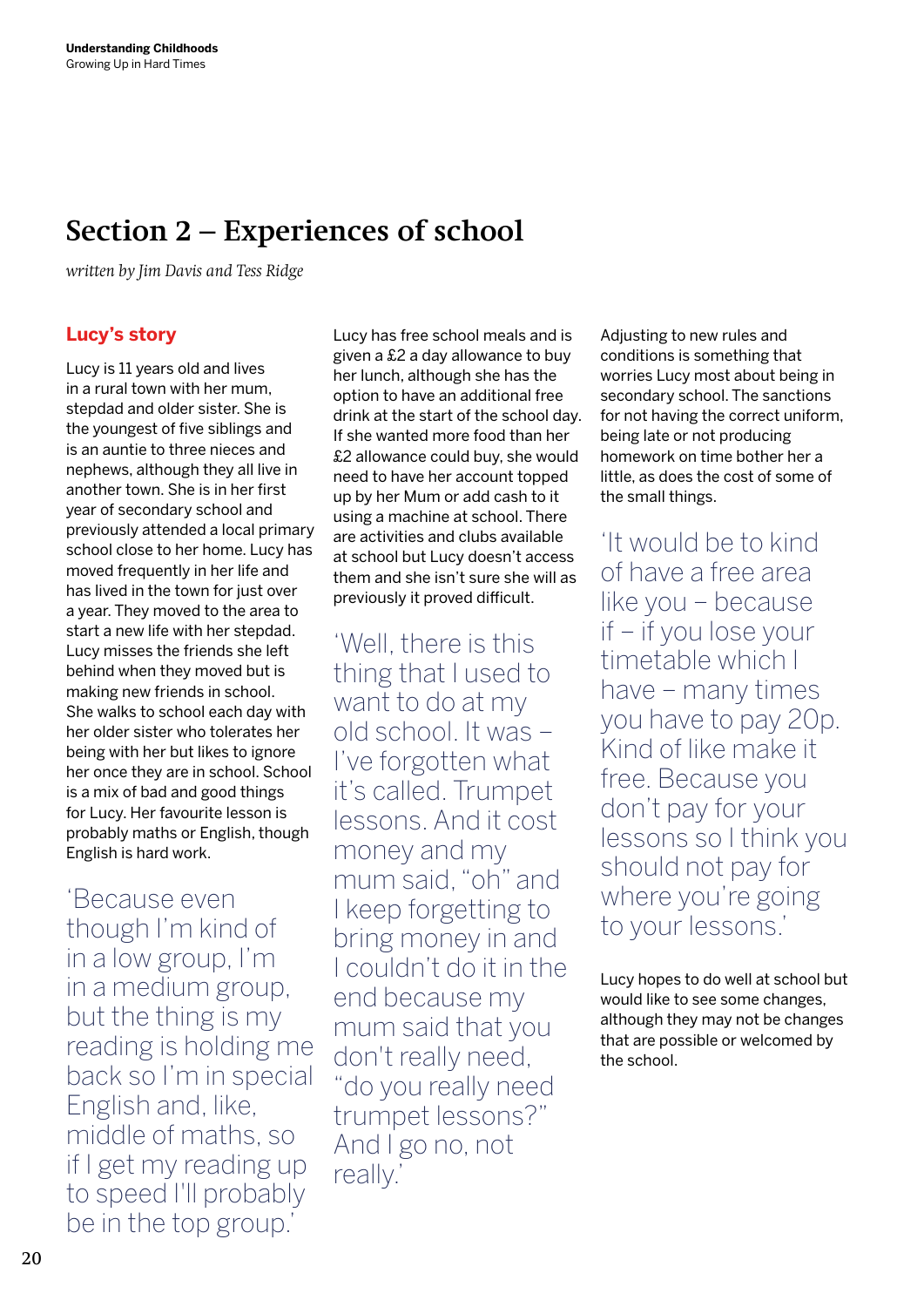'School uniform. I'd change it to nonschool uniform because you feel freer – I'd allow chewing gum and headphones and eating in the hallways.'

Lucy's experiences, and those of other low-income children in our study tell us much about how lowincome children experience school.

## **Background**

School plays a key role in the lives of children and young people, in the development of their social and human capital, the quality of childhood they experience and their future well-being. Increasingly there is an acknowledgement that schools can make a significant difference in disadvantaged children's lives (Social Mobility and Child Poverty Commission, 2014). The type of education a child receives, the school environment and the quality of teaching within the learning environment can all make a real difference in children's lives (Sylva, K. et al, 2012). However, with 6 out of 10 disadvantaged children in England failing to achieve a basic set of qualifications compared to only 1 in 3 children from more advantaged backgrounds, the need for schools to improve outcomes for children is pressing (ibid; 2014:1). The Child Poverty Strategy 2014–2017 highlighted the role that schools can play

supporting and nourishing disadvantaged children, however previous research has shown that school experiences for low-income children are frequently excluding and challenging (Ridge, 2011, The Children's Commission on Poverty, 2014).

In Growing up in Hard Times we are keen to understand the everyday lives and experiences of two groups of low-income children as they move through their school careers and negotiate key transitions in their school lives, including the significant move from primary to secondary. In our first baseline interviews we explored with children some of the key elements that make up their school experience including important social aspects such as friendships and social relationships, sharing food together, opportunities for wider social and learning experiences and their perceptions of the rules and regulations that inform the governance of their everyday school lives.

Our focus on these key social experiences was drawn from a body of research with disadvantaged children which has shown that social aspects of school can present particular challenges for children affected by low income at home and at school (Hirsch, 2007; Sutton et al; 2007; Ridge, 2011). The provision of food at school for children is a vital part of the school day, it is a social event and an opportunity to nourish and support children's growth and well-being. For disadvantaged children a hot meal provided as part of their

free school meals entitlement is a vital support for those who may be finding food in short supply at home. But the provision of free school meals can be highly stigmatised and poorly delivered within schools (The Children's Society, 2012). Research by the Institute for Social and Economic Research found that nearly one third of all children eligible for free school meals preferred not to take them, with stigma in the delivery of meals identified as one of the main reasons against uptake (Holford, 2012). All of the children in this study were eligible for free school meals when the research began, and in this section we explore their experiences both in accessing meals and the type and quality of food they felt was available to them.

The costs of the school day are also of key concern for lowincome children and their families. Although school is perceived as free, there are a significant number of costs, many of them everyday costs, that impact on children's experiences of school life and affect their opportunities for equal access to participation with their peers (The Children's Society, 2014). Our interest however, was wider than each of these important elements of school life, and embraces the individual experiences of each child as they negotiate their school lives, revealing, over time, the issues and concerns that they identify as they grow and age within the formal school structure. In this first report we start to see how deeply embedded disadvantage is within the school day.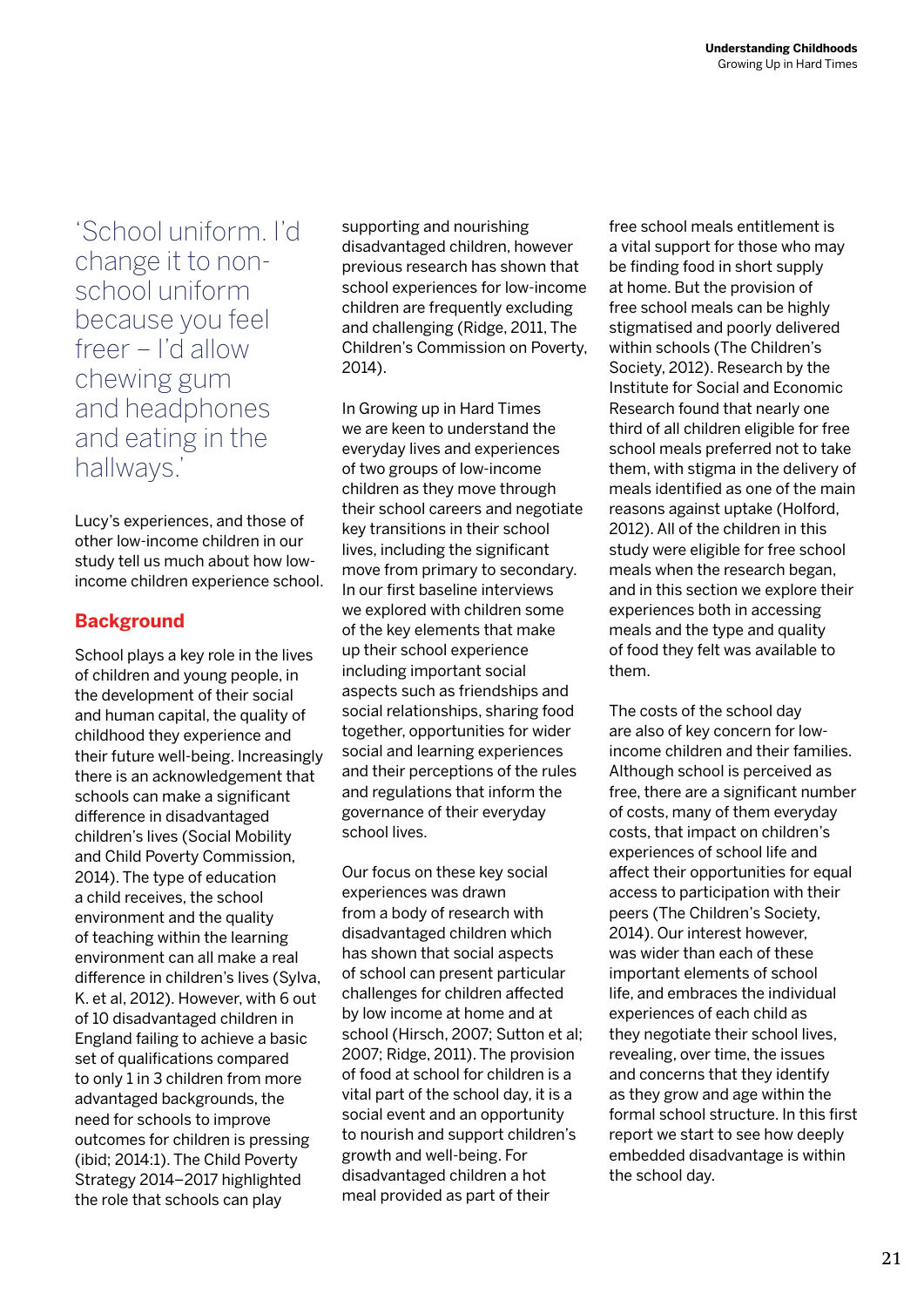#### **Access to food during the school day**

The school day is a long one and access to adequate and nourishing food is an important element of support for children in low-income families. All of the children in the study were at the outset eligible for a free school meal. But their experiences of food during the school day varied significantly, both in terms of the quantity of food they could access and the quality and desirability of the food. For children at primary school, food during the day was largely limited to lunch time, with some also taking breakfast at school. At secondary school food was available at break times as well as lunch times and at the start of the day. At primary school the distinction between children was based on whether they had dinners or sandwiches and if they had dinners whether they were meat or vegetarian. A key issue for children is how food is delivered and the stigma associated with that delivery (The Children's Society, 2014). In this study children in the primary schools were generally satisfied with the way that they accessed their food, and this was a result of eligibility being discreet and non-stigmatised. Unlike the secondary schools the point of purchase for food at primary school was not in the canteen, so free school meals were not identified as different to any other meal delivered. Choice of food is important when food at home could be limited, but quality and desirability of food also counted for children. Choosing to have dinners or not seemed to have more to do with liking the dinners or not, and some children were

only having school dinners on the days they liked the food.

'Sometimes I have school dinners on Wednesday and Friday. Maybe Thursday, because Friday's fish and chips and pizza. And Wednesday is roast.'

Boy, 9

At secondary school the experience is considerably different. There is greater potential for stigma as the point of purchase is at the canteen where children choose what to eat and how much to spend. Children on free school meals were given a daily allowance which varied considerably between schools and was a limit on what they could buy, and in some cases when they could buy it. For some in the study the amount available was limiting the food they could have:

'You get dinner and a pudding and then you go to, like, the sandwich place and just get a drink. If you want to, like, but that will be, like, £2.30 but you only get £1.85 for a free school meal.'

Boy, 11

Of the 15 boys in the study at secondary school, seven were spending their allowance or money on eating at the start of the school day, when they may well be hungriest, rather than at lunchtime when they would go without or with less. Being hungry during the school day was a challenge for the six secondary age children who said they leave the house before 7.30 to get to school on time and may not have had breakfast. Adequacy, availability, desirability and the potential for stigmatising delivery all presented challenges to children and young people trying to negotiate their food needs during the school day.

## **The cost of school**

School is not free, presenting particular challenges for children living in families with severely constrained incomes. Some of the children in both cohorts expressed concerns about the costs of uniform and of school trips, clubs and activities. Extracurricular activities are increasingly seen as an essential part of 'getting on' at school. More affluent parents and top earners are almost four times as likely as lower income families to have paid for extracurricular classes to enrich their children's school experiences (The Sutton Trust: 2014). The cost of extracurricular activities is something that many children in the study were acutely aware of. Some activities were free at the schools and these were valued by the children, others could generate additional costs (like music lessons requiring the purchase or hire of an instrument to be able to practice).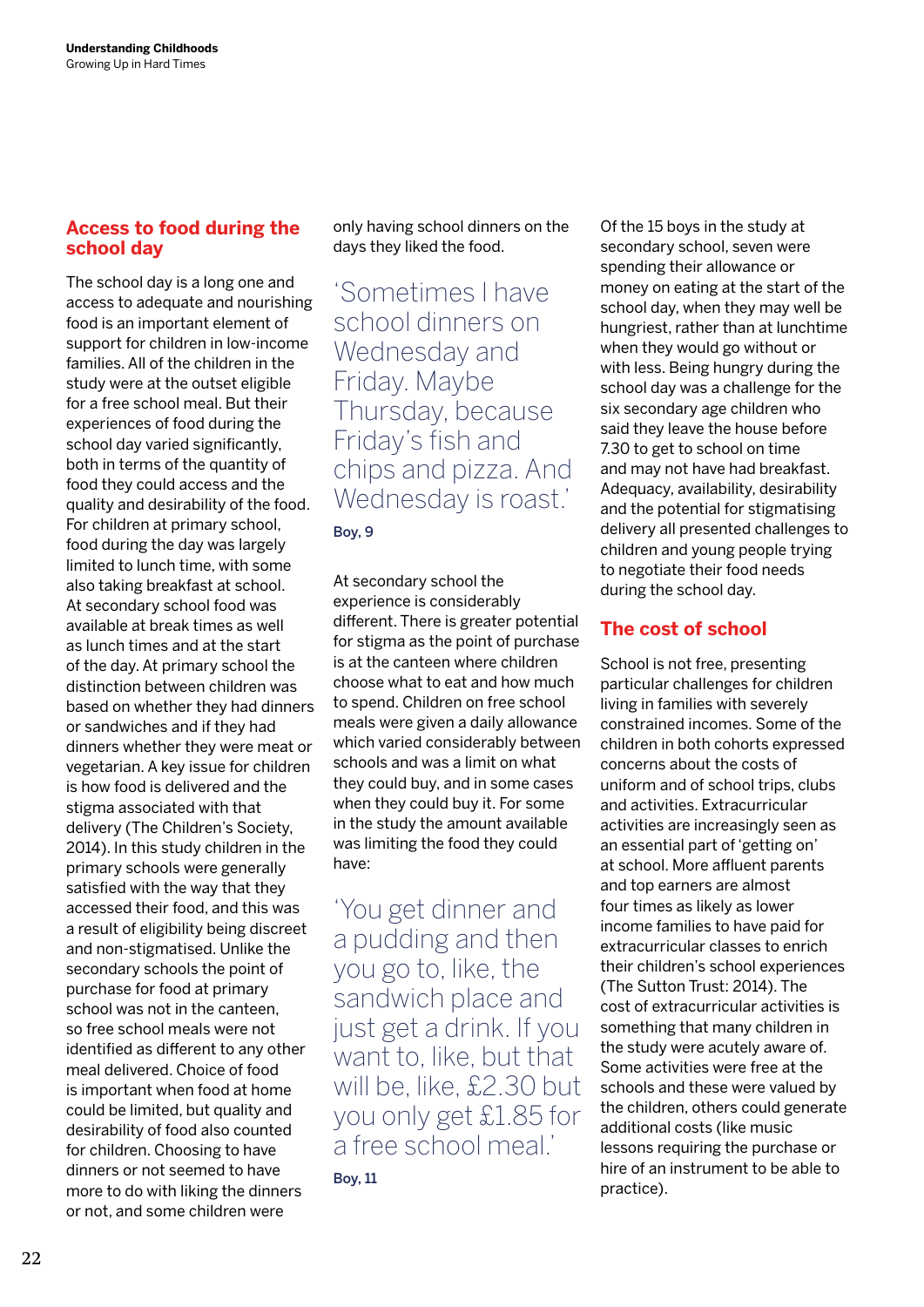School trips were seen by children as important social events and in general primary schools were often paying the majority of the cost, but even a small contribution can be difficult for families to manage and cause anxieties for children. For example Mandy wanted to go to the pantomine, but it was £8 and she had to find drinks and snacks as well, and was worried about asking her mum (in the end she felt she had to, as she wanted to go so much). In the secondary schools there were few trip opportunities in this first year and we will catch up with these children next year and see how they fared in the second year.

## **Rules and regulations**

The school environment is bounded by rules and regulations to aid the smooth running of the school, but also to control and censure children when the school deems it necessary. Understanding the rules and being able to negotiate them and recover from transgressions is an essential life skill for children.

For children at primary school the rules and behaviour policies were broadly understood and something that children could conform with. One or two children did express unhappiness with individual teachers and some were also contending with bullying issues and the risks of getting into trouble. But for most children at primary school, for most of the time school was okay and something they were content with. For those children in secondary school, the move

up from primary was a transition that provided new challenges and situations to navigate. This was particularly true for the experience of understanding and conforming to the rules and regulations of school life. The demands relating to school uniform were greater, the interaction with a broader range of staff meant negotiating many relationships and the accumulation of sanctions for minor issues could turn small difficulties into bigger concerns. Children thought that it was easy to get detentions for small infringements of rules and for those who had complicated or long journeys to and from school. detentions were a significant burden. For the cohort of children living in the large city, travel to and from school often involved more than one mode of public transport and for some, journey times of more than an hour.

'I got a C222 and then I just looked back and I asked for a calculator. And then he gave me a C3 just for asking for a calculator.'

#### Boy, 12

Being able to comply with the expectations around uniform was particularly difficult when it included sports kit, as well as the proper shoes and bag. When children had siblings in the same school or other schools they recognised the cost of having all the right uniform was a burden

on their parents. Some schools did help with uniform costs for children starting out at secondary school, but that didn't help the costs of replacing lost, stolen or worn out uniform. Children spoke of having to pay for new ties or other school kit, or getting into trouble. Not having the right school uniform made it difficult to fit in with peers, but it was also treated as a behavioural issue and resulted in the same sanctions that were incurred for behaving badly:

'Sometimes like school shoes break and you've got to get more. You get detentions if you haven't got the right uniform.'

Girl, 11

In the first year of secondary school some children already felt marked and in breach of rules and expectations.

'It's not been a hard time yet because I know everyone but still it just feels a bit weird because I don't know the teachers and I can't be myself properly yet, until I know them and after Like when a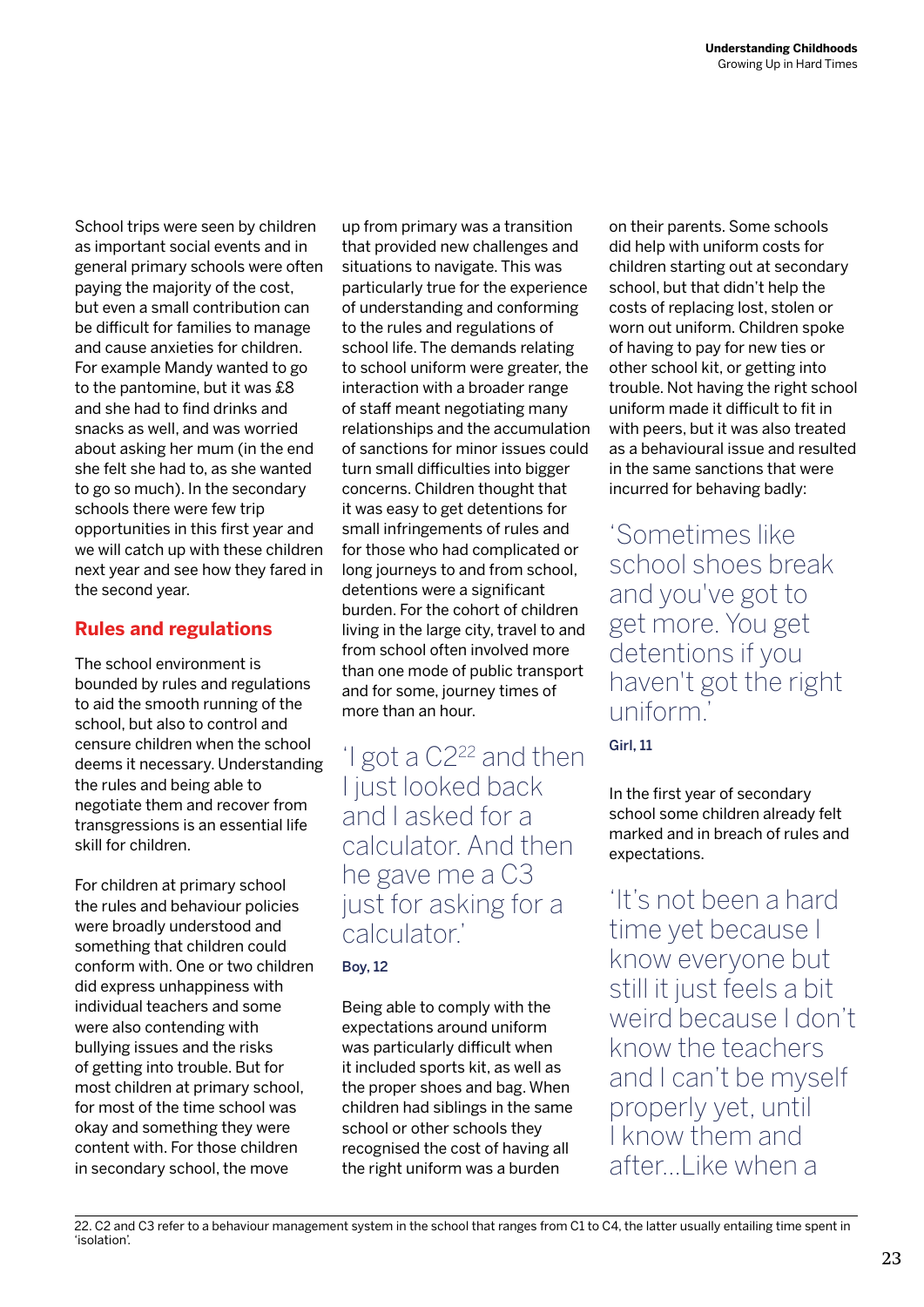teacher gets rid of me I don't want to move to another tutor group yet, it's just…oh I don't know. It's just that I don't want to get in trouble or anything no more.'

#### Boy, 11

Avoiding trouble was something all the children wanted to do, but when there were so many ways of being in trouble it seems like a struggle, particularly when not having basic equipment or uniform was dealt with as a breach of the rules. Repeated transgressions of rules was also often a signifier that some children were struggling to manage their relationships at school with peers and with teachers.

## **School relationships**

It is easy to forget that school is a vital social environment as well as an academic one, a place and time where they learn to be themselves, and how to 'fit in and join in' with others (Ridge, 2011). Nourishing and facilitating good social relationships at school is as important for children as academic attainment, and should be taken very seriously by schools.

# Managing relationships at school

Children's accounts of school friendships reveal how important friends are for children with regard to their security and social status. For these children, having good friends affected how they felt about school. Friends were protective from bullying and generated a greater feeling of security at school, and this was particularly so for children at primary school.

The younger children in the study often found it difficult to maintain their school friendships outside of school due to insecurity and a lack of safety in their neighbourhoods (see next chapter). For the secondary school children who were in their first year, moving schools had meant the loss of friendships for some, for others friends were protective in settling into a new and strange environment. There were also concerns expressed by children about fighting, gangs and bullying. For some children maintaining school friendships was challenging, particularly with regard to experiencing transience between schools. Moving frequently is very challenging for children and can be the result of other unsettling changes at home (see Section 1 looking at transience). Moving between schools can be liberating for some children where they feel trapped in difficult school environments, but for most of the children who were experiencing transience between schools there was a negative impact on their relationships and security at school and how they saw their teachers. Transience was often associated with instability at home, domestic violence, homelessness and neighbourhood bullying. Transient children expressed anxieties about maintaining friendships and worries about being secure.

Transience between schools can also mean children waiting some time before they can get a place in another school.

Peter is nine years old and was very transient, experiencing over eight moves and four schools in his short life. He found school quite scary and was uncertain about making friends.

# 'Coming in you don't know what they are going to be like.'

#### Boy, 9

Relationships with schoolteachers can be a fundamental component of whether a child feels settled or unhappy at school (Horgan, 2007; Ridge, 2011). School can bring security to otherwise unstable lives, for example one girl who had been evicted from her home felt at her most secure and settled at school. Generally feedback on primary school teachers was very positive and at this age and stage teachers are appreciated and generally have good relationships with children. They intervene in problems and are trusted overall to do so. For older children there was an adjustment needed to a new, often much bigger, and more tightly regulated school environment. Relationships with teachers were more complex as children moved from class to class and were exposed to considerably more teachers and their individual expectations. There was more unhappiness amongst the older children with regard to their teachers, although where they encountered what they felt was a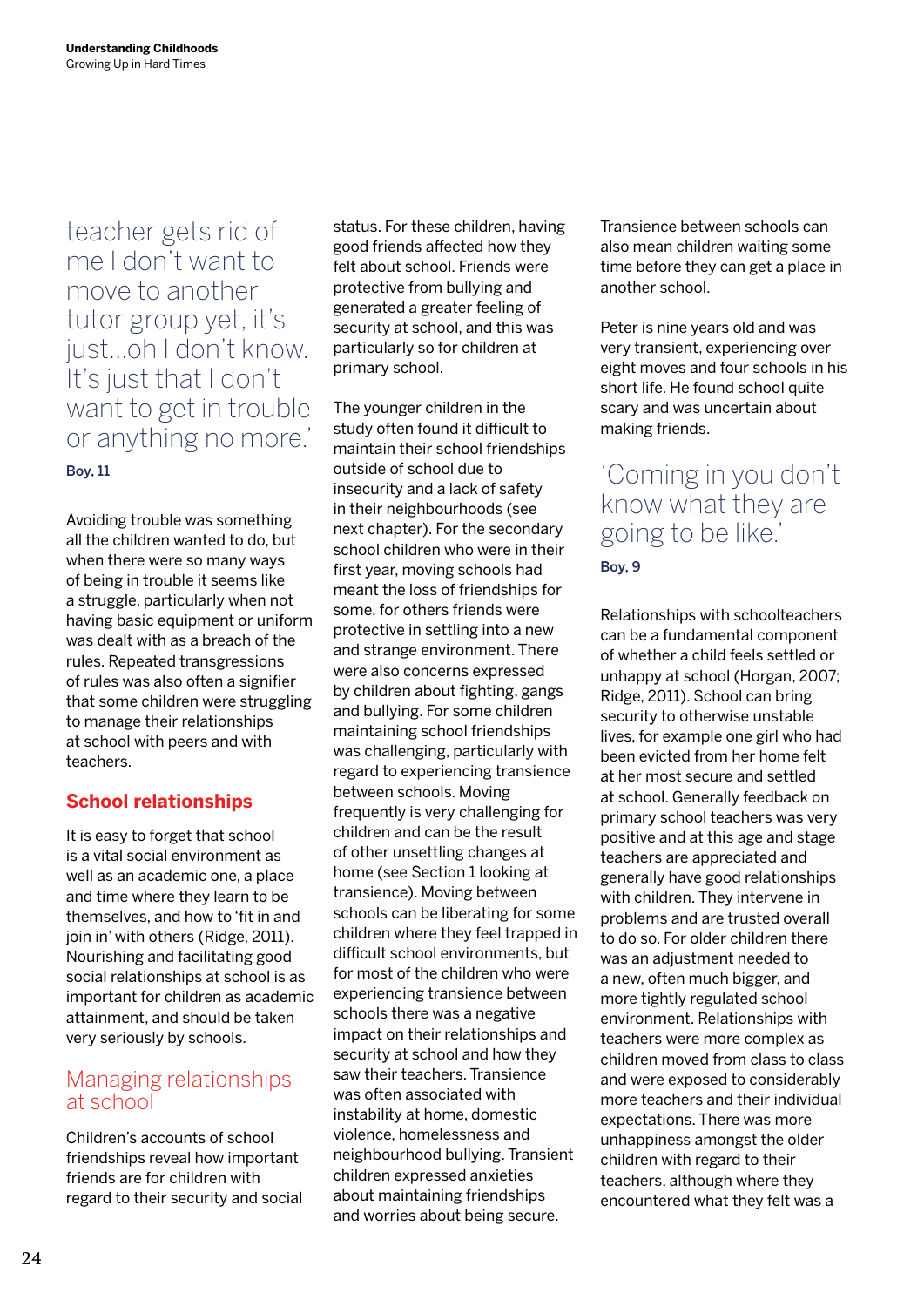'good teacher' these relationships were highly valued. But the change in governance style from primary to secondary was particularly challenging for some children.

'Most of the teachers are very, very horrible but it's one of those things you just have to deal with it and if you're good they're nice to you, if you're naughty they hate you, it's one of those things. Teachers don't care if you are learning just if you are listening!'

Girl, 12

For children like Abi, a new migrant, understanding the rules and getting on with the teachers was particularly difficult. Abi's struggle to understand English had resulted in her getting repeated warnings and 'negative points' when she had not understood the rules – this in turn resulted in her feeling that she hated the teachers.

We started our engagement with these children at key times in their school lives, when younger children were coming to the end of their time at primary school and starting to look forward to the challenges of moving up to secondary. The older children had just negotiated that very significant transition and were beginning their new lives at secondary school. We have already seen that disadvantage presents its own challenges in children's everyday lives at school. As we follow these children through the years ahead we will gain a unique insight from children themselves into how they negotiate the challenges and opportunities that present themselves, and how their lives develop over time.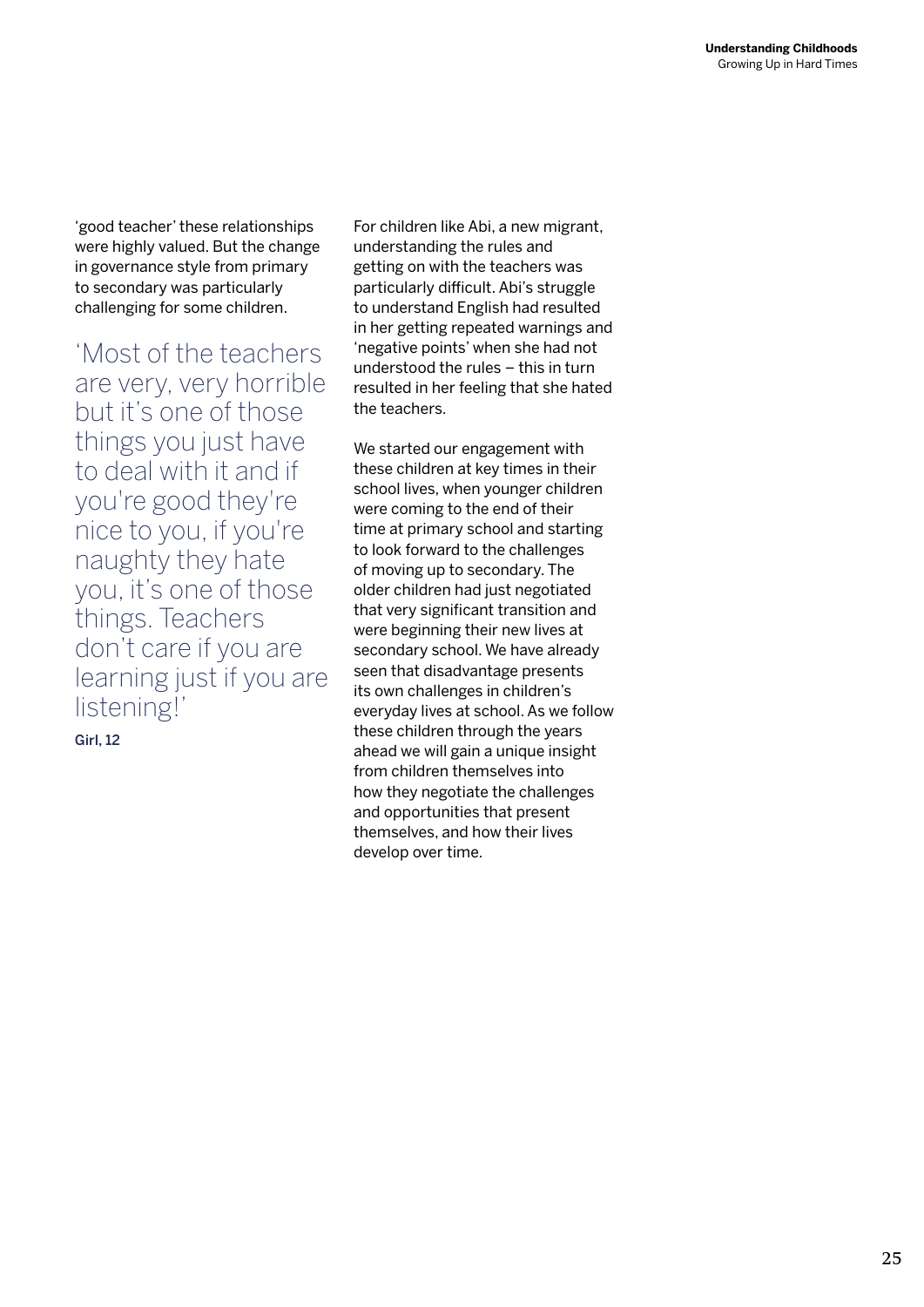# **Section 3 – Neighbourhood**

*written by Tess Ridge*

# **Pia's story**

Pia is a nine year old girl living with her mum, stepdad and eight year old sister. Her dad lives nearby with her stepmum and they are expecting a baby very soon. She has lots of friends who live on her road, but it isn't safe to play out because the road is busy and dangerous. Pia's mum is worried about her playing in the road as recently a car

'...bashed into our fence and my mum don't like me playing out anymore.'

The car also killed one of their pets and damaged their car.

'On the day they crashed into our car, they killed one of my cats as well, like one of my cats...And they was laughing when they went up the road.'

The family now have a guard dog and have installed security cameras.

'And when they did the fence, someone did the fence and then they was knocking all the thingys down, so my mum shouted out "why you doing that?" And then they was like "oh I didn't mean to"...That's why mum's got cameras all over the house… She's got them near the fence, she's got them everywhere.'

The neighbourhood has a park but for many of the children in the study, and especially younger children, parks are not necessarily seen as safe areas. Pia doesn't like to play there because it's poorly lit and she feels unsafe.

'I don't like it because there's a park, but it's no park and it's, there's no lights around in the park and like you hear noises and I just don't like it.'

She doesn't envisage the park improving as she gets older.

'I think it'll just be like, because it's a mess in there, there's nothing in there like, all grass, so I think it will just be a mess when I get older.'

Her mum and dad are worried about her safety and don't want her to play outside unless someone accompanies her. Like many of the other younger children in the study, meeting up with friends out of school was often significantly compromised by their parent's fears about safety in the neighbourhood.

'My dad don't even let me out once. He lets me out...he bought me a bike and he don't let me out until he goes out or my biggest cousin.'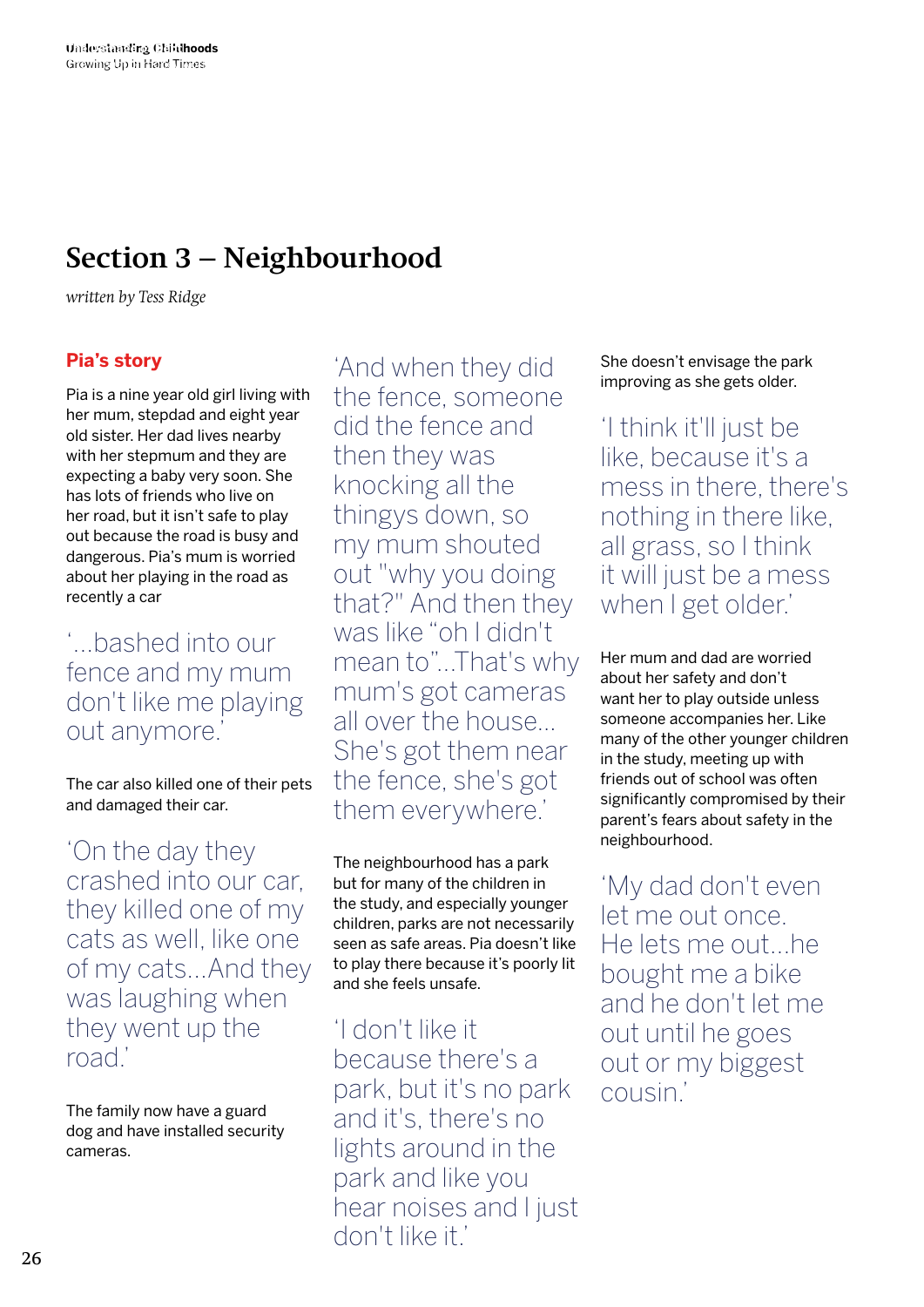'We're not allowed out on our own because like, there's like in [place] someone got kidnapped, a little kid. That's why dad don't let us out anymore.'

Pia is a bright, sparky young girl – she is interested in improving where she lives and has a keen sense about what changes she would like to see in her neighbourhood and the improvements she would make.

'Like making like the roads a bit smaller so it's not a main road all the time you could cut through. Instead of like say the main roads, you could have every little road and then on one bit you could go to the same road but you can cut through so it's not bad traffic. And like you should have like stuff instead of like dog muck and like bubble gum all over, you can just have like this thing...you could have like people like picking it up like, or have like a cleaner coming around, because we haven't even got a cleaner on our road to clean up, we've only got a bin but no one uses it.'

Pia's experiences are replicated by many of the low-income children in our study and their accounts of their experiences in their neighbourhoods tell a very similar story.

# **Background**

Childhood poverty tends to be a very localised experience – children grow and develop in their neighbourhoods and the quality of that environment is of critical importance to their present and future well-being.

Neighbourhoods provide the backdrop to children's everyday lives; a good neighbourhood can nourish and support children in their friendships and the development of social and human capital. A bad neighbourhood can lead to uncertainty, insecurity, and for some children transience and/or social isolation. We know from research that children living in disadvantaged neighbourhoods are significantly less happy, and more likely to be anxious than children living in more affluent neighbourhoods (Chanfreau et al, 2013). A deprived neighbourhood can also be a dangerous place to

grow up in: there are a series of risks that low-income children encounter in their everyday lives including a risk of injury from road traffic collisions and poor health through degraded environments. There is a clear link between increasing deprivation and traffic accidents involving child pedestrians (Hewson, 2004). Children in deprived areas are particularly vulnerable and are likely to be playing in the streets due to a lack of appropriate child friendly green spaces. Good quality green spaces such as parks and other open spaces can be vitally important for children's well-being and their mental and physical health (National Children's Bureau, 2012). Access to safe and welcoming outdoor space is essential for many disadvantaged children who may find their home space to be insecure, overcrowded and in poor physical condition. Insufficient safe, warm and private space within a home can also affect children's health, academic opportunities, and familial relationships (ibid). The quality of neighbourhood environment available to children is of great significance for their childhood well-being. Noise and environmental degradation have an impact on growing bodies, and children are at high risk of being affected by noise pollution, including noise from traffic and noisy neighbours. This can result in poor cognitive performance and have an impact on school work and outside play activities (Haines et al, 2003).

Outdoor spaces provide an opportunity for social and physical play away from the adult gaze and much of childhood is enacted in a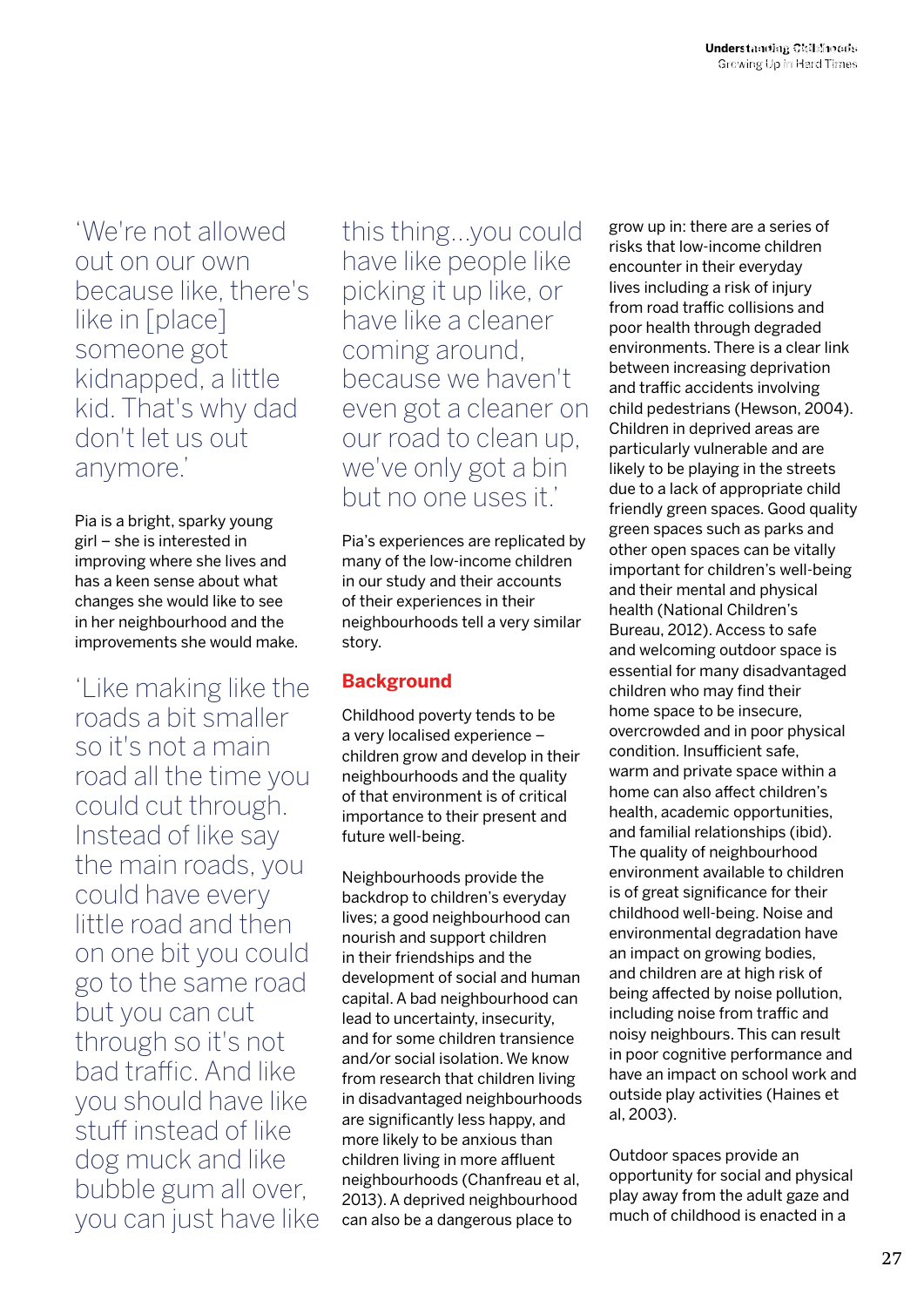neighbourhood setting. It is a key space for autonomous growth and social relational development with peers (Rogers, 2012). As Rogers' research with children and young people has shown 'Physically active play allows children "to be present in the present" removing them from past and future concerns and this experience contributing to their resilience and sense of well-being' (ibid:498). This is especially important when we understand that here we are engaging with the experiences of low-income children who may have many concerns and anxieties in their lives, including worries about money, social inclusion and security. Therefore, the opportunity to play freely and safely in their neighbourhoods for these children can play a key role in supporting their well-being.

The Good Childhood Report (2016) found that children's perceptions of their neighbourhoods and their experiences of their local area were clearly linked to their wellbeing. Residential mobility is a key issue for children, especially children who experience socioeconomic disadvantage. An exploration of the impact of residential mobility – over time – on children in the Millennium Cohort Study, found that for children living in disadvantaged households, prior to a family move there was an increased risk of experiencing emotional problems when their families moved either within or between deprived neighbourhoods (Flouri et al, 2012). This is particularly salient when we consider the transience experienced by some children within the study.

In this section we look in more depth at the views and experiences of children in our research in relation to the neighbourhoods in which they live. Children are key informants about their social worlds and their neighbourhoods, they have their own perspectives on their environments and the challenges and opportunities that are open to them, they generally know which places to avoid and where they are welcome and where they are not. Neighbourhood is the first step out from home, it can open up opportunities for social engagement, fun and healthy activities, but it can also engender anxiety and frustration.

#### **Living in impoverished neighbourhoods – children's accounts of everyday life**

Underpinning the findings in this section is evidence from the children and young people in the two cohorts of children we are following over time, but this section also draws more widely on findings from a range of primary school children who were involved in the first stages of our research. At that initial stage we worked with much larger groups of children in our participating schools, working towards understanding the everyday experiences of low-income childhood in these disadvantaged areas.

We conducted several research exercises with children including a classroom exercise with Year 5 children in all of the schools we were working with. The classroom children came from a range of financial backgrounds and not all were on either free school meals or Pupil Premium, therefore there was some variation in experiences – although almost all were still living in deprived areas. One of these exercises was called 'Tops and Pants'. This exercise ultimately involved over 150 Year 5 children in four different schools, and allowed them to participate freely in exploring what they valued in their neighbourhoods (what was tops) and what they disliked about their

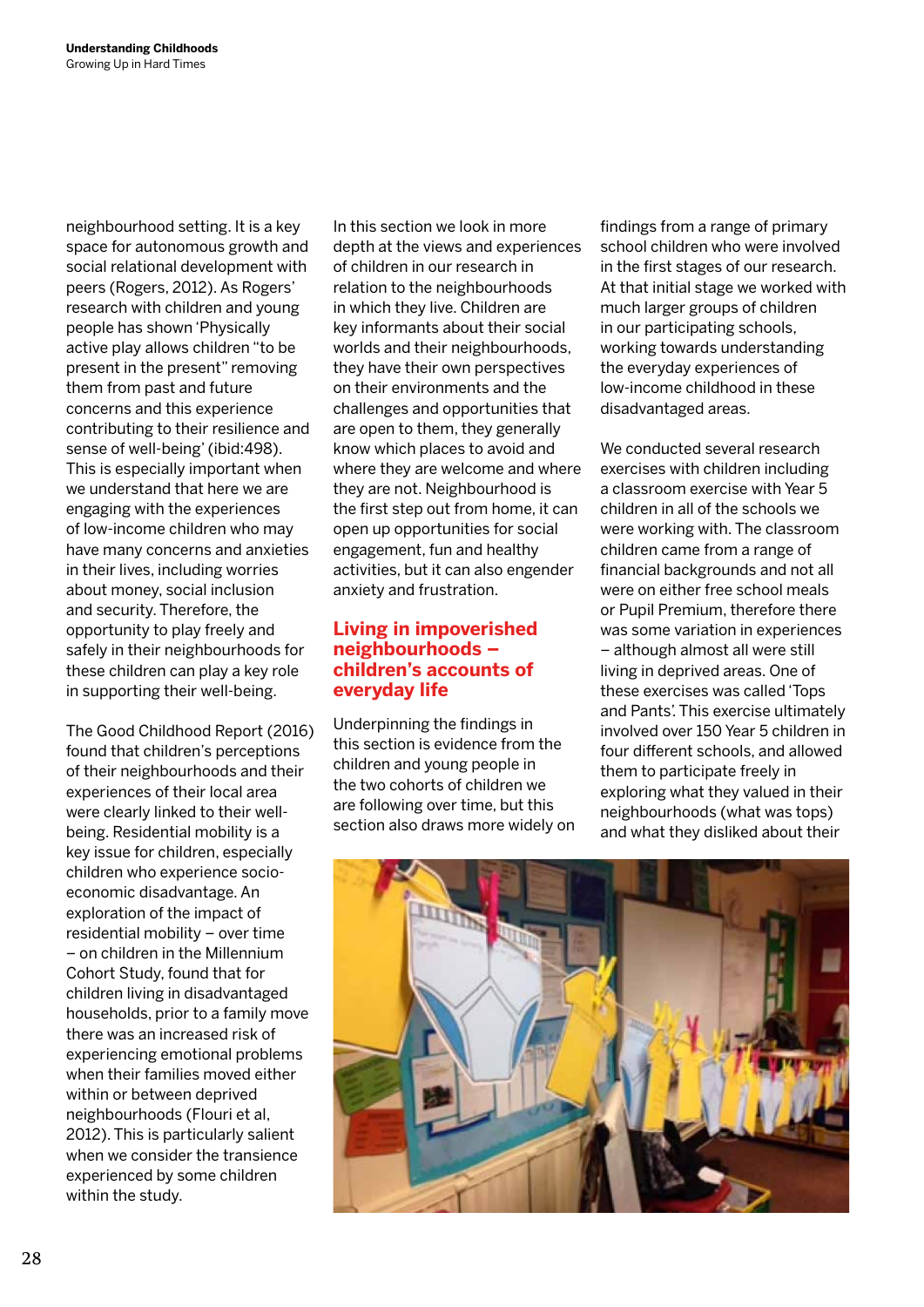neighbourhoods (what was pants). Children wrote on their cards and then hung them anonymously on the washing line in the classroom – we then had a wide-ranging discussion with the children based on the washing lines.

# What was 'tops' about their neighbourhoods for the Year 5 children?

These primary school children were very clear about what they did value in their neighbourhoods, but also what they would like to see improved, although sadly for many in the classes this was not possible. Some children were unable to even find anything to write about that they liked.

# 'I don't like anything about where I live.'

#### Boy, Year 5

For those that could articulate good things, a good neighbourhood for children meant safety, being well-lit and welcoming to children, and providing open spaces to play in. Places to meet friends and enjoy time together were highly valued, as were appropriate and welltended parks, a lack of noise and an environment free of fighting and adult aggravation. Above all children wanted lots to do and nice neighbours.

'It's good, there is a football club, there is a drama club, there is a park, nice neighbours.'

A good environment was clearly possible for some children in the study, and when these elements came together there was a secure and settled nature to children's accounts: they were happy. Good neighbours were essential, and played key roles in supporting children and their families, and creating a wider ring of security and freedom for the children to play safely at home and in their immediate neighbourhoods.

'I like that everybody is friendly and our street hardly ever has rubbish on it and if there is, someone who lives on the road picks it up.'

Girl, Year 5

'The cats are friendly, half of the neighbours are friendly, some of the dogs are friendly, I got friends, I have fun.'

Girl, Year 5

'I like my street lots because nobody bullies me.'

Boy, Year 5

# What was 'pants' about their neighbourhoods for the Year 5 children?

When children were asked to identify things that were 'pants' about their neighbourhoods their responses revealed a litany of disturbing problems which were repeated again and again by children across all of the schools we worked with. Their concerns fell into several key areas, chief among them were concerns about safety and violence, noise and traffic, troublesome adults and neighbours, bullying and gangs, animals, rubbish and mess. One girl's response about what was pants about her neighbourhood summed up many others:

'Dogs poo, some neighbours are horrible, we can't play outside, there's rubbish on the streets.'

Girl, Year 5

Noise, dog mess and rubbish were important issues for children who were very aware of the poor quality of the local environment in which they were living.

'There are no trees on my road and when you go out of your house everything looks all grey.'

Girl, Year 5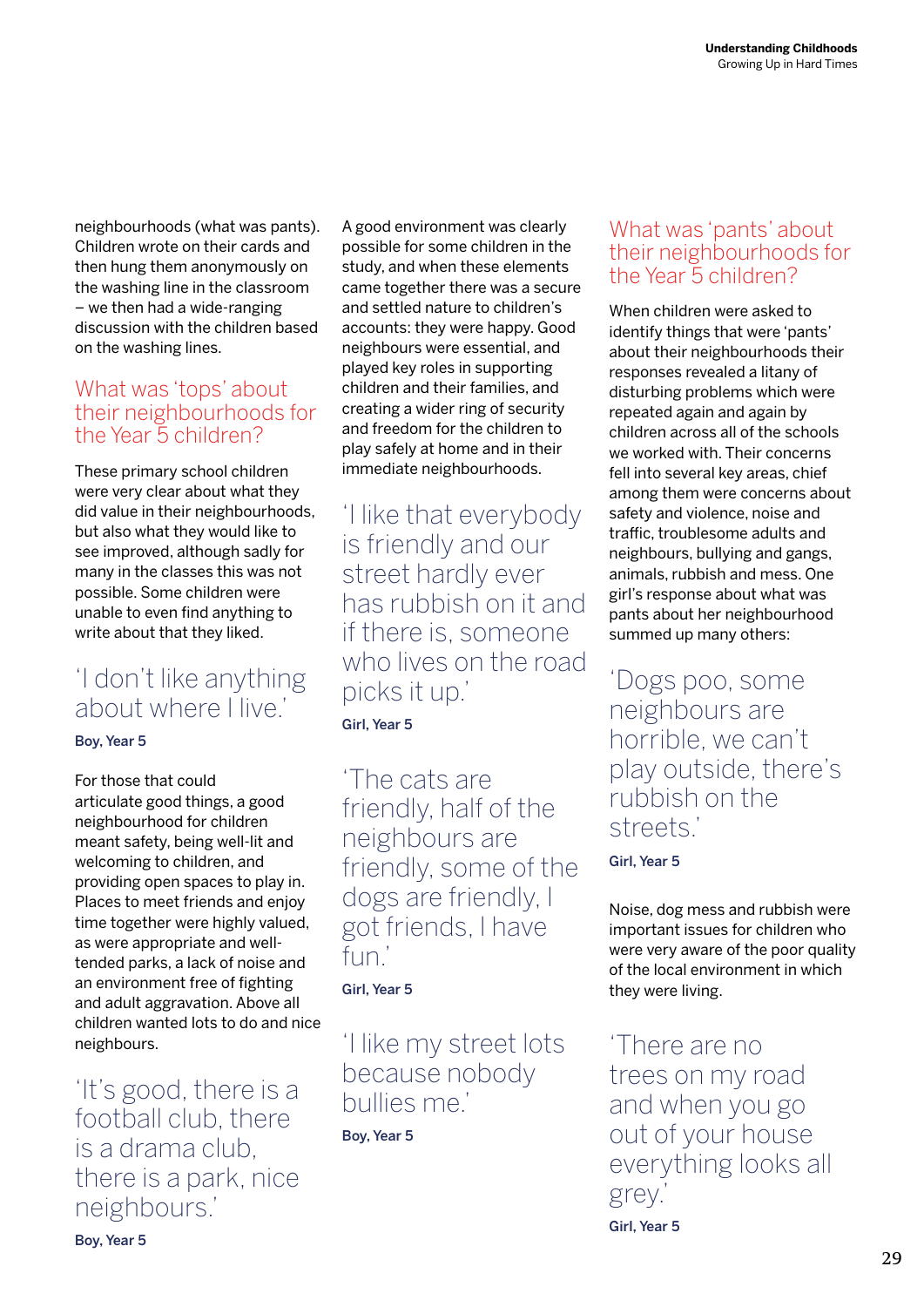Dogs were often problematic for children, although some children lived in families where dogs had been bought to keep them 'safe', for many other children other people's dogs created a lot of mess and could be dangerous. Parks are potentially safe spaces for children to meet up with their friends and have fun, and as we have seen from the contributions from children above, when parks are well tended, well lit and appropriate for children they are highly valued.

However alongside some children's good experiences of park space, many voiced concerns about not being able to access such good-quality spaces to play. Having access to safe green places to play in has been shown to be particularly important for children's health and well-being. As the Marmott Review (2010) found: 'The more deprived the neighbourhood, the more likely it is to have social and environmental characteristics presenting risks to health. These include poor housing; higher rates of crime, poorer air quality, a lack of green spaces and places for children to play and more risks to safety from traffic.' (2010:77-78).

Without safe park space children were often playing in the streets, and street space was considered to be extremely unsafe by children. In the discussion with classroom groups it was evident that many children knew of, or were related to, children who had been knocked down by cars.

'Sometimes when it's icy the cars still speed down really fast and skid round and round, also people smash glass everywhere.'

Girl, Year 5

Cars, ambulances, police cars and trucks formed a constant noisy backdrop to some children's lives. We are only just beginning to understand the impact of noise on children's lives and well-being. A recent report by the EU found that high noise levels were associated in children with hyperactivity, difficulties in maintaining attention and emotional problems (European Commission, 2015).

# 'All I hear is trucks when I wake up.'

Boy, Year 5

# 'In the night all of the buses, trucks and cars are always more busier and noisier.'

#### Boy, Year 5

The children in this research were often living on very rundown estates where there was considerable transience. This could create a tense and unsettled environment. Children's accounts indicated that they were often very anxious and unhappy about fighting and swearing in

the streets, aggressive adults and, for this younger group, the perceived danger of large groups of teenagers and gangs.

# 'I don't like it when people have fights and the noise.'

Boy, Year 5

'I don't like my road because I've been attacked at my house four times.'

Girl, Year 5

# 'Police cars come down our street a  $\overline{a}$

Boy, Year 5

# 'I don't like my house because there is usually police in the street.'

Girl, Year 5

The responses set out in this section reflect the nature of this wider classroom sample of Year 5s. For the 60 low-income children who belong to our ongoing study, neighbourhood experiences were considerably more problematic, and their experiences echoed those identified by children in the 'pants' cards section hung up by the wider group.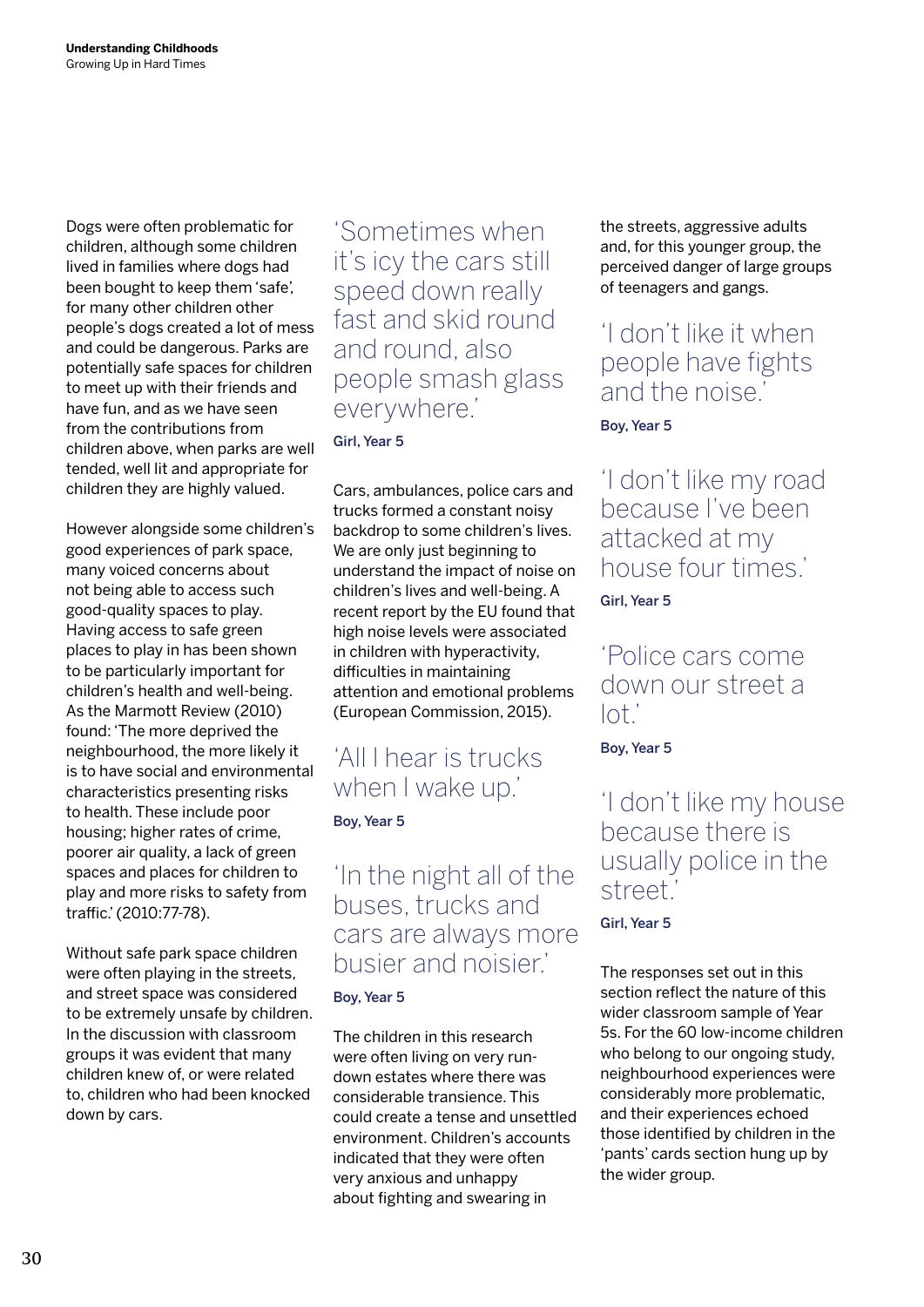For the 30 children in the younger age group in particular, difficulties in accessing safe space and living in challenging neighbourhoods were affecting their opportunities to go out with their friends. Parents were understandably anxious about children going out and about after school when the streets were poorly lit and there had been incidents of violence or aggression. As a result many children were spending their after-school time indoors.

However for some children, like Beth, housing itself could be problematic, temporary, damp and/or overcrowded. Beth is nine years old and had recently moved to the local primary school and was trying to make new friends. Her family was evicted from their previous house and they have had to move into a much smaller house. Her bedroom is very small and all her things are in a box under the bed as there is only room for the bed in the room. She is sad that she had to leave her dog and a hamster behind because no pets were allowed in her current house. To compound her feelings of displacement and upheaval, she has found herself living in a difficult neighbourhood where she feels unsafe, particularly about neighbours who drink and take drugs. Because of concerns about safety she is never allowed to have her windows open no matter how hot her room is in the summer. Beth was anxious, unsettled and sad about her home environment when we met.

Peter was also nine years old and had experienced considerable transience in his short life. In his

current home he is concerned about gangs and fearful for his mother when she is out and about. His brother came home with a broken nose, and he wishes he could get rid of gangs in his neighbourhood and feel safer. Fear of older children and gangs was an issue for some young people, and groups of older children gathering within parks and other play spaces was threatening. Some areas also had very bad reputations.

Kara had also moved around a lot and had lived in some places with a bad reputation. She was also aware that where she lived now was close to where one of her distant cousins had been shot and killed. She felt that where she currently lived was better than her previous neighbourhood, but it was still seen as a bad place. But everything is relative and for Kara, despite its reputation, it was an everyday backdrop to her life and she had no real choice other than to negotiate it.

'I don't think that it's bad I just think it's normal, I know like everybody near enough but where I'm living I don't really like my neighbours next door or straight facing across the road because the people across the road always have motorbikes

and they're only 16 so I don't think they should have motorbikes, but they do anyway. The people from next door like that way, they're always screaming and shouting and the dog's always barking and that way they're just opening and closing their doors 24/7 and I don't like it.'

For the older cohort of children in the ongoing study, neighbourhoods were still presenting significant problems, but there were some signs that as children grew older some of them were becoming better able to negotiate some of the challenges that faced them. This group of young people were not yet teenagers at their first interview, and future waves of the research will give the opportunity to explore how the children in the study negotiate the spoiled and even dangerous environments in which they often find themselves. For older children public space is an essential part of seeing and being seen, and the desire to go out into the world and explore the social environment can be strong. However, as these young people start to move out into their local areas, the issues that may face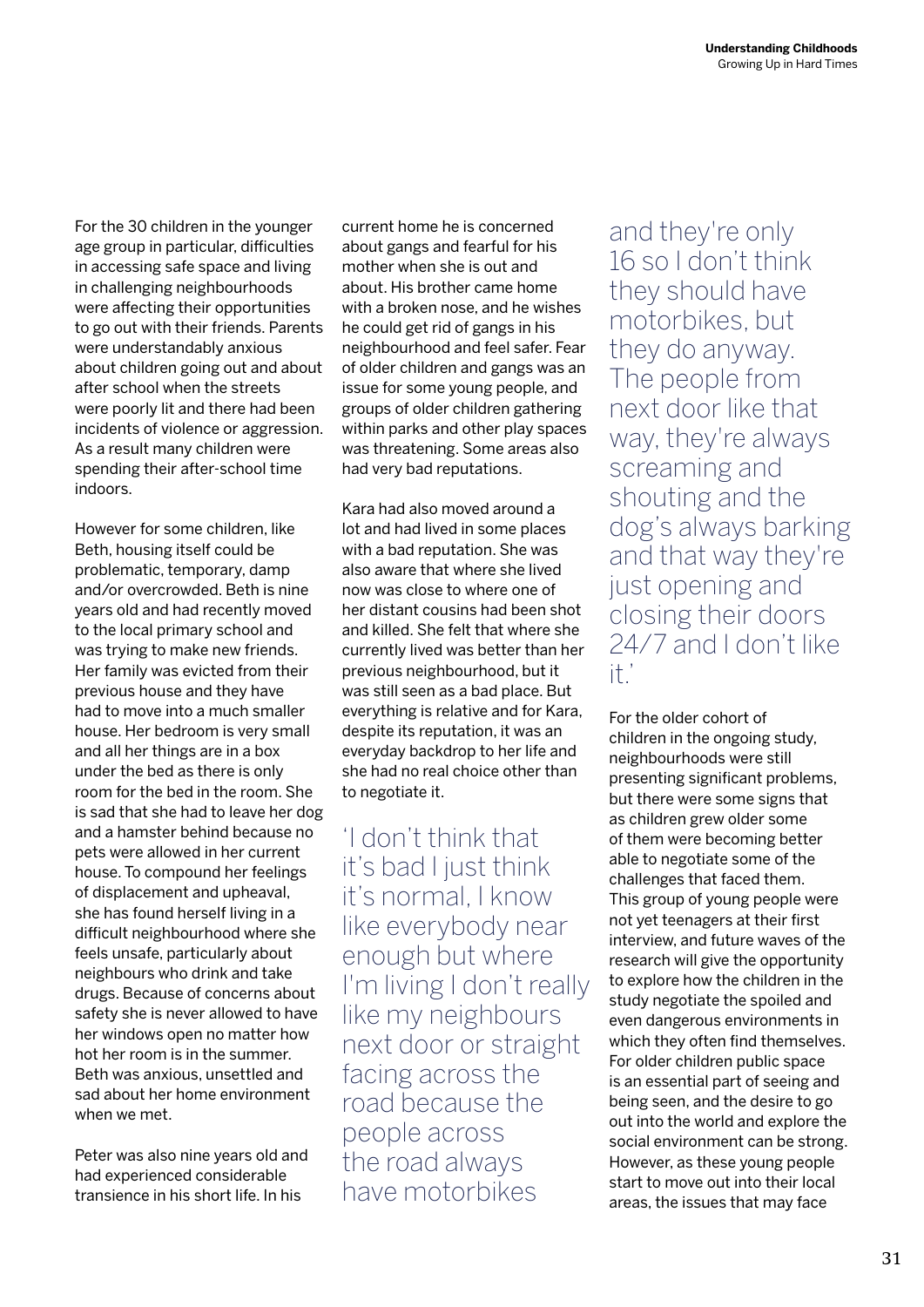them with regard to gangs, drugs and personal safety may become more acute.

We will pick up the stories from both younger and older children in future stages of the research and see what has happened to these children in their neighbourhoods as the research progresses.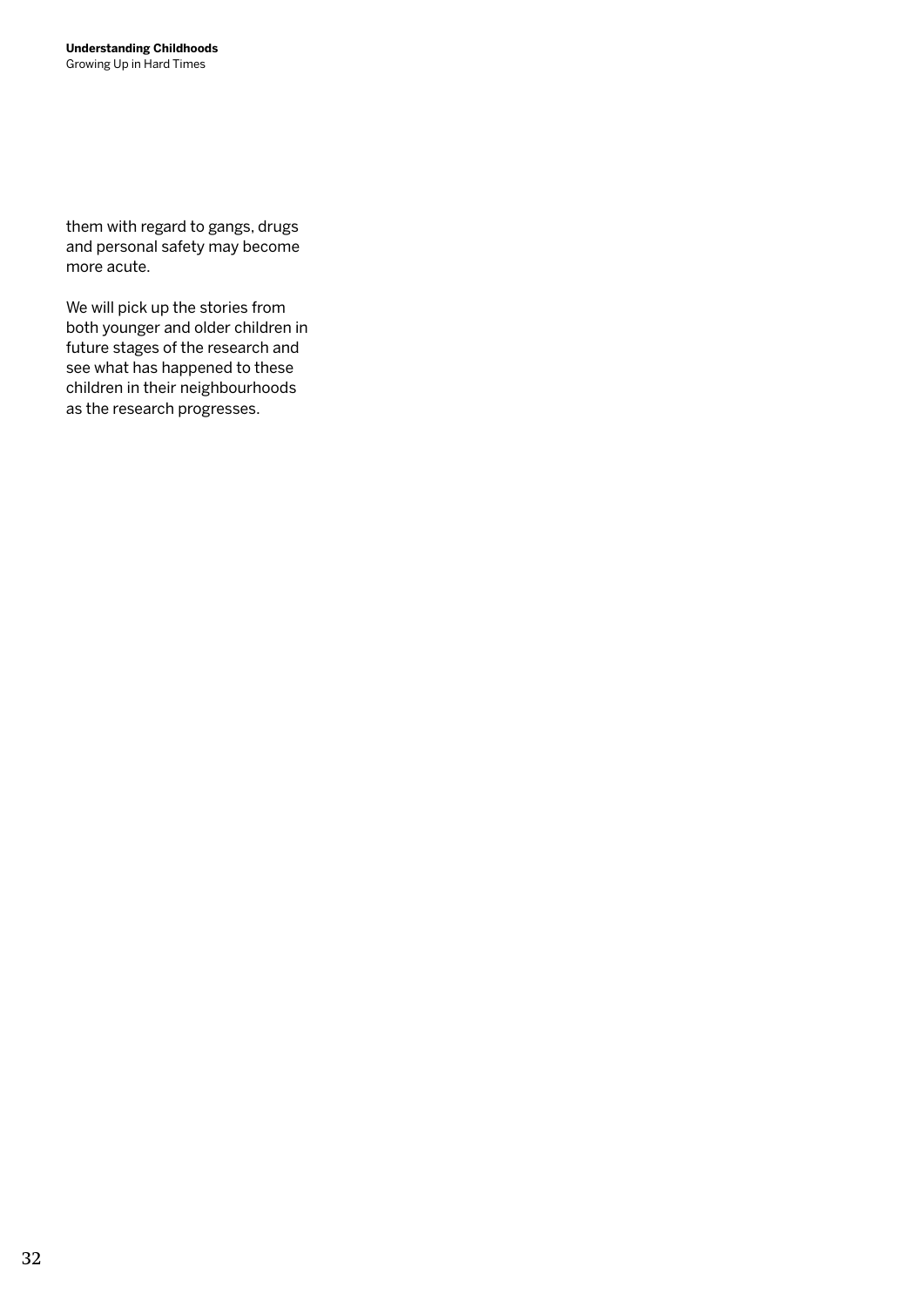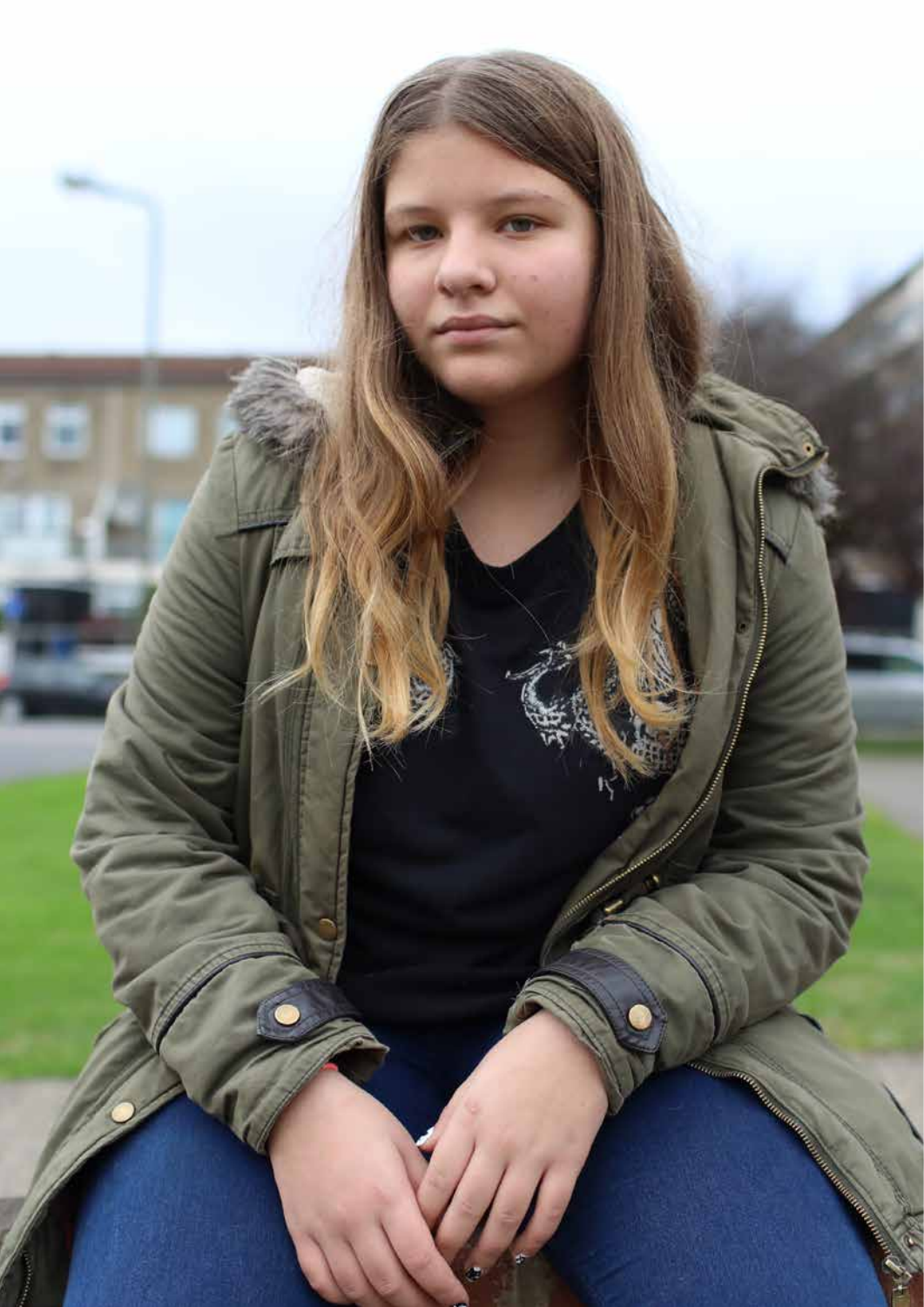# **Section 4 – Money and material things**

*written by Larissa Pople*

## **Remy's story**

Everyone in Remy's family but him has a learning disability: his mum, older sister and younger brother. His younger brother has the most significant needs.

# 'I was the lucky one to not have it.

Remy, who is 11, and his sister have their own bedrooms, and his little brother sleeps in his mum's bedroom. There is a top floor that is unfinished – it has bare floorboards – but the council won't do anything about it. His mum puts stuff in front of the door to stop Remy's little brother going up there because it's unsafe.

There is very little money in Remy's household, and Remy doesn't like asking his mum for things because he knows she can't afford it. He doesn't get pocket money, but he sometimes asks his mum for money so he can buy a drink or a snack. He's not bothered about clothes or trainers and doesn't mind what he wears. But he does need sports stuff for school because he plays in the rugby team, and he is growing fast.

For his birthday, his mum always bakes him a cake, but this year he didn't ask for a present, he just waited for Christmas. He was over the moon at Christmas because he got a PlayStation, which he had wanted for a long time. He thinks that his mum's friend helped pay

for it. Instead of asking for new computer games, he gets old ones that don't cost so much.

They're better off at the moment than they have been, but it still gets pretty bad sometimes when they can't afford to pay the bills and his mum worries how she's going to pay for food. She tries to handle things herself but if things get really bad she asks his nan for money.

A year ago, Remy was robbed in the park on his way home from school and he had his phone stolen. He asked his mum for a new phone for his birthday but she couldn't afford it, so he didn't have a phone for a long time. Happily his nan bought him a replacement phone in the summer holidays, so now he can call or text his friends and family, using the internet so he doesn't need to buy credit. To do his homework he has to go to the school library though, as he doesn't have a computer at home.

Remy is fairly typical of our study participants. He isn't the most deprived of all the children we interviewed – far from it – but he is used to missing out on things that other children his age take for granted.

## **Background**

Money and possessions was a theme that we asked about deliberately and in quite considerable detail in the first and second waves of our interviews.

We knew from earlier qualitative research with children in lowincome families that poverty can often mean not being able to afford the same activities as friends, and not having the same possessions, spending money or clothes as other children (Ridge, 2002). We also know from The Children's Society's development of a childcentred 'deprivation index' in partnership with the University of York, that certain items and experiences – such as going on family trips and having the right clothes to fit in with others their age – are seen by children as being part of 'a normal kind of life'. Yet many families living on low incomes struggle to afford these material items (Main and Pople, 2012).

An important shortcoming of much of the research into children's material circumstances is that the unit of analysis is generally the household, and the research respondent is usually an adult. Yet we know that intra-household sharing is far from straightforward (Main and Bradshaw, 2014). Parents often try to protect children from deprivation (Main and Bradshaw, 2016) and children, in turn, may try to hide their experiences of deprivation from parents to spare their anguish (Ridge, 2002). Moreover, children live in a variety of different familial situations (Davies, 2015), and the distribution of resources within and between households are particular to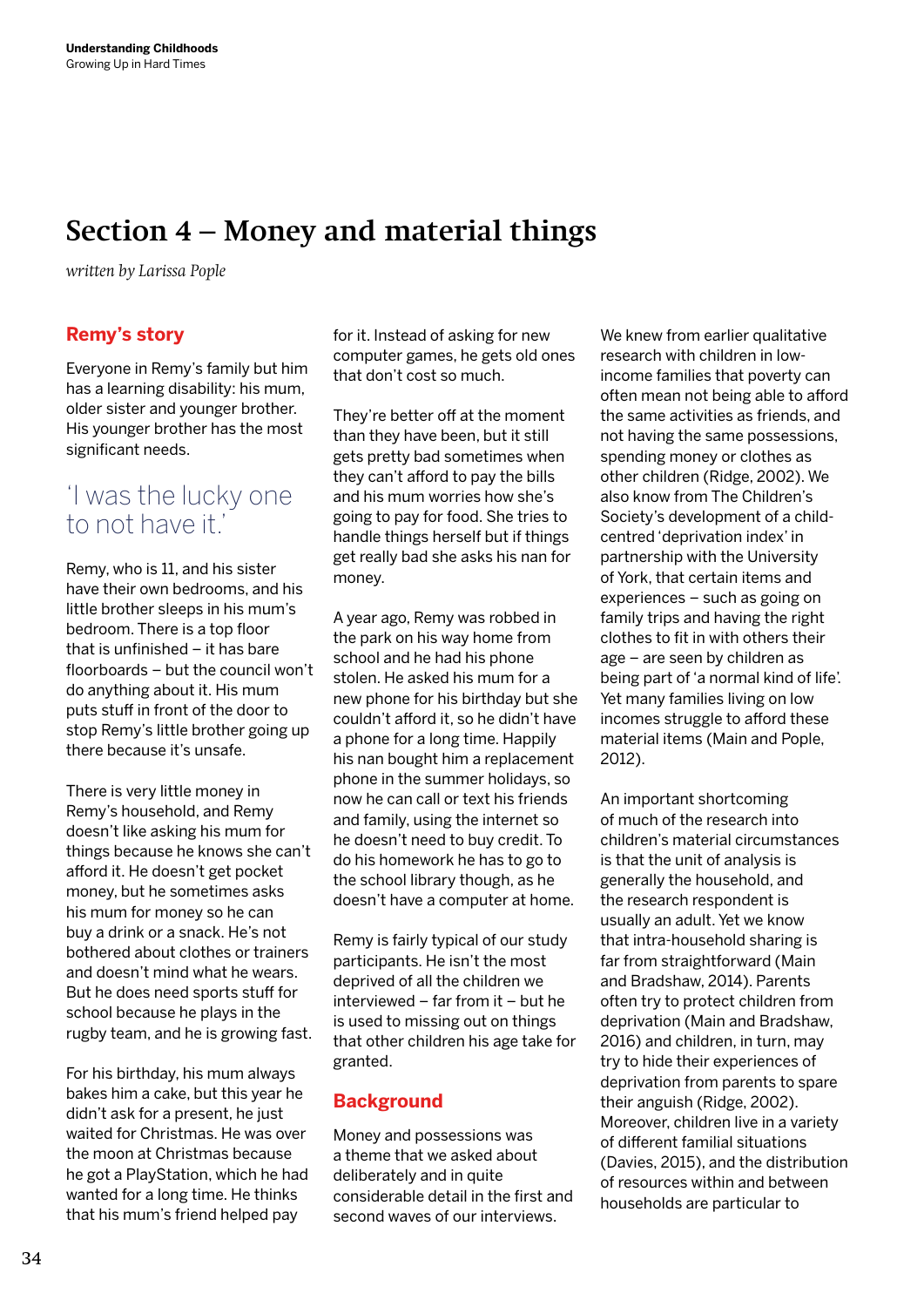the circumstances of individual children.

Most importantly, children's voices about what they need to enjoy life and to fit in with others their age are largely absent from discussions of child poverty. The deprivation index mentioned previously was the first exploration of what children themselves think they need to enjoy a 'normal kind of life', although it is now being replicated in other countries around the world. The purpose of this chapter, therefore, is to contribute to the small but growing literature (including the studies cited previously) that sheds light on children's views and experiences of 'having' and 'not having' material possessions, and to better understand the experience of poverty from children's perspectives.

Our 'Understanding Childhoods: Growing up in Hard Times' study offers us the opportunity to explore the theme of money and possessions longitudinally to see whether children's experiences of 'having' and 'not having' change over time as they get older and are exposed to different influences around them. In this report, however, we are providing a snapshot of how this topic was experienced by children in Wave 1 of the study.

#### **Children's awareness of hardship**

It is sometimes thought that children living in poverty know very little about their family's financial hardship. But evidence from our study suggests that this is often not the case.

Children's comments reveal a keen awareness of their family's financial situation, which may require them to live in an immediate, 'hand-to-mouth' fashion.

# 'Because mum's buying all of this stuff for us, she never knows when she might run out of money.'

#### Boy, 11

Children were aware not only of the cost of things, but also of the strategies that they and their families used to address the divergence between what they wanted to spend money on and what they could afford. This included an understanding of the need for budgeting – such as shopping at low-cost outlets and buying low-cost brands – and being aware of the expense of utilities such as electricity and gas.

'We go to Aldi or Pound Stretchers, because Pound Stretchers is only, like, for food, it's £1 per decent meal.'

## Girl, 9

Children were conscious of the additional cost of celebrations like Christmas and birthdays, and the strain that these could place on

the family finances. Some altered their expectations accordingly, for example by not asking for the presents that they would like. Others talked about the strategies that their family would draw on to deal with the additional financial burden of Christmas, such as working extra hours in the run up to Christmas.

Children were aware that holidays away from home – particularly overseas – were a high-cost expense that were out of reach for all but a very few of them.

'We still get, like, a couple of holidays off, but we just have a staycation, like, have a couple of tents into the house and then we just try to have an outside campfire that my dad builds that's really big…'

#### Girl, 9

Some children had been to countries where they had family, and some had been on an overseas holiday, such as to Spain. However, a more common experience was to have been on holiday in the UK once or twice in their lives and to never have been abroad. Of the children that had been on holiday within the UK, low-cost options such as Butlin's and Haven were common.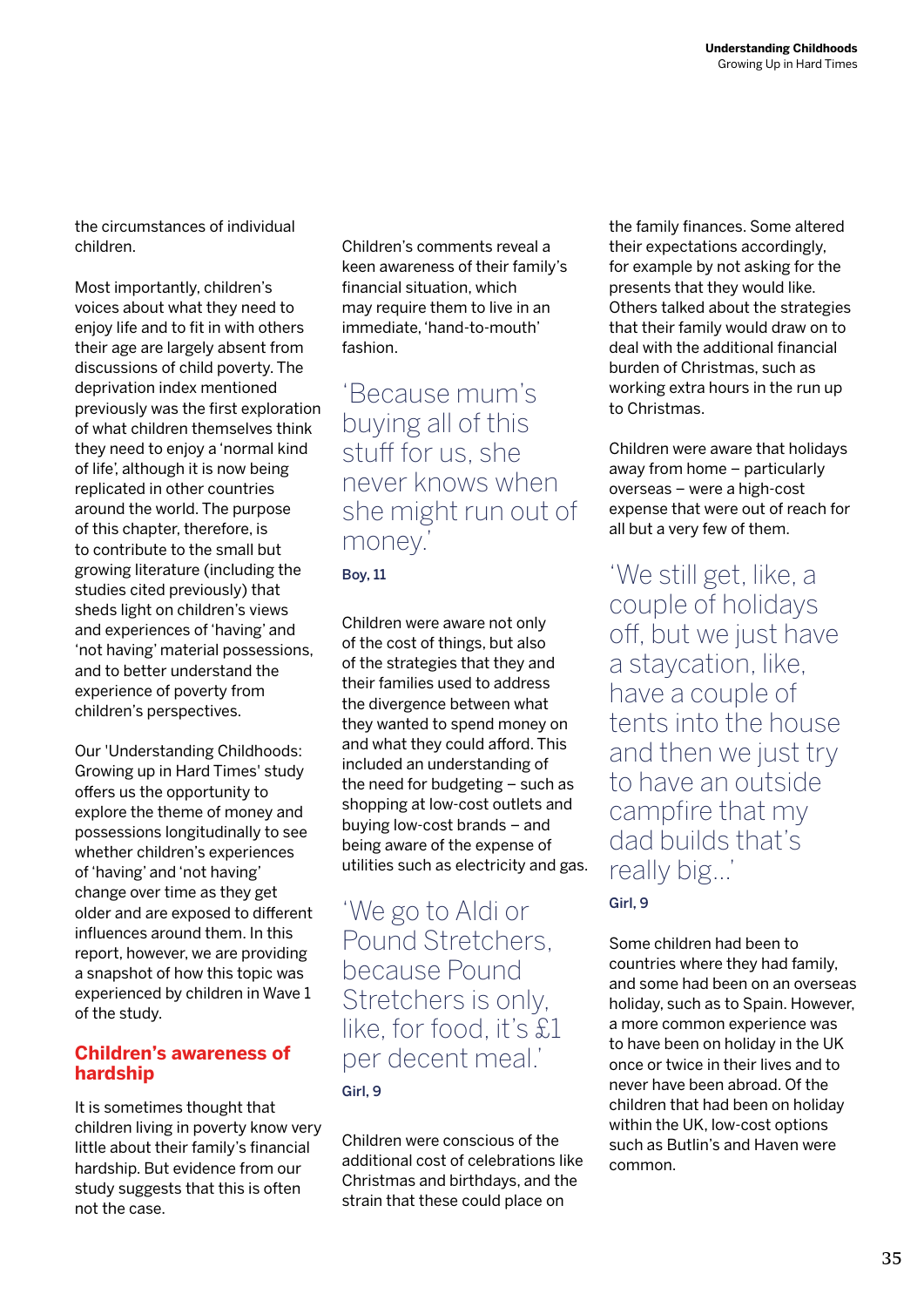# **Fitting in**

The desire to have 'the same' as others and to be able to participate in shared activities is one of the most important qualitative insights to be drawn from child-centred research on poverty (Ridge, 2002). Indeed, our well-being research has shown that it is having the same as friends – rather than having more than them – that is most important for children's well-being (The Children's Society, 2016). However, the subtleties of what 'having' means to children, and how this can be achieved, are far from straightforward. It was clear in children's comments that they were not aspiring to excessive wealth, but rather to having 'enough' or a 'normal' amount of money for their families.

'I don't want to have too much money where we just think that we're snobs and really rich…and we don't care about anyone else and I start falling out with my friends because I've got loads of money. I just want like money, just normal money.' Girl, 11

However, just having enough to 'fit in' with others can be expensive.

There were different perspectives amongst children in our study about how important it is to have particular clothes or shoes. Some contended that what they wear is not of great consequence, while others freely admitted that brand names are important. Interestingly though, amongst both groups there was recognition of the desirability of expensive, brandname trainers. This – and the cost implications that this has for the finances of low-income families – is an important context to the experience of childhood poverty that cannot be ignored. This is consistent with other research that we have conducted with children (Main and Pople, 2012).

'If it's like expensive or if I don't know if it's expensive yet I would search on my tablet, say like "Adidas shoes" and it'll come up with… the new Adidas shoes and if I'm like "they're a bit expensive" and they could, say, have a little offer on them and when they have an offer on them, I'm like "oh yes".'

Clothing that allows children to fit in with their peers and not stand out as visibly different appears to be particularly important for children. The ability of families to afford this can be particularly difficult, since children in the study were of an age when they grow out of things quickly – meaning that clothing can be a considerable expense for low-income families. In terms of technology and possessions, it was not always the case that children did not have the same or similar items to their peers. Many of the children in our study – particularly those at secondary school – had a mobile phone, and many also had access to a games consoles, tablets and/or computers in their households that they could use and, in some cases, which they owned themselves. A common explanation for having a phone – particularly among the girls and younger children – was that parents felt this to be essential from a safety point of view.

'Dad bought me a phone for my birthday, but that was only to be called when…I go home by myself.'

Girl, 9

However, more typically for the children in our study, it was less about 'having the latest thing' and more about 'making do' with what they could get. Sometimes this meant that the items that they owned were broken or of limited

Boy, 11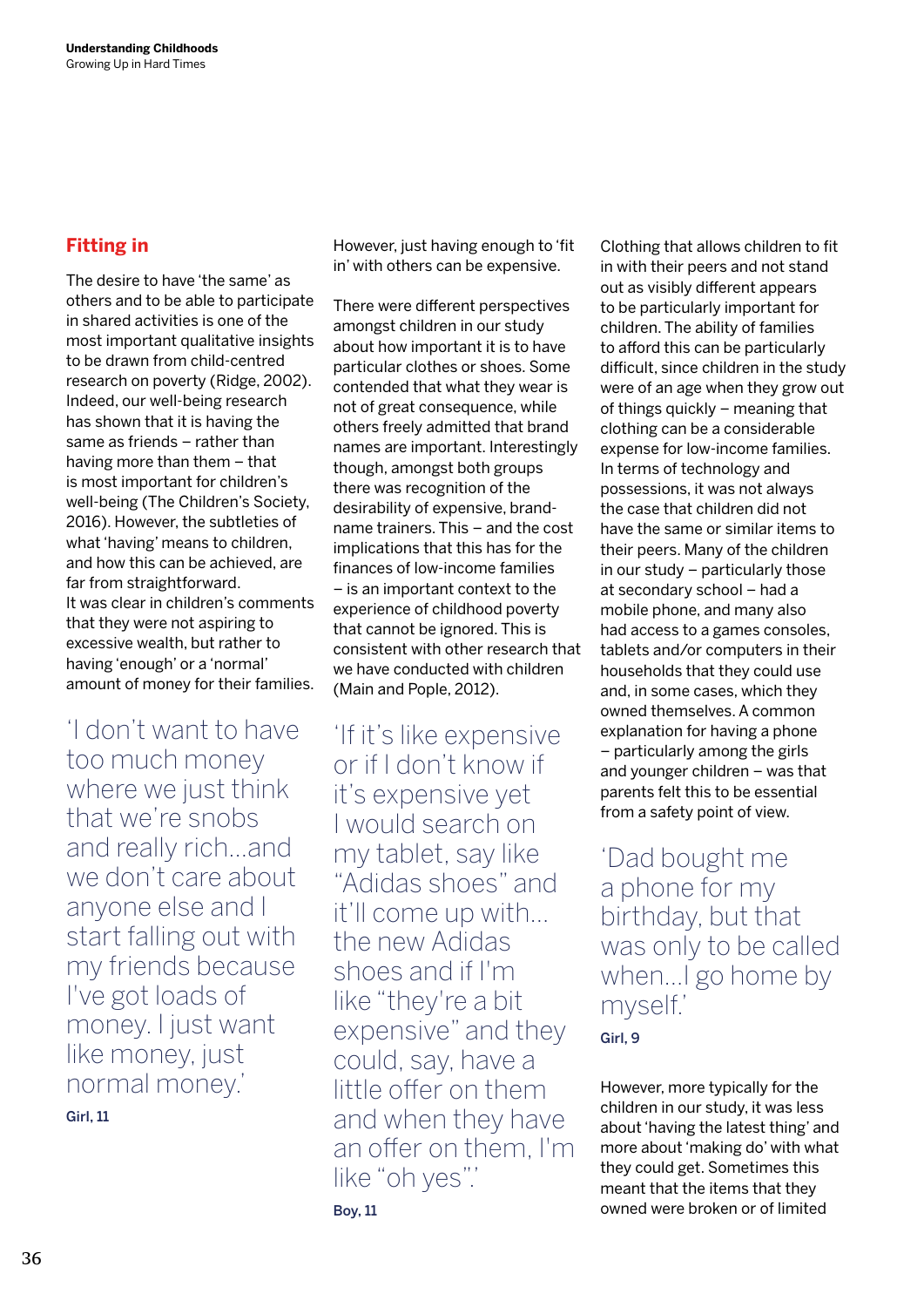## use

'I do have a phone but it's not like one of those modern ones; it's just simple.'

Boy, 11

'I bought my tablet myself like…from Cash Generator…Yes, it was only like £30. Or £40, yes £40.' Boy, 11

'The screen [on the tablet] is cracked like that and you can't press anything in the cracked part.'

## Girl, 9

A smaller group of children appear to be missing out completely on the material items that their peers have.

'Everybody else has a phone. Loads of people have phones. Everybody in my class has a phone.' Boy, 11

'We don't have a computer at my

mum's and our TV is broken...'

Boy, 11

'The computer homework is quite hard because I don't have a computer.'

## Boy, 11

Children also talked about non-electronic items such as a bicycle, scooter, skates or a trampoline, which were often prized possessions. But children were aware of the cost of these and if they broke, it was not always possible to repair them.

# 'Probably, like, not a lot of people, like, can afford a bike.'

## Boy, 11

'I've got a bike, but it's, like, the chain fell off…I'm waiting till, like, my sister's boyfriend comes back. But I think I'm going to have to try and fix it for myself, because he's in [another city] for six months.' Girl, 11

# **Protecting their families**

It is well established that parents living on low-incomes often try to protect their children from the harshest effects of poverty – for example, by prioritising the needs of their children over their own. However, less well understood is the extent to which children do the same. Evidence from our study, similar to that presented in Ridge (2002), shows the strong desire of children to help with – or protect their family from – the strain associated with having very little money. Some of the children in our study talked about this explicitly and in relation to everyday situations, such as holding back from asking family for money or material items.

'Well, I kind of know [not to ask mum for money] because my brother was like, "oh, I wanted to go football"…and he asked my mum to go yesterday and he said, "Mum, can I have £2?"…and then my mum said, "no, I haven't got any money".'

Girl, 11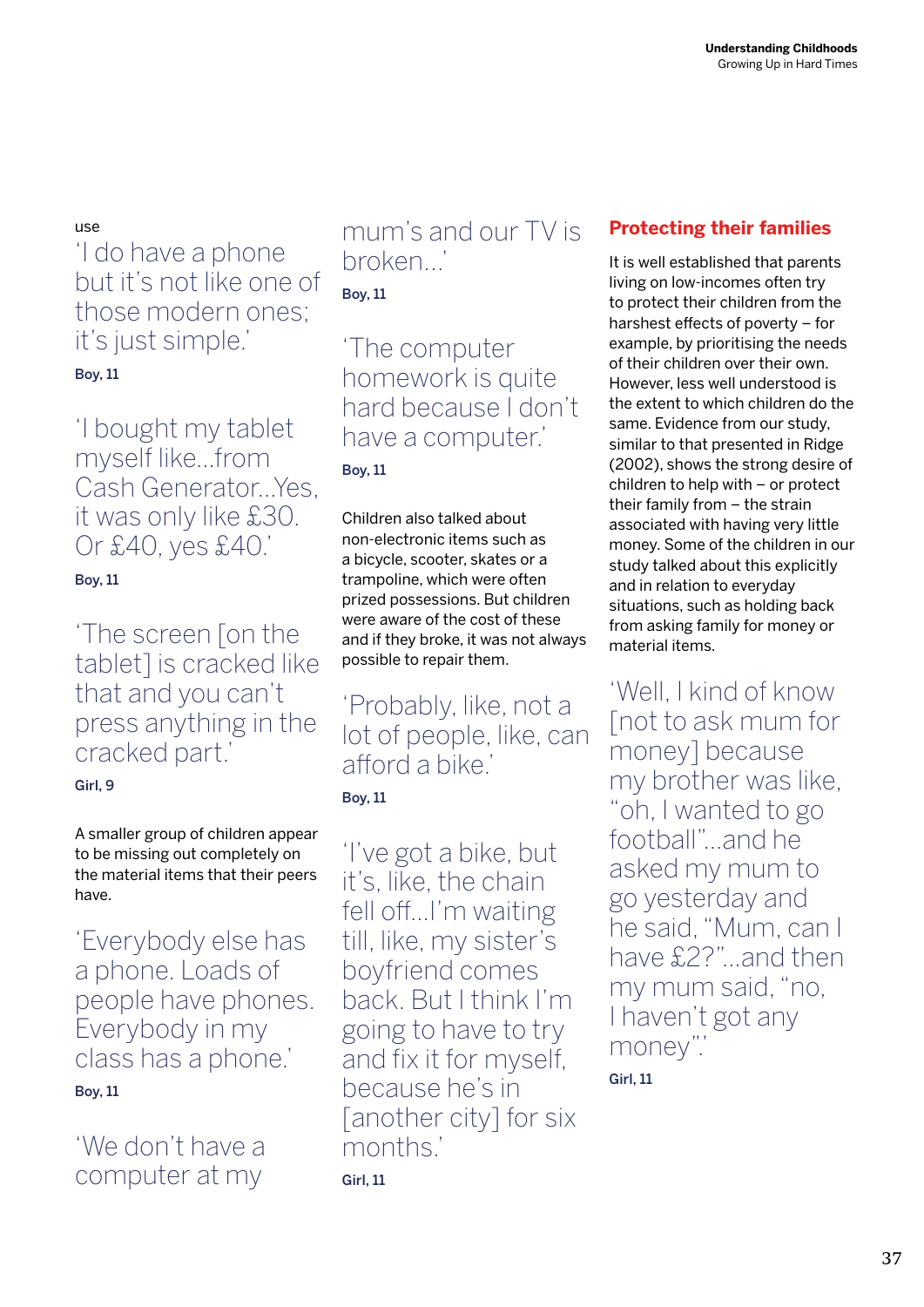'If my friends say "can I stop at yours tonight?" and my mum says yes but then they say "will you ask your mum if you can buy loads of munchies for us so we can have like a proper munch out" and then I say "yes of course I'll ask her, I'll go ask her" and then I'll just walk downstairs, sit downstairs, watch TV for five minutes then come back and tell them that I've asked her and she said no…because I don't really want to ask her for loads of things because if she says no, I'm going to feel bad.'

#### Girl, 11

The children in our study were not old enough to be contributing their own earned income to the family finances, but many of them talked about spending their own money – which they may have received as a birthday or Christmas present, or from another family member – on essential items for the family.

'Sometimes I save [my pocket money] up but sometimes I spend it on shopping like, I don't know, food, toilet roll, butter, bread, stuff like that, yes.'

#### Boy, 11

In one of the most striking accounts of how children contribute to the household income, one girl told us how she and her siblings would take it in turns to go begging – both from friends/family and from strangers on the street – when the family is really struggling for money.

'We try to beg people for money because we only have £10. And mostly my dad picks whose turn it is to try to see if they can get someone to give us, like, £10 a month.'

Girl, 9

## **The resourcefulness of children and their families**

Children in our study recognised that their families often try to protect them from experiences of deprivation.

There was an awareness that their family might not be able to buy items that they ask for straight away. However, there was also a clear sense that families would strive to do so if they possibly can, and usually manage to somehow or other.

'My mum don't mind how much it is…she would say "okay" but she don't have enough money for it, she'd be like "I'll get it for you tomorrow" and make sure.' Girl, 11

It is not clear from this study how families organised their finances to be able to provide their children with what they asked for. However other research (eg Main and Bradshaw, 2016) shows that in poor households, adults are likely to sacrifice their own needs to prioritise their children's, for example by skimping on food or holding back from socialising.

Children in our study also had their own strategies to acquire costly items. They revealed financial shrewdness by scouring online shops for discounted items, or by going 'window shopping' in brandname shops and then buying similar but lower-cost items from more affordable outlets.

Some of the children in our study told us that they receive pocket money, but a large number said that they do not.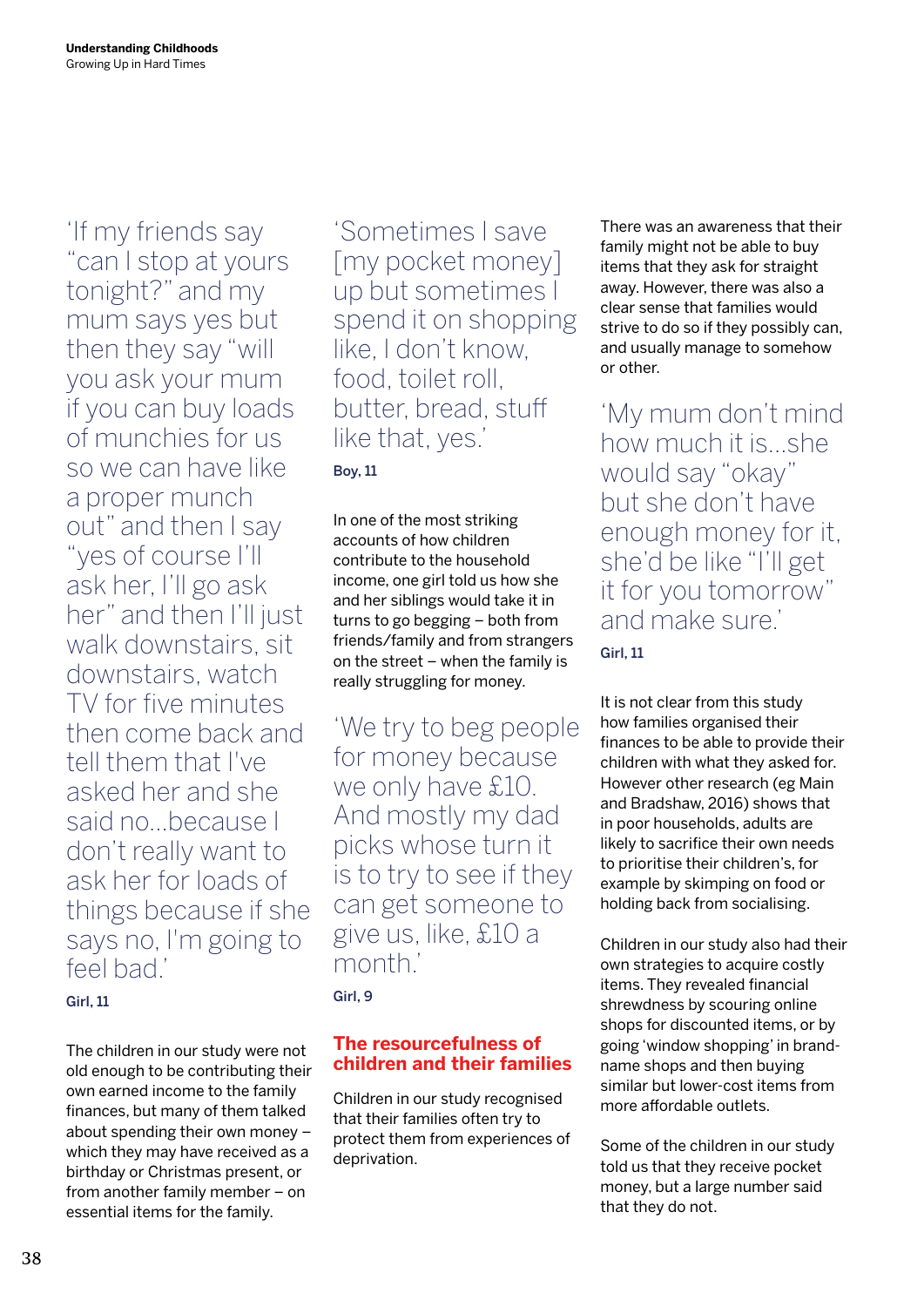'It used to be when we go shopping every week we got £2. But it didn't happen because obviously my mum hasn't got the money to give it to us.'

#### Girl, 11

A common explanation was that if children wanted something – particularly something expensive – they would ask their family for it, or save up the money that they get for their birthday or for Christmas.

Another common approach was to save up their own money and then see if their parents or other family members could pay the rest.

Children also talked about sharing items with several other family members, having second-hand items or hand-me-downs from parents and siblings.

'My mum got a new phone, because this one is like not working properly [so she gave hers to me].'

Girl, 11

## **Family networks**

An important strand of children's comments relates to the various ways in which children felt that their extended family, social networks and neighbours would help each other out. This ranged from neighbours giving them milk when they run out, to one mother taking people into her home because they had nowhere else to go. A striking feature of this strand of comments was the extent to which children's networks of family and friends could protect them from the harshest effects of poverty. Financial support came from non-resident parents (eg fathers), as well as from grandparents, step-parents, aunts and uncles, older siblings, godparents and more peripheral characters such as mum's exboyfriend.

'Well normally at weekends, my uncle, because he gets his wages now…when he first started to get his wages he took my mum out and then he takes me out, then he takes my brother, then he takes my [sibling]... yes and then it goes in order. Then on a Sunday, well him and my mum go half,

# like, we go out for a breakfast.'

Girl, 11

Other evidence supports the idea that children's perceptions of who is within their 'family' are much broader than the typical unit of poverty measurement, ie the household (Davies, 2015). Non-resident grandparents, in particular, fulfil an important role in caring for and providing for children. Furthermore, children may gain new siblings if parents re-partner, and the existence and structure of new families will have an impact on what resources are available to individual children.

In our study, children recognised that extended family and social networks might help by buying items for them, or by offering hand-me-downs. For a few children, however, financial support such as this was significant in its absence.

'I'd ask my dad [for money] and my dad says "I'm going to send it to you on Saturday" and then I wait until Saturday, he doesn't send it. That's what he's done to me lots of times…My sister's dad always sends her money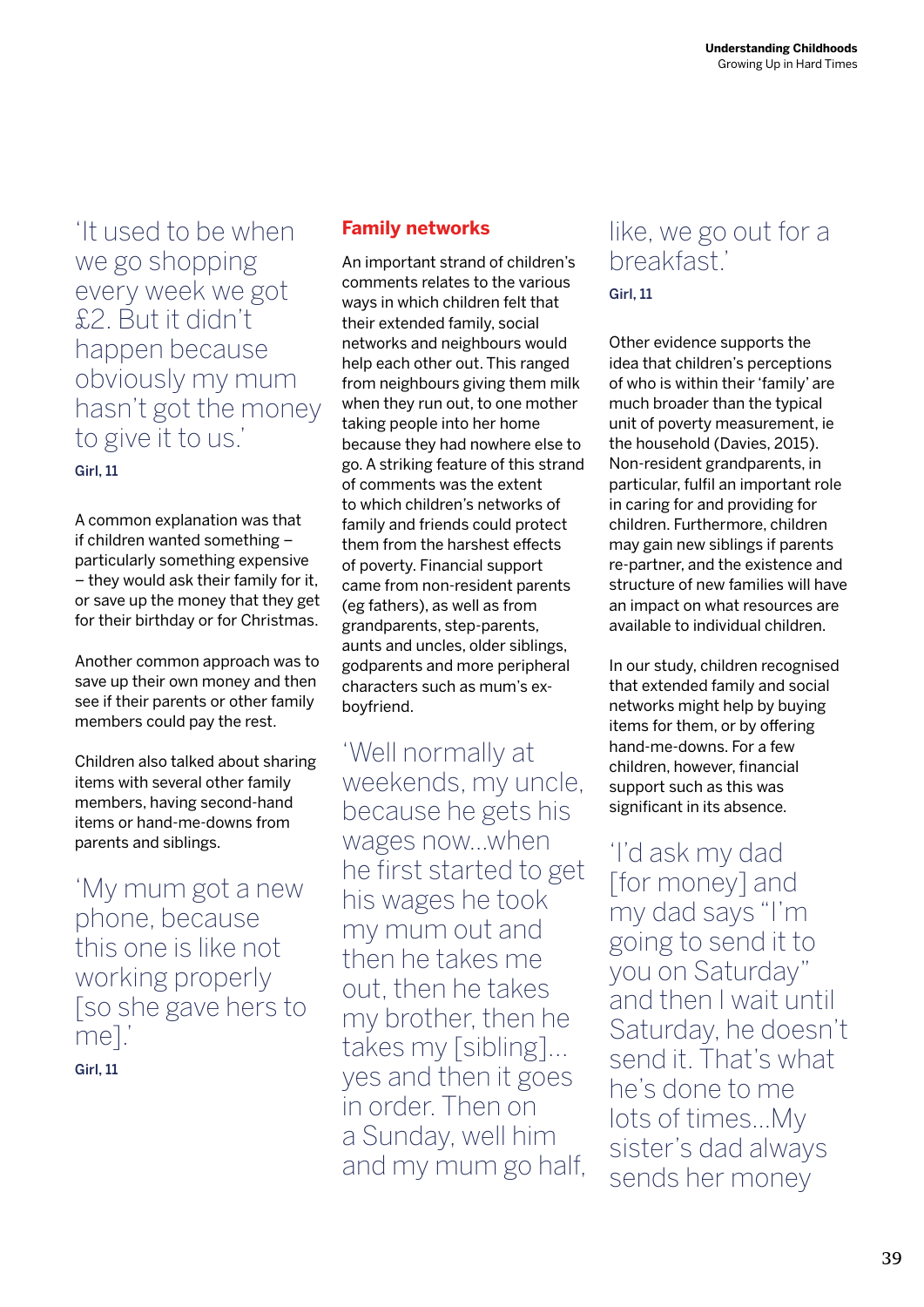and I sometimes feel a little bit embarrassed…There are so many trips that I've missed because…I haven't got money and stuff.' Girl, 11

A handful of children seemed to have many of the material items that they wanted because networks of family and friends that extend well beyond the household act as important providers of resources.

When children in our study received regular pocket money or ad hoc spending money, they were often drawing on extended networks of family and friends for support.

'I get pocket money from my nan and she gives me five pound every week but now she's putting it in my bank account, so now I've got lots of money at my house now and I'm just saving it and saving it and saving it and saving it.'

Boy, 11

Birthdays, Christmas and other celebrations were also an opportunity for children in our study to acquire high-cost items – eg a phone, tablet, a games console, trainers or clothes – or some money to spend on themselves. Presents could come from anyone within children's extended families and social networks, and therefore were not constrained by how much money was available in their immediate household.

'I've got one phone that actually works and I've just got it, like, on Christmas, on Boxing Day, and it was from my uncle...' Girl, 9

'My mum went halves with my sister on a bike because I wanted a really expensive bike.' Girl, 11

# **Closing thoughts**

The children in our study were in a variety of different material situations. Some seemed to have many of the items that they wanted for themselves; others had low-cost alternatives, handme-downs or shared items with other family members; and others had very little or nothing.

There appeared to be a variety of explanations for these differences, but the existence of networks of extended family and friends, as well as other factors such as children's individual preferences and strategies for acquiring money and possessions, go some way to explaining these differences.

This study contributes to our understanding of what experiences and possessions children living in low-income families think it is important to have, and whether and how they are able to afford to access them. It is interesting to highlight that although these reflect children's priorities, many of the items and experiences that they mention – including a computer at home, money to save, toys, celebrations on birthdays, holidays away from home and family day trips – are considered by a majority of adults to be necessities for children (Main and Bradshaw, 2014). What children want – and what adults think they need – often coincides. As we explore our data longitudinally, we will be able to further explore this theme as they move through childhood.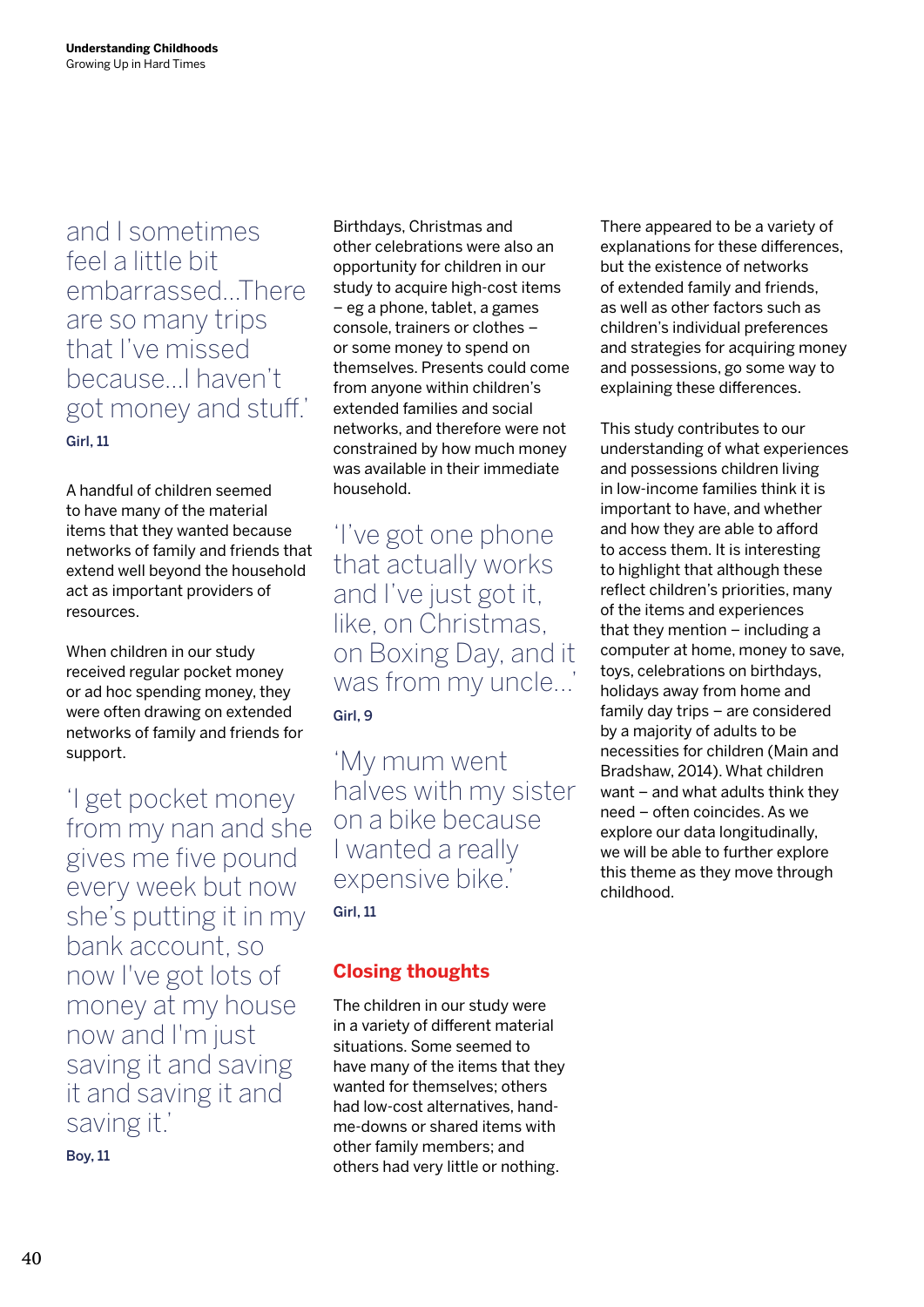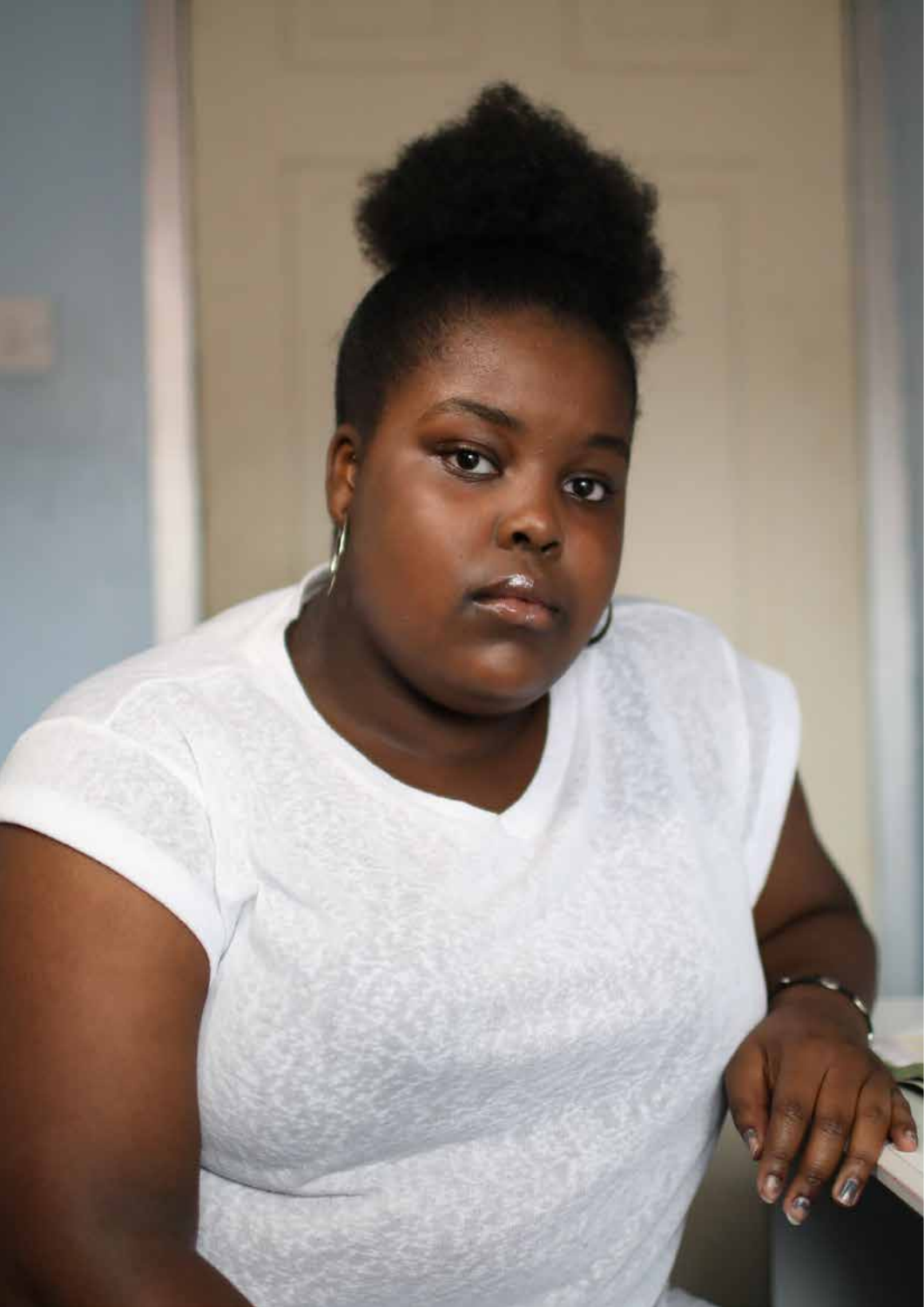# **In a place of conclusion**

*written by Sorcha Mahony*

This launch report marks the beginning of our journey in deepening our understanding of the lives of children growing up in poverty, and as such it is not appropriate to offer 'conclusions' at this stage. Instead we close with a summary of our key, crosssectional findings so far, an outline of the recommendations that The Children's Society has already made which are further supported by our new data, and an indication of our plans for further analysis and publications.

#### **Summary**

In this report we have shared some preliminary insights into the everyday lives of children growing up in poverty in England, focusing on four key themes and principally based on analysis of data from the first wave of our qualitative, longitudinal study 'Understanding Childhoods: Growing up in Hard Times.' We have offered crosssectional glimpses into the ways in which our participants navigate some of the challenges they face with housing, at school, in their neighbourhoods and with reference to money and material things.

We have explored how, for some young people, residential transience can be a striking and problematic feature of life, albeit one that is normalised. We have highlighted how, for those experiencing transience, finding a sense of control can help to mitigate the disempowering reality of their housing trajectories, and considered how the search for rootedness amidst the uncertainty that accompanies transience can lead to outcomes that in turn present further challenges in everyday life.

We have reflected on the ways in which school life can be difficult for some young people living in lowincome households, particularly at secondary school. We looked into the challenges sometimes faced accessing adequate, desirable food in a non-stigmatising way. And we have explored how the costs of school for those in poverty can be prohibitive of certain learning and enriching opportunities, how issues of poverty can be treated as behavioural infringements and penalised accordingly, and how maintaining friendships outside school (or during school transitions) can be especially hard for young people with less access to communication technologies than their wealthier peers.

This report has also considered participants' experiences of living in deprived neighbourhoods, noting common concerns around safety and violence, noise and traffic, aggressive adults and neighbours, bullying and gangs, animals, rubbish and mess. We have also discuss the powerlessness felt by children when they are unable to change their physical environment despite a desire to do so.

Finally we considered how children living in poverty can have varying experiences of money and material things, but highlighted the awareness of financial hardship and the strong desire to fit in with peers, even though fitting in can come at a cost. We have noted how far some children go in protecting their families from the effects of poverty, sometimes going without and sometimes contributing their own money to household budgets. We have explored the importance of wider kin networks for the material well-being of young people living in low-income households, and pointed to the resourcefulness of those young people and their families, who get by and struggle to get ahead in the face of considerable adversity.

In all four of these thematic areas we have seen that for those at the sharp end of the inequality spectrum, childhood can take on particular meanings and occasion particular experiences which, for some, may be seen as inevitable. But there is nothing inevitable about growing up in poverty, about watching as your wealthier peers gain access to the resources that make everyday life in the present easier, and life in the future more likely to be manageable. There is nothing inevitable about living in a neighbourhood that is not really fit for the purpose of growing up, about attending a school that is ill-equipped to equalise resources, experiences and opportunities, or about such instability of housing that everyday life comes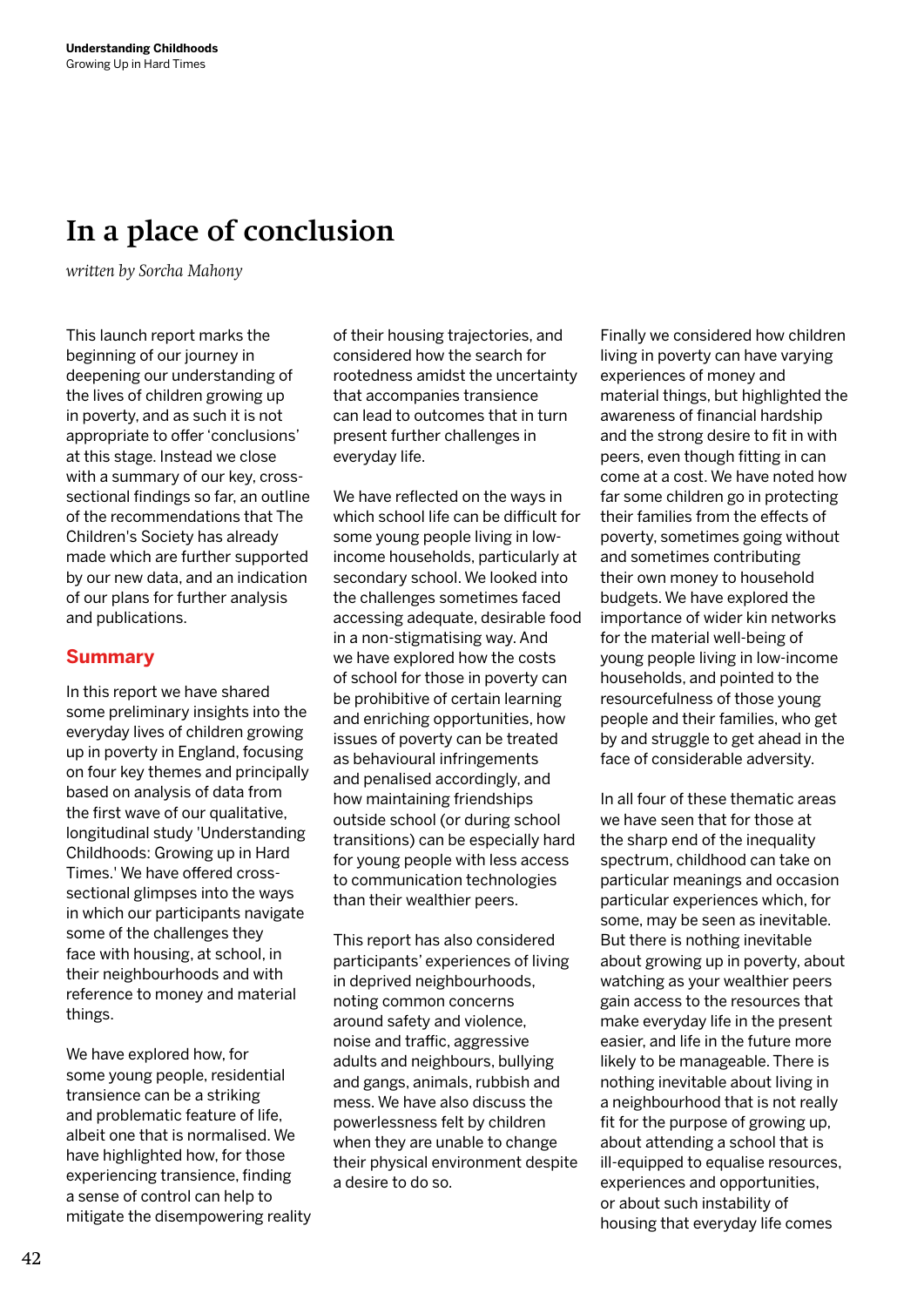to be shaped by the absence of a permanent or long-term home. Childhood poverty is a stain on our collective conscience. But it is one that can be removed. The responsibility to take action lies with those who have the means to shine a light on the processes by which poverty gets reproduced and explore how it manifests in everyday experience, and for those with policy and political decisionmaking power to seek to eradicate it. If we do not do this then we will have failed in our duty to protect and provide for some of the most disadvantaged in our society.

## **Recommendations**

At The Children's Society we have already made a number of recommendations that we believe will go some way towards improving the lives of children growing up in poverty. The findings from the analysis presented in this report support a number of these recommendations, so it is worth reiterating them here.

# Housing

In the 2017 report Feeling the Pinch, produced by the End Child Poverty coalition (currently chaired by The Children's Society), we called on the Government to:

**Ensure that support with housing costs for those families renting privately increases in line with increases in local rents.**

The data on residential transience from our study Growing Up in Hard Times supports this recommendation by highlighting some of the negative effects that children can experience when their housing situations are unstable

due to issues related to poverty. For some children, residential instability may be caused by a shortfall between the support families receive towards rent and the price they pay for their home.

# **School**

In our 2014 report Through Young Eyes – The Children's Commission on Poverty, The Children's Society made a number of recommendations aimed at improving experiences of school for children in low-income households:

**For all teachers to receive training on childhood poverty and its impact on children's education, for Ofsted to inspect schools on how they support the poorest pupils, for children to have a say in how Pupil Premium money is spent, and for schools to make uniforms affordable.** 

The data on school from Growing Up in Hard Times supports these recommendations, by demonstrating the persistence of blurred lines between poverty and behavioural infringements, by highlighting the persistent inaccessibility of extra-curricular activities (which Pupil Premium money could be used for), and by pointing to continued difficulties around affordability of school uniform for some.

# Neighbourhood

The Children's Society has previously recommended that, despite the Welfare Reform and Work Act 2016 and its repealing of the legal duty on local authorities to produce Child Poverty Strategies, that:

**All local authorities should continue to produce Child Poverty Strategies and that children should be involved in developing them. This would recognise the significance of local neighbourhoods in shaping children's lives, well-being and future outcomes.** 

The analysis presented in the 'Neighbourhood' section of Growing Up in Hard Times provides further support for this recommendation, by pointing to the continued negative experiences of children growing up in deprived neighbourhoods as well as the desire to bring about change in this regard.

# Money and material things

In the 2017 report Feeling the Pinch, the End Child Poverty coalition called on the Government to:

#### **End the freeze on Child Benefit and Child Tax Credit and reinstate the link between benefit levels and inflation as soon as possible.**

The analysis in our 'Money and material things' section of Growing up in Hard Times supports this recommendation by pointing to a number of ways in which children's lives are negatively affected by low household incomes, as they struggle to fit in with peers and suffer financially in the pursuit of such social integration, and as they go to considerable lengths to protect their families from the effects of poverty.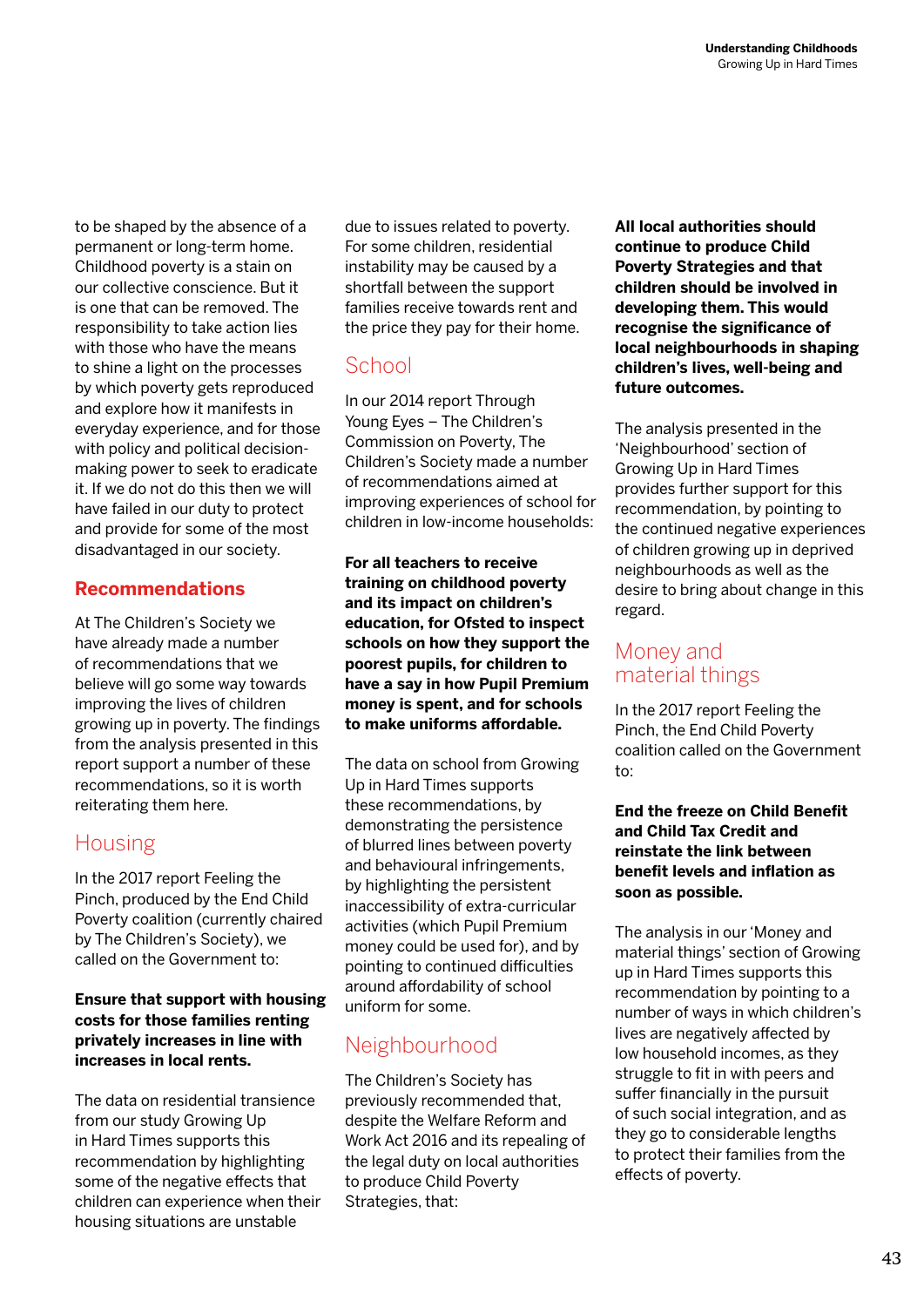## **Next steps**

Following this launch report, we will be producing further outputs based on our analysis of the longitudinal data. In these, we will consider in more detail the themes covered in this report and we will begin to explore the other themes that are emerging as significant in the lives of young people growing up in hard times but which we have only been able to allude to here – for example experiences of poor health, safety and violence, and family networks and resources. Importantly, our analyses will begin to consider the ways in which each of the different thematic areas interact with each other so that we can investigate how multiple disadvantage plays out in our participants' lives, shaping material, psychological, social and temporal dimensions of experience. Through these endeavours we hope to better understand the effects of poverty and inequality on some of the most disadvantaged young people in the country, and to identify new approaches with which to challenge them.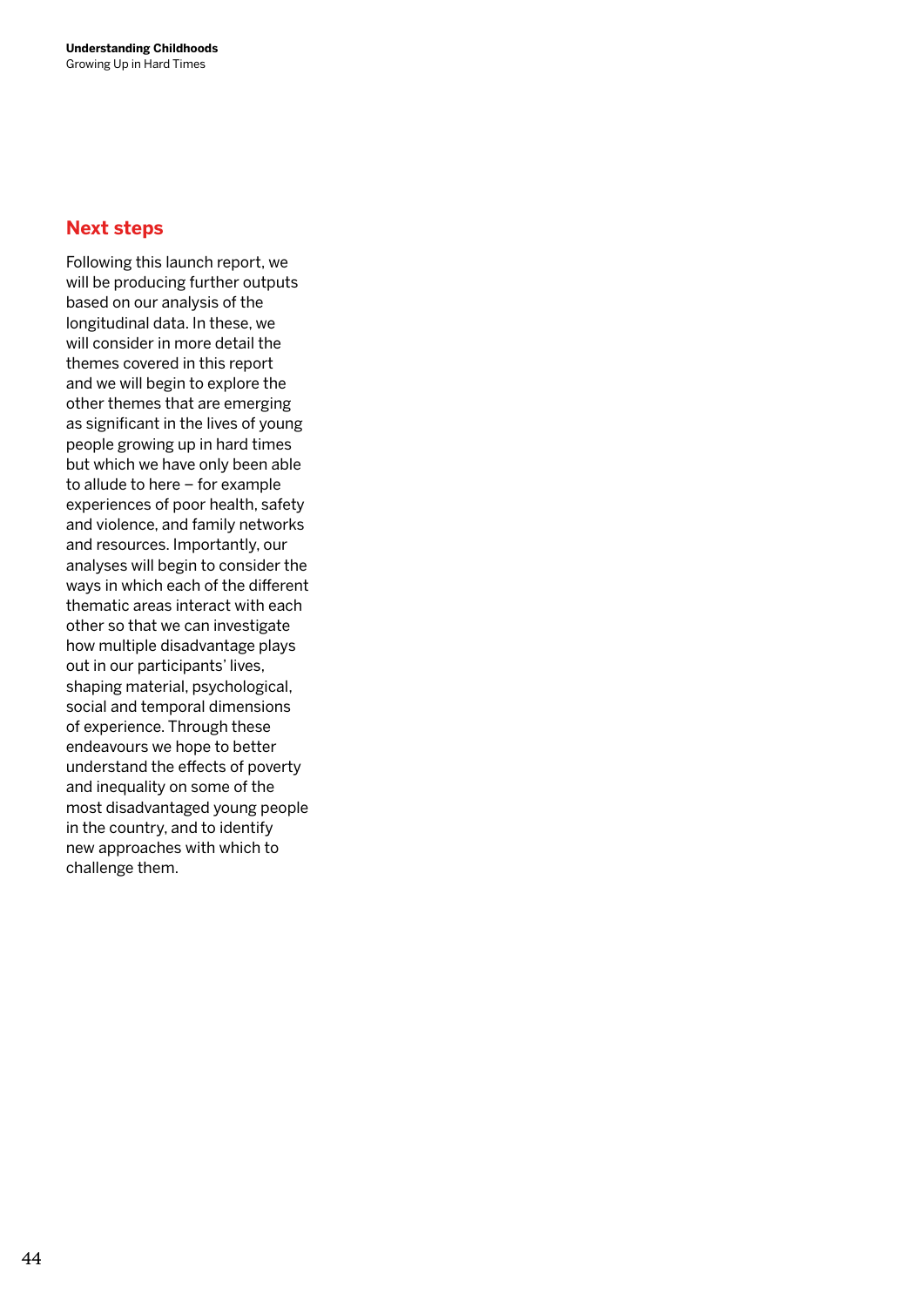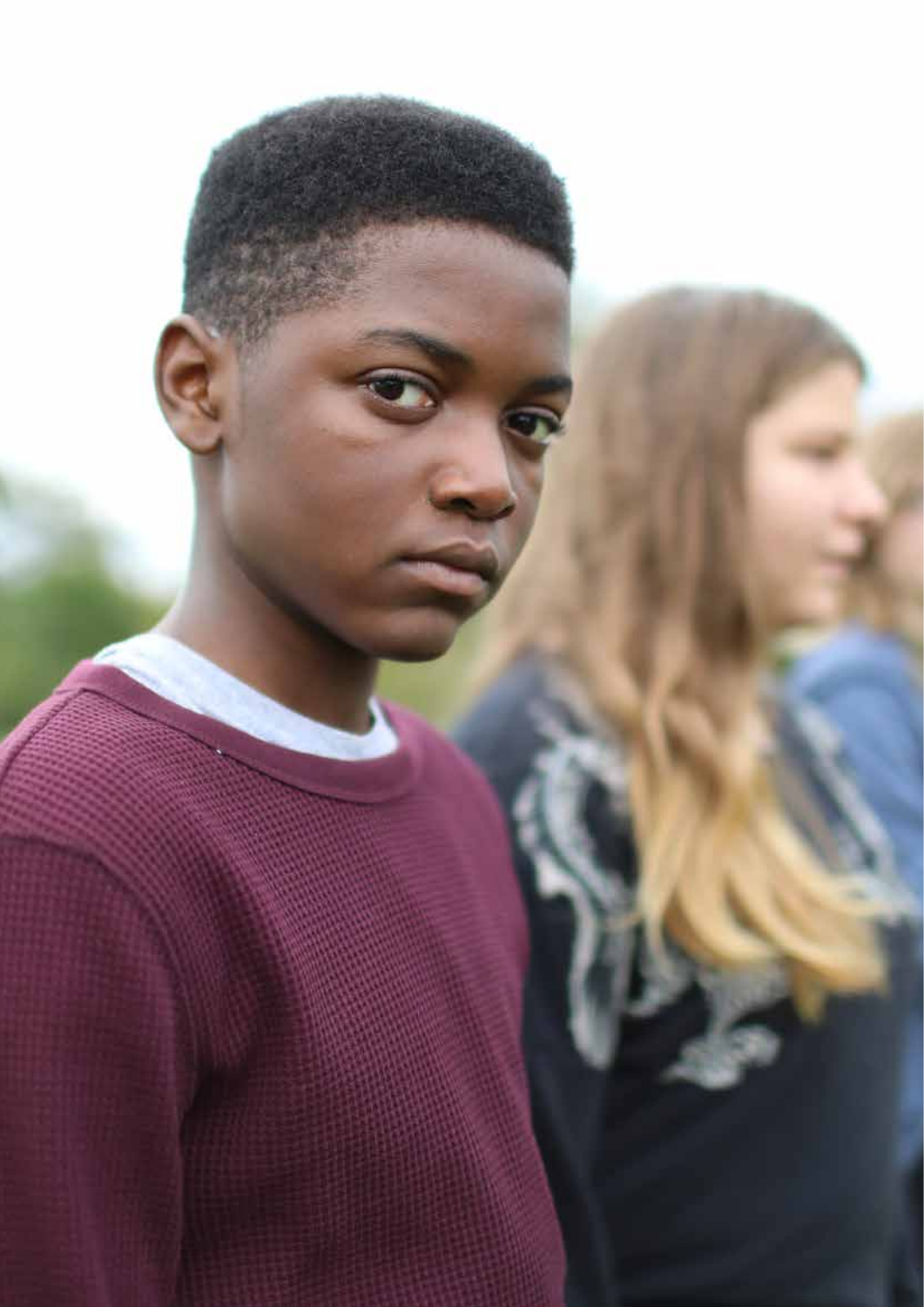## **References for Executive Summary and Introduction and Methodology**

Department for Work and Pensions (2016). Statistics for Households Below Average Income 1994/5 to 2014/15 (https:// www.gov.uk/government/statistics/households-below-average-income-199495-to-201415)

Browne, J. and Hood, A. (2016). Living Standards, Poverty and Inequality in the UK: 2015-16 to 2020-21. Institute for Fiscal Studies: London.

## **References for Section 1 – Residential transience**

Brown, D., Benzeval, M., Gayle, V., Macintyre, S., O'Reilly, D. and Leyland, A.H. (2012). Childhood residential mobility and health in late adolescence and adulthood: findings from the West of Scotland Twenty-07 Study. Journal of Epidemiology and Community Health, 66, 942-950.

Busacker, A. and Kasehagen, L. (2012). Association of Residential Mobility with Child Health: An Analysis of the 2007 National Survey of Children's Health. Maternal and Child Health Journal, 16, 78-87.

Crowley, S. (2003). The Affordable Housing Crisis: Residential Mobility of Poor Families and School Mobility of Poor Children. The Journal of Negro Education, 72, 22-38.

Gilbert, J. and Bull, A. (2007). Educational Implications for Communities Affected by Transience and Residential Movement. Paper from the Building Attachment project of the New Zealand Council for Educational Research.

Hango, D.W. (2006). The Long-Term Effect of Childhood Residential Mobility on Educational Attainment. The Sociological Quarterly, 47, 631-664.

Haynie, D. L., South, S. J. and Bose, S. (2006). Residential Mobility and Attempted Suicide among Adolescents: An Individual-Level Analysis. The Sociological Quarterly, 47, 693-721.

Jelleyman, T. and Spencer, N. (2007). Residential mobility in childhood and health outcomes: a systematic review. Journal of Epidemiology and Community Health,62, 584-592.

Parker-Cotton, B. and Schwartz-Barcott, D. (2016). Residential Instability Among Low-Income Families: A Concept Analysis. Archives of Psychiatric Nursing, 30, 257–261.

Scanlon, E. and Devine, K. (2001). Residential Mobility and Youth Well-Being: Research, Policy and Practice Issues. The Journal of Sociology and Social Welfare, 28, 119-138.

Credland, S. and Lewis, H. (2004). Sick and Tired: The Impact of Temporary Accommodation on the Health of Homeless Families. London: Shelter.

Tunstall, H., Cabieses, B. and Shaw, R. ( 2012). The Characteristics of Mobile Families with Young Children in England and the Impact of their Moves on Neighbourhood Inequalities in Maternal and Child Health. Health and Place, 18, 657–670.

The Children's Society (2007). Family Research Evidence Paper. London: The Children's Society.

The Children's Society (2013). The Good Childhood Report. London: The Children's Society.

## **References for Section 2 – Experiences of school**

Children & Society. Volume 25. pp. 73–84

CPAG and British Youth Council (2012) Going Hungry? Young People's experience of free school meals

CPAG in Scotland (2015) Costs of the school day report. CPAG in Scotland

Hirsch. D. (2007) Experiences of poverty and educational disadvantage Joseph Rowntree Foundation, York

Holford, A (2012) Take-up of free school meals: price effects and peer effects. Institute for |Social and Economic Research, University of Essex

Horgan, G (2007) The impact of poverty on children's experiences of school. Joseph Rowntree Foundation, York

Ridge, T. (2011). The Everyday Costs of Poverty in Childhood: A Review of Qualitative Research Exploring the Lives and Experiences of Low-Income Children in the UK.

Social Mobility and Child Poverty Commission. (2014) Cracking the code: how schools can improve social mobility. Social mobility and Child Poverty Commission, London.

Sutton, L., Smith, N., Dearden, C. and Middleton, S. (2007) A child's-eye view of social difference. Joseph Rowntree Foundation, York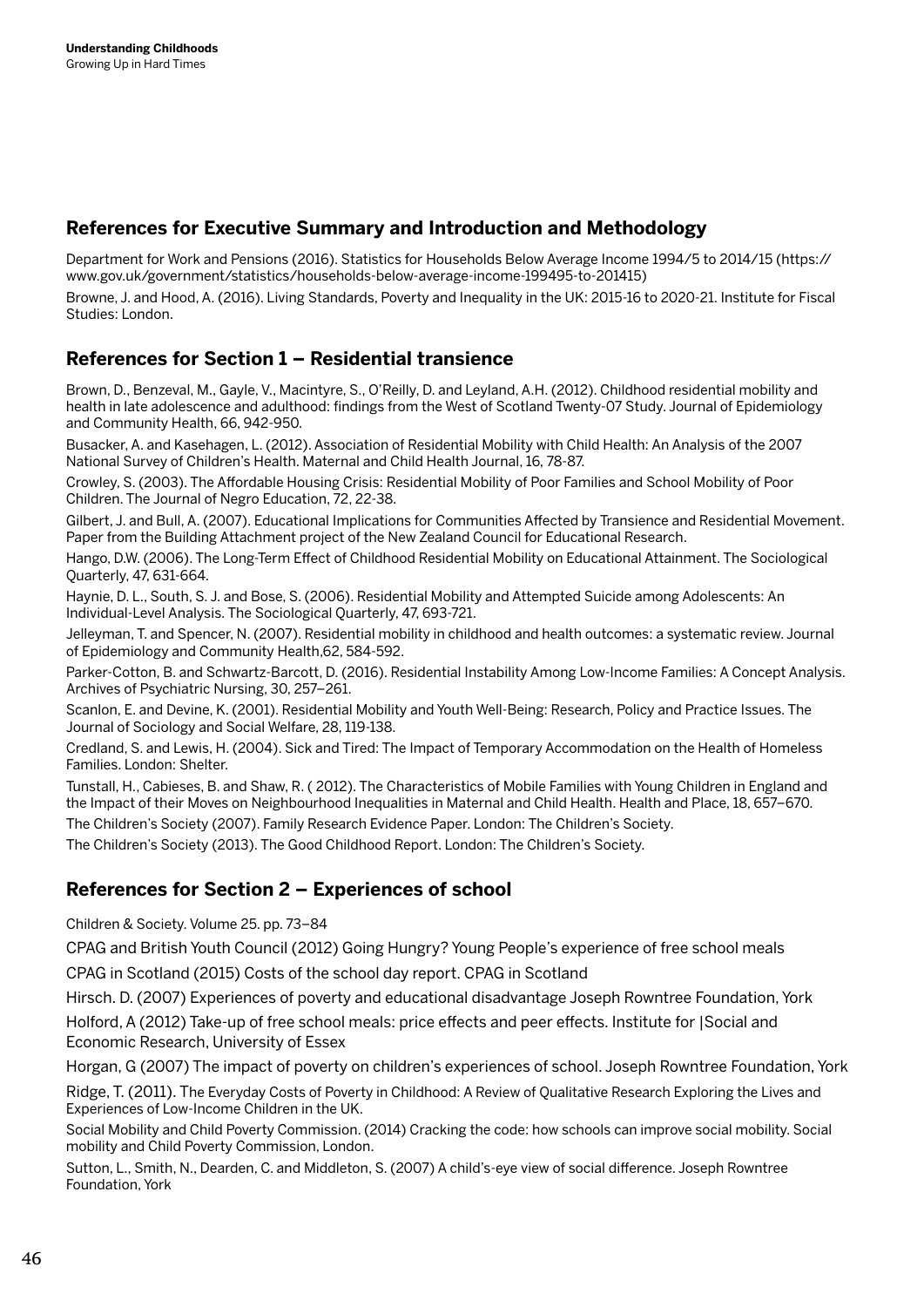Sylva, K., Melhuish, E., Sammons, P., Siraj-Blatchford, I. and Taggart, B. (2012) Effective Pre-school, Primary and Secondary Education 3-14 Project (EPPSE 3-14). Final Report from the Key Stage 3 Phase: Influences on Students' Development From age 11-14. DfE RR 202

The Children's Society (2014), At what cost? Exposing the impact of poverty on school life, London

The Sutton Trust, (2014) Extra-curricular inequality http://www.suttontrust.com/wp-content/uploads/2014/09/ Extracurricular-inequality.pdf accessed November 2016

## **References for Section 3 – Neighbourhoods**

Chanfreau, J., Lloyd, C., Byron, C., Roberts, C., Craig, R., De Feo, D. and McManus, C., 2013. Predicting Well-being. NatCen:London.

European Commission. Thematic Issue: Noise Impacts on Health[online]. January 2015. Issue No.47. Available from: http:// ec.europa.eu/environment/integration/research/newsalert/pdf/47si.pdf

Flouri, E., Mavroveli, S. and Midouhas, E.,2013. Residential mobility, neighbourhood deprivation and children's behaviour in the UK. Health and Place, 20, pp.25-31.

Haines, M., M., Brentnall, S., L., Stansfeld, S., A. and Klineberg, E. 2003. Qualitative responses of children to environmental noise. Noise and Health, 5(19) pp.19-30.

Hewsonm P., 2004. Deprived children or deprived neighbourhoods? A public health approach to the investigation of links between deprivation and injury risk with specific reference to child road safety in Devon County, UK. BMC Public Health, 4, Article No. 15.

Marmott Review (2010) Fair Society, Healthy Lives. The Marmott Review www.ucl.ac.uk/marmotreview

Rogers, M., 2012. "They are there for you": The Importance of Neighbourhood Friends to Children's Well-Being. Child Indicators Research, 5(3), pp.483-502.

The Good Childhood Report (2016) The Children's Society

The National Children's Bureau, 2013. Environmental inequalities and their impact on the health outcomes of children and young people. Available from: http://www.ncb.org.uk/media/821507/ncb\_environmental\_inequalities\_briefing.pdf

## **References for Section 4 – Money and material things**

Davies, H, (2015) 'Shared Parenting or Share Care? Learning from Children's Experiences of a Post-Divorce Shared Care Arrangement', Children and Society, Vol 29, 1-14.

Main, G. and Bradshaw, J. (2014) 'Children's Necessities: Trends over Time in Perceptions and Ownership', Journal of Poverty and Social Justice, 22(3): 193-208

Main, G. and Bradshaw, J. (2016) 'Child poverty in the UK: Measures, prevalence and intra-household sharing', Critical Social Policy 2016, Vol. 36(1): 38-61.

Main, G. and Pople, L. (2012) Missing Out: A child centred analysis of material deprivation and subjective well-being, London: The Children's Society

Ridge, T. (2002) Child Poverty and Social Exclusion, Bristol: Policy Press

The Children's Society (2016) The Good Childhood Report 2016, London: The Children's Society

References for 'Conclusion'

End Child Poverty Coalition (2017). Feeling the Pinch. End Child Poverty: London.

The Children's Society (2014). Through Young Eyes – The Children's Commission on Poverty. The Children's Society: London

## **References for 'Conclusion'**

End Child Poverty Coalition (2017). Feeling the Pinch. End Child Poverty: London.

The Children's Society (2014). Through Young Eyes – The Children's Commission on Poverty. The Children's Society: London